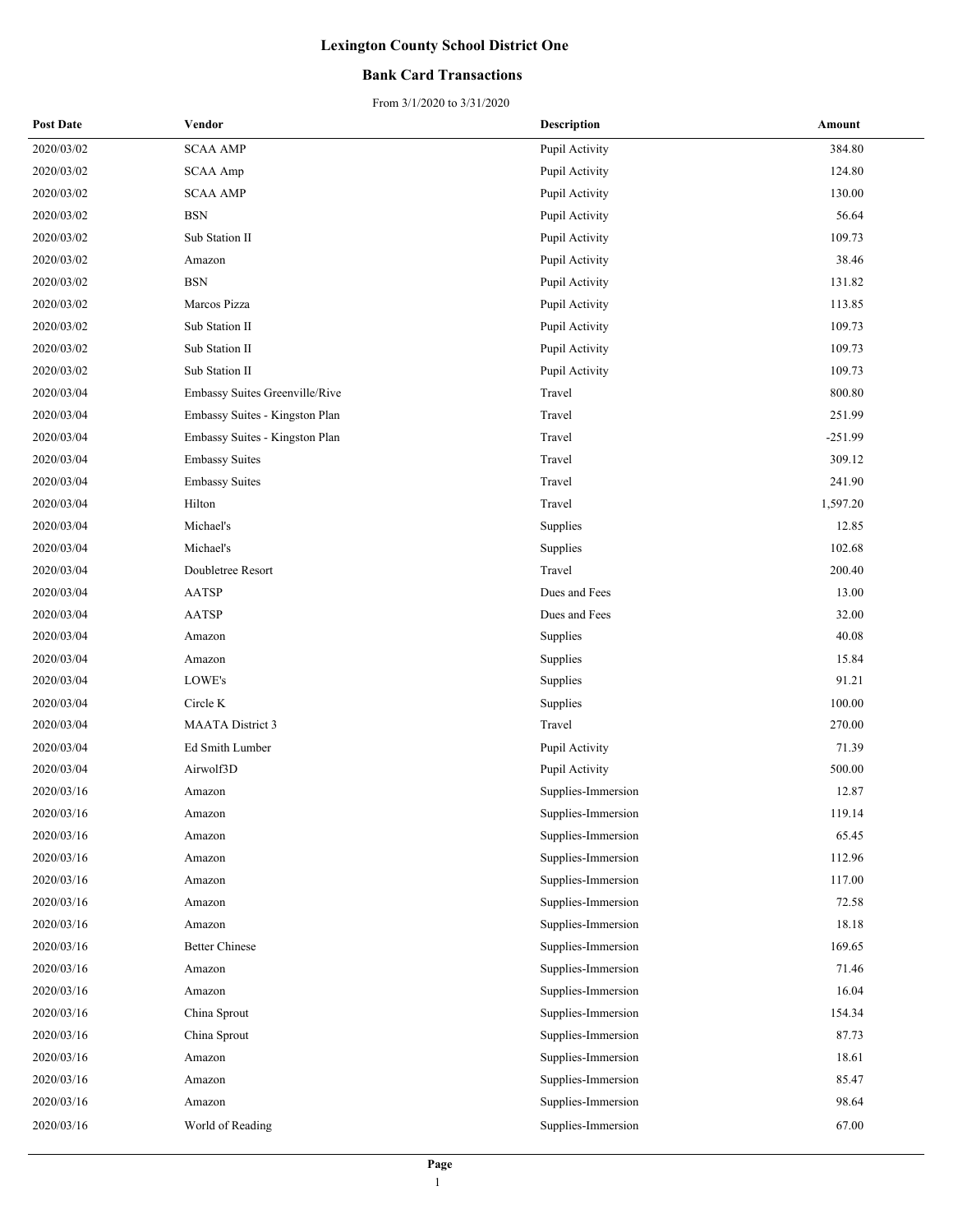### **Bank Card Transactions**

| <b>Post Date</b> | Vendor                          | <b>Description</b>       | Amount |
|------------------|---------------------------------|--------------------------|--------|
| 2020/03/16       | China Sprout                    | Supplies-Immersion       | 422.42 |
| 2020/03/16       | China Sprout                    | Supplies-Immersion       | 47.15  |
| 2020/03/16       | Amazon                          | Supplies-Immersion       | 26.75  |
| 2020/03/16       | Amazon                          | Supplies-Immersion       | 14.37  |
| 2020/03/16       | World of Reading                | Supplies-Immersion       | 127.00 |
| 2020/03/16       | Amazon                          | Supplies-Immersion       | 17.30  |
| 2020/03/16       | China Sprout                    | Supplies-Immersion       | 343.33 |
| 2020/03/16       | China Sprout                    | Supplies-Immersion       | 304.85 |
| 2020/03/16       | Amazon                          | Supplies                 | 8.55   |
| 2020/03/16       | Amazon                          | Supplies                 | 15.64  |
| 2020/03/16       | Amazon                          | Supplies                 | 275.67 |
| 2020/03/16       | Amazon                          | Supplies                 | 8.43   |
| 2020/03/16       | Amazon                          | Supplies                 | 11.72  |
| 2020/03/16       | Amazon                          | Supplies                 | 9.30   |
| 2020/03/16       | Amazon                          | Supplies                 | 37.33  |
| 2020/03/16       | Amazon                          | Supplies                 | 264.49 |
| 2020/03/16       | Amazon                          | Supplies                 | 127.72 |
| 2020/03/16       | Amazon                          | Supplies                 | 96.24  |
| 2020/03/16       | Amazon                          | Supplies                 | 167.64 |
| 2020/03/16       | Hilton                          | Travel-Teacher Staff Dev | 131.01 |
| 2020/03/16       | Lowe's                          | Supplies                 | 12.09  |
| 2020/03/16       | Smith & Jones                   | Supplies                 | 530.72 |
| 2020/03/16       | Amazon                          | Pupil Activity           | 362.90 |
| 2020/03/16       | Amazon                          | Pupil Activity           | 30.58  |
| 2020/03/16       | Amazon                          | Pupil Activity           | 83.01  |
| 2020/03/16       | Amazon                          | Pupil Activity           | 27.65  |
| 2020/03/16       | Amazon                          | Pupil Activity           | 128.37 |
| 2020/03/16       | Amazon                          | Pupil Activity           | 650.29 |
| 2020/03/16       | Amazon                          | Pupil Activity           | 25.86  |
| 2020/03/16       | Amazon                          | Pupil Activity           | 70.61  |
| 2020/03/16       | Amazon                          | Pupil Activity           | 158.18 |
| 2020/03/16       | Walmart Grocery                 | Pupil Activity           | 40.62  |
| 2020/03/16       | Pearson                         | Pupil Activity           | 109.68 |
| 2020/03/16       | Raptor System                   | Pupil Activity           | 100.00 |
| 2020/03/16       | Amazon                          | Pupil Activity           | 57.38  |
| 2020/03/16       | Amazon                          | Pupil Activity           | 209.58 |
| 2020/03/17       | Amazon.com                      | Supplies                 | 102.36 |
| 2020/03/17       | Amazon.com                      | Supplies                 | 69.57  |
| 2020/03/17       | Sam's Club                      | Supplies                 | 23.96  |
| 2020/03/17       | <b>AMAZON</b>                   | Supplies                 | 55.60  |
| 2020/03/17       | Sam's Club                      | Supplies                 | 20.21  |
| 2020/03/17       | <b>WPS</b>                      | Supplies                 | 166.10 |
| 2020/03/17       | Palmetto Yard Grams             | Printing and Binding     | 105.00 |
| 2020/03/17       | Scholastic                      | Supplies                 | 102.72 |
| 2020/03/17       | <b>Super Duper Publications</b> | Supplies                 | 45.45  |
|                  |                                 |                          |        |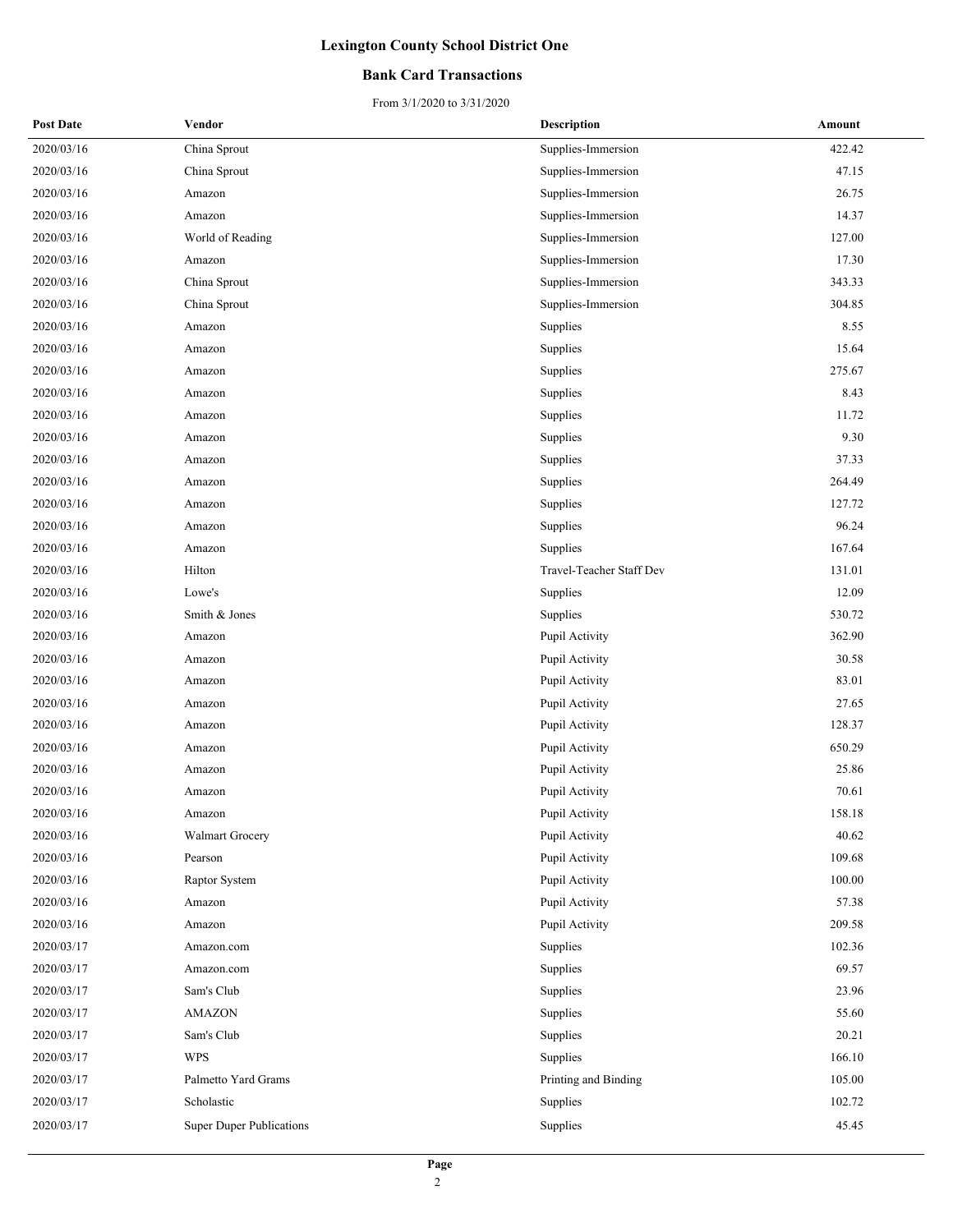### **Bank Card Transactions**

| <b>Post Date</b> | Vendor                         | <b>Description</b>  | Amount   |
|------------------|--------------------------------|---------------------|----------|
| 2020/03/17       | <b>USPS</b>                    | Supplies            | 110.00   |
| 2020/03/17       | Amazon                         | Supplies            | 246.10   |
| 2020/03/17       | Raptor Technologies            | Supplies            | 200.00   |
| 2020/03/17       | Amazon.com                     | Supplies            | 13.86    |
| 2020/03/17       | Postal Express                 | Supplies            | 122.50   |
| 2020/03/17       | Amazon.com                     | Supplies            | 50.25    |
| 2020/03/17       | Amazon.com                     | Supplies            | 223.53   |
| 2020/03/17       | Amazon.com                     | Supplies            | 20.20    |
| 2020/03/17       | Amazon.com                     | Supplies            | 32.05    |
| 2020/03/17       | The UPS Store                  | Supplies            | 11.60    |
| 2020/03/17       | Amazon.com                     | Supplies            | $-64.19$ |
| 2020/03/17       | Amazon.com                     | Supplies            | 24.59    |
| 2020/03/17       | <b>AMAZON</b>                  | Supplies            | 28.50    |
| 2020/03/17       | <b>AMAZON</b>                  | Supplies            | 20.12    |
| 2020/03/17       | <b>AMAZON</b>                  | Supplies            | 2.57     |
| 2020/03/17       | Amazon                         | Supplies            | 180.96   |
| 2020/03/17       | Office Max                     | Supplies            | 37.20    |
| 2020/03/17       | Walmart                        | Supplies            | 70.87    |
| 2020/03/17       | Walmart                        | Supplies            | 36.49    |
| 2020/03/17       | Sam's Club                     | Supplies            | 119.97   |
| 2020/03/17       | Walmart                        | Supplies            | 103.62   |
| 2020/03/17       | BookSource                     | Supplies            | 104.35   |
| 2020/03/17       | Amazon                         | Supplies            | 40.32    |
| 2020/03/17       | Dollar Tree                    | Supplies            | 108.02   |
| 2020/03/17       | Amazon                         | Supplies            | 40.32    |
| 2020/03/17       | JW Pepper                      | Supplies            | 40.00    |
| 2020/03/17       | Office Depot                   | Supplies            | 58.84    |
| 2020/03/17       | Audible                        | Supplies            | 18.38    |
| 2020/03/17       | <b>Book Source</b>             | Supplies            | 99.84    |
| 2020/03/17       | Amazon                         | Supplies            | 25.89    |
| 2020/03/17       | Amazon                         | Supplies            | 25.89    |
| 2020/03/17       | <b>JW</b> Pepper               | Supplies            | 77.90    |
| 2020/03/17       | Amazon                         | Supplies            | 1,990.20 |
| 2020/03/17       | Target                         | Supplies            | 569.90   |
| 2020/03/17       | Amazon                         | Supplies            | 62.00    |
| 2020/03/17       | Amazon                         | Technology Supplies | 71.76    |
| 2020/03/17       | Hilton Greenville              | Travel              | 501.76   |
| 2020/03/17       | Office Depot                   | Supplies            | 127.94   |
| 2020/03/17       | Farm Plast                     | Supplies            | 77.44    |
| 2020/03/17       | Amazon                         | Supplies            | 146.21   |
| 2020/03/17       | Amazon                         | Supplies            | 204.72   |
| 2020/03/17       | School Specialty (Not in catal | Supplies            | 493.80   |
| 2020/03/17       | Home Depot                     | Supplies            | 489.58   |
| 2020/03/17       | Amazon                         | Supplies            | 28.38    |
| 2020/03/17       | Amazon                         | Supplies            | 457.94   |
|                  |                                |                     |          |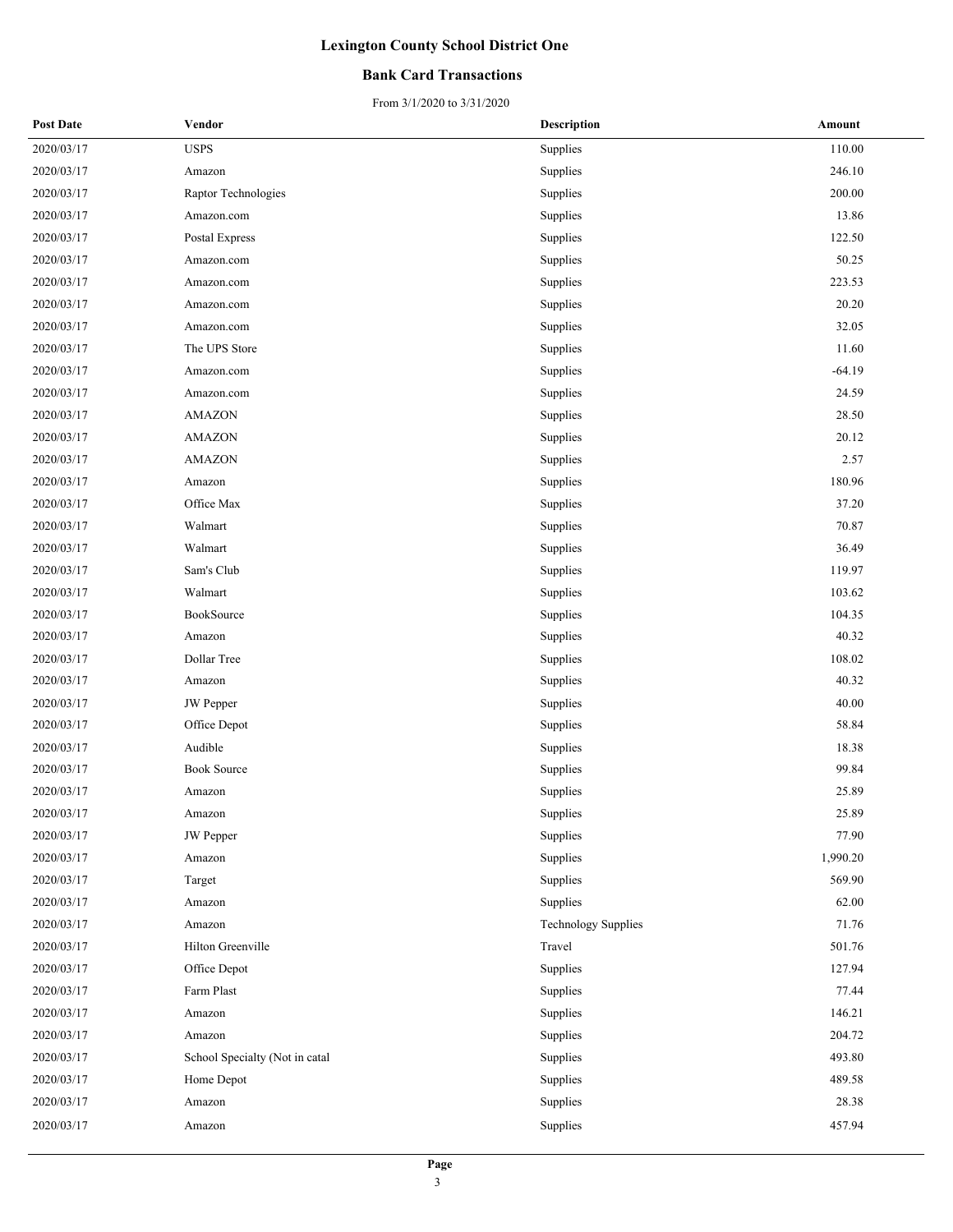### **Bank Card Transactions**

| <b>Post Date</b> | Vendor                     | Description             | Amount   |
|------------------|----------------------------|-------------------------|----------|
| 2020/03/17       | DOLLAR GENERAL             | Supplies                | 20.40    |
| 2020/03/17       | <b>WALMART</b>             | Supplies                | 31.91    |
| 2020/03/17       | Greenville Airport Inn     | Pupil Transportation    | 1,780.00 |
| 2020/03/17       | <b>SCAAA</b>               | Travel                  | 130.00   |
| 2020/03/17       | Fred Pryor Seminars        | Travel                  | 99.00    |
| 2020/03/17       | Mastery Teacher Gifts      | Supplies                | 192.50   |
| 2020/03/17       | The Custom Framer          | Supplies                | 385.20   |
| 2020/03/17       | Amazon                     | Supplies                | 30.97    |
| 2020/03/17       | Flag & Banner Company      | Supplies                | 91.31    |
| 2020/03/17       | Amazon                     | Supplies                | 75.49    |
| 2020/03/17       | Sam's Club                 | Supplies                | 164.03   |
| 2020/03/17       | <b>MIKAL CORP</b>          | Repairs and Maintenance | 48.00    |
| 2020/03/17       | <b>SCASA</b>               | Travel                  | 140.07   |
| 2020/03/17       | <b>LOWES FOODS</b>         | Supplies                | 45.75    |
| 2020/03/17       | AMAZON                     | Supplies                | 25.01    |
| 2020/03/17       | <b>LOWES FOODS</b>         | Supplies                | 44.25    |
| 2020/03/17       | <b>WALMART</b>             | Supplies                | 147.90   |
| 2020/03/17       | <b>LOWES</b>               | Supplies                | 114.93   |
| 2020/03/17       | AMERICAN BUTTON MACHINE    | Supplies                | 36.90    |
| 2020/03/17       | HOME DEPOT                 | Supplies                | 426.26   |
| 2020/03/17       | <b>LOWES FOODS</b>         | Supplies                | 105.04   |
| 2020/03/17       | <b>SUNOCO</b>              | Supplies                | 93.29    |
| 2020/03/17       | PINE PRESS                 | Supplies                | 60.50    |
| 2020/03/17       | OFFICE DEPOT               | Supplies                | 24.78    |
| 2020/03/17       | <b>AMAZON</b>              | Supplies                | 16.66    |
| 2020/03/17       | <b>LOWES FOODS</b>         | Supplies                | 26.89    |
| 2020/03/17       | <b>LOWES FOODS</b>         | Supplies                | 41.01    |
| 2020/03/17       | <b>Tractor Supply</b>      | Supplies                | 98.40    |
| 2020/03/17       | Amazon                     | Supplies                | 11.66    |
| 2020/03/17       | Amazon                     | Supplies                | 58.97    |
| 2020/03/17       | Amazon                     | Supplies                | 32.02    |
| 2020/03/17       | Amazon                     | Supplies                | 9.62     |
| 2020/03/17       | Amazon                     | Supplies                | 34.23    |
| 2020/03/17       | Teachers Pay Teachers      | Supplies                | 20.25    |
| 2020/03/17       | Amazon                     | Supplies                | 39.34    |
| 2020/03/17       | Walmart                    | Supplies                | 174.99   |
| 2020/03/17       | MCCalls                    | Supplies                | 50.00    |
| 2020/03/17       | Sew Cool in School         | Supplies                | 100.00   |
| 2020/03/17       | Amazon                     | Supplies                | 86.59    |
| 2020/03/17       | Amazon                     | Supplies                | 18.18    |
| 2020/03/17       | <b>Hyatt Regency</b>       | Travel                  | 949.92   |
| 2020/03/17       | Gilbert IGA                | Supplies                | 131.95   |
| 2020/03/17       | <b>JW</b> Pepper           | Supplies                | 17.99    |
| 2020/03/17       | Party Cheap                | Supplies                | 162.75   |
| 2020/03/17       | EF Tours (Explore America) | Pupil Transportation    | 610.00   |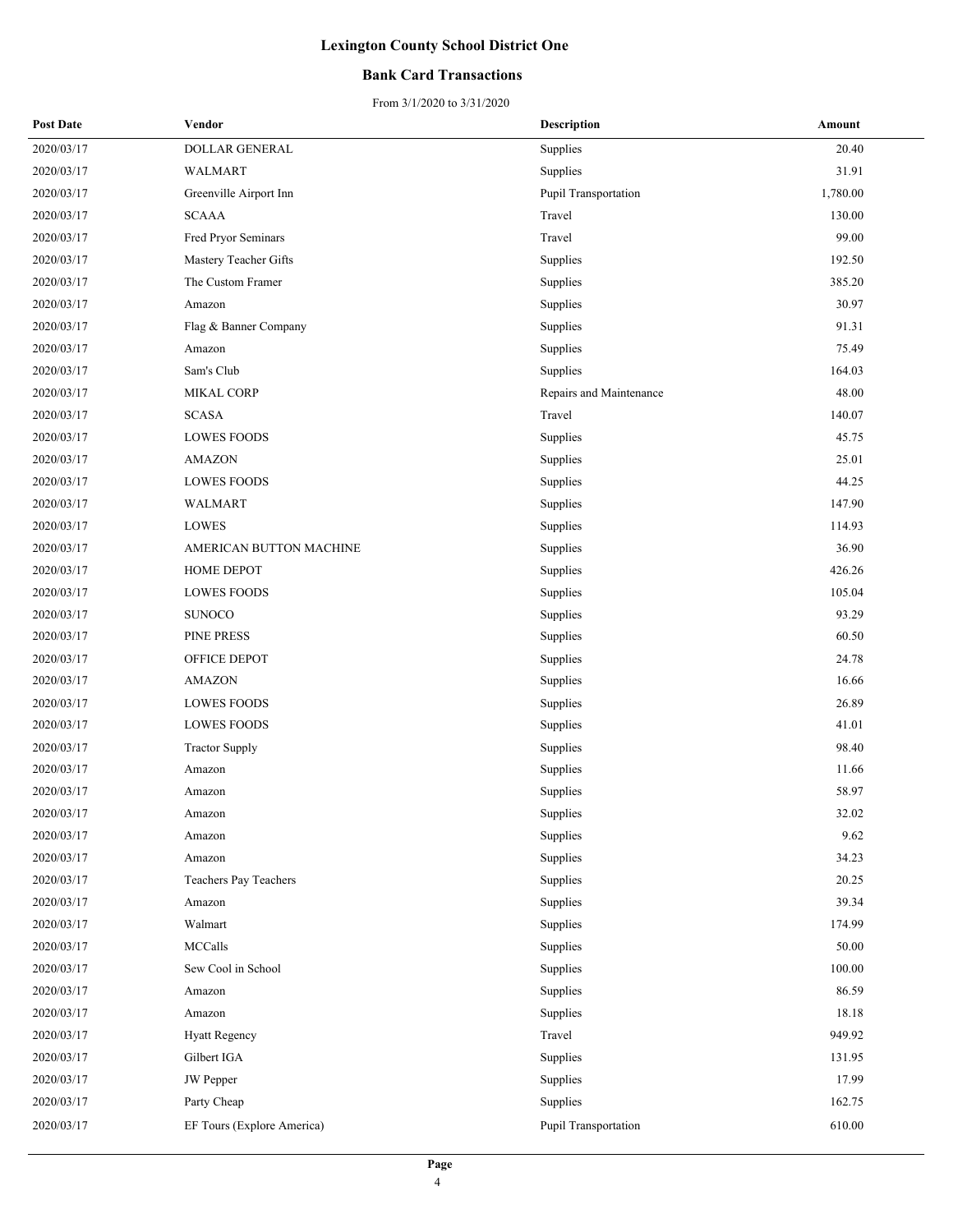### **Bank Card Transactions**

| <b>Post Date</b> | Vendor                        | <b>Description</b>       | Amount  |
|------------------|-------------------------------|--------------------------|---------|
| 2020/03/17       | American Airlines             | Travel                   | 30.00   |
| 2020/03/17       | American Airlines             | Travel                   | 30.00   |
| 2020/03/17       | Hertz                         | Travel                   | 219.68  |
| 2020/03/17       | Hertz                         | Travel                   | 39.63   |
| 2020/03/17       | Columbia Metropolitan Airport | Travel                   | 43.00   |
| 2020/03/17       | QT Gas Station, Texas         | Travel                   | 9.75    |
| 2020/03/17       | Amazon                        | Supplies                 | 7.76    |
| 2020/03/17       | Amazon                        | Supplies                 | 59.88   |
| 2020/03/17       | Vista Print                   | Supplies                 | 74.90   |
| 2020/03/17       | Office Depot                  | Supplies                 | 116.59  |
| 2020/03/17       | WALMART                       | Supplies                 | 5.00    |
| 2020/03/17       | <b>AMAZON</b>                 | Supplies                 | 32.07   |
| 2020/03/17       | WALMART                       | Supplies                 | 11.60   |
| 2020/03/17       | Sam's Club                    | Supplies                 | 19.96   |
| 2020/03/17       | Publix                        | Supplies                 | 9.98    |
| 2020/03/17       | School Health                 | Supplies                 | 84.94   |
| 2020/03/17       | Amazon                        | Supplies                 | 27.56   |
| 2020/03/17       | Amazon.com                    | Supplies                 | 33.15   |
| 2020/03/17       | <b>SCASL</b>                  | Library Books            | 43.05   |
| 2020/03/17       | Hampton Inn                   | Travel                   | 671.66  |
| 2020/03/17       | American Airlines             | Travel                   | 520.41  |
| 2020/03/17       | Crown Plaza                   | Travel                   | 632.22  |
| 2020/03/17       | 7 Eleven                      | Supplies                 | 25.00   |
| 2020/03/17       | Amazon                        | Supplies                 | 25.17   |
| 2020/03/17       | <b>CREDIT FROM 7 ELEVEN</b>   | Supplies                 | $-0.25$ |
| 2020/03/17       | Amazon                        | Supplies                 | 267.49  |
| 2020/03/17       | <b>CREDIT FROM 7 ELEVEN</b>   | Supplies                 | $-2.81$ |
| 2020/03/17       | Amazon                        | Supplies                 | 267.49  |
| 2020/03/17       | Walmart                       | Supplies                 | 12.23   |
| 2020/03/17       | Enterprise Rent-a-car         | Supplies                 | 221.81  |
| 2020/03/17       | Inspire Your People           | Supplies                 | 39.73   |
| 2020/03/17       | Fatz Caf??                    | Other Objects            | 74.22   |
| 2020/03/17       | Food Lion                     | Other Objects            | 108.04  |
| 2020/03/17       | Jersey Mike's Sub             | Other Objects            | 70.34   |
| 2020/03/17       | Zaxby's                       | Other Objects            | 72.19   |
| 2020/03/17       | Groucho's Deli                | Other Objects            | 86.50   |
| 2020/03/17       | Food Lion                     | Other Objects            | 52.46   |
| 2020/03/17       | American Airlines             | Travel-Teacher Staff Dev | 511.40  |
| 2020/03/17       | <b>SCASA</b>                  | Travel-Teacher Staff Dev | 250.00  |
| 2020/03/17       | <b>SCASA</b>                  | Travel-Teacher Staff Dev | 250.00  |
| 2020/03/17       | United.com                    | Travel-Teacher Staff Dev | 406.40  |
| 2020/03/17       | Diane Sweeney Coaching        | Travel-Teacher Staff Dev | 890.00  |
| 2020/03/17       | United.com                    | Travel-Teacher Staff Dev | 406.40  |
| 2020/03/17       | WORK SHOP REGISTRATION        | Travel-Teacher Staff Dev | 580.00  |
| 2020/03/17       | FLANC Conference              | Travel-Teacher Staff Dev | 95.00   |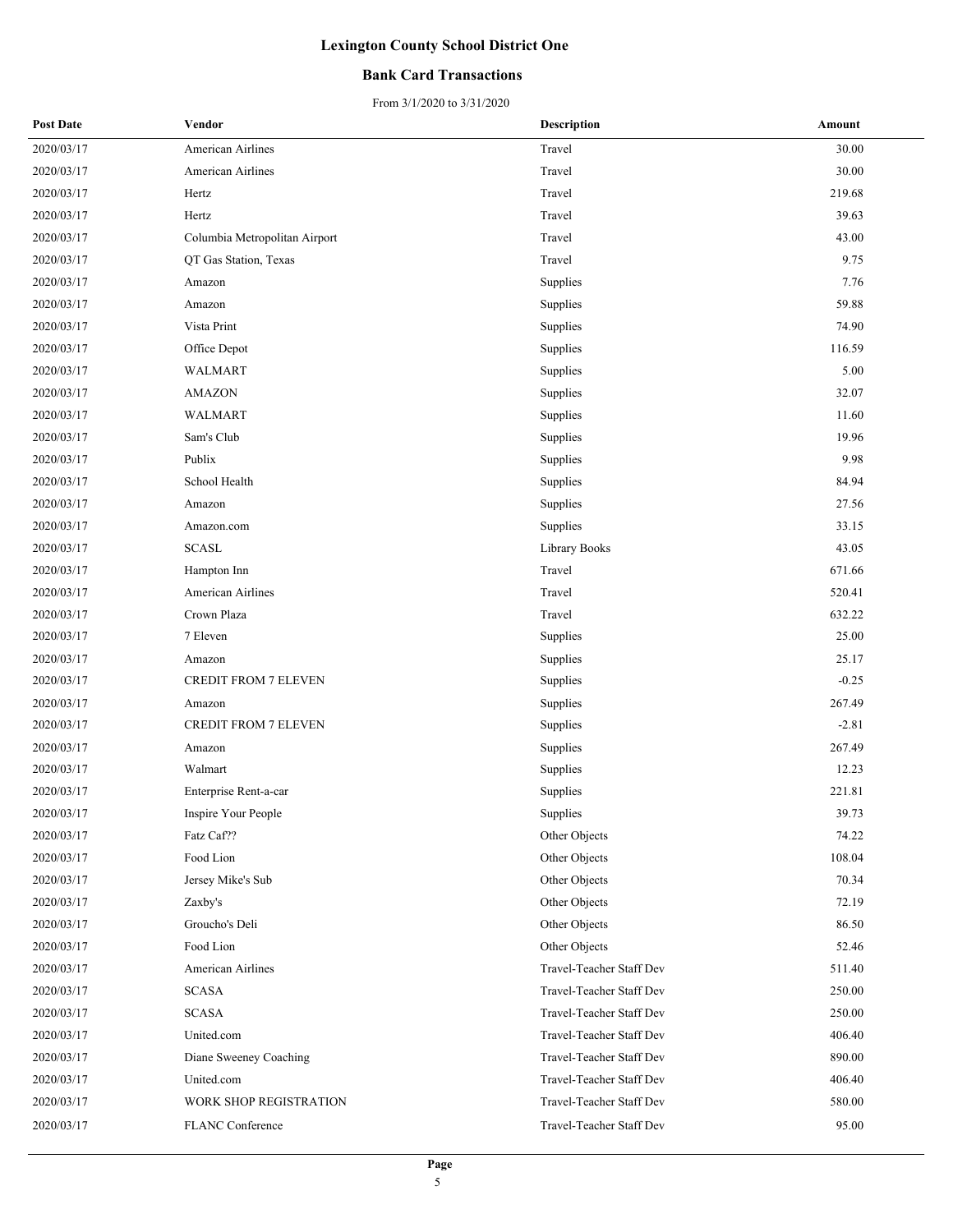### **Bank Card Transactions**

| <b>Post Date</b> | Vendor                         | <b>Description</b>       | Amount |
|------------------|--------------------------------|--------------------------|--------|
| 2020/03/17       | Makey Makey                    | Travel-Teacher Staff Dev | 95.00  |
| 2020/03/17       | SOUTH CAROLINA ASSOCIA         | Travel-Teacher Staff Dev | 250.00 |
| 2020/03/17       | Hilton Atlanta                 | Travel-Teacher Staff Dev | 546.92 |
| 2020/03/17       | Walmart                        | Supplies                 | 17.94  |
| 2020/03/17       | Publix                         | Supplies                 | 40.48  |
| 2020/03/17       | The State Newspaper            | Supplies                 | 24.70  |
| 2020/03/17       | Chick Fil A                    | Other Objects            | 16.11  |
| 2020/03/17       | Chick Fil A                    | Other Objects            | 179.45 |
| 2020/03/17       | Fatz                           | Other Objects            | 83.90  |
| 2020/03/17       | Chick Fil A                    | Other Objects            | 88.84  |
| 2020/03/17       | Libby's                        | Other Objects            | 29.27  |
| 2020/03/17       | Chick Fil A                    | Other Objects            | 179.45 |
| 2020/03/17       | <b>US Postal Services</b>      | Supplies                 | 4.10   |
| 2020/03/17       | <b>ASCD</b>                    | Dues and Fees            | 59.00  |
| 2020/03/17       | <b>ASCD</b>                    | Dues and Fees            | 89.00  |
| 2020/03/17       | <b>SCASA</b>                   | Travel                   | 250.00 |
| 2020/03/17       | <b>SCASA</b>                   | Travel                   | 250.00 |
| 2020/03/17       | <b>SCASA</b>                   | Travel                   | 134.93 |
| 2020/03/17       | <b>AMAZON</b>                  | Supplies                 | 14.96  |
| 2020/03/17       | POST OFFICE                    | Supplies                 | 14.00  |
| 2020/03/17       | <b>AMAZON</b>                  | Supplies                 | 11.45  |
| 2020/03/17       | <b>ACCO BRANDS DIRECT</b>      | Supplies                 | 87.61  |
| 2020/03/17       | Amazon.com                     | Supplies                 | 19.25  |
| 2020/03/17       | SC Association of School Busin | Travel                   | 129.92 |
| 2020/03/17       | SC Association of School Busin | Travel                   | 129.92 |
| 2020/03/17       | Government Finance Officers As | Dues and Fees            | 103.50 |
| 2020/03/17       | Walker Hardware                | Supplies-Maintenace      | 16.36  |
| 2020/03/17       | Lowe's                         | Supplies-Maintenace      | 42.76  |
| 2020/03/17       | Frank's Car Wash               | Repairs and Maintenance  | 20.00  |
| 2020/03/17       | BP                             | Supplies-Maintenace      | 109.00 |
| 2020/03/17       | Ferguson                       | Supplies-Maintenace      | 19.26  |
| 2020/03/17       | Amazon                         | Supplies-Maintenace      | 96.25  |
| 2020/03/17       | Amazon                         | Supplies-Maintenace      | 168.44 |
| 2020/03/17       | Amazon                         | Supplies-Maintenace      | 202.23 |
| 2020/03/17       | Lowes Foods                    | Supplies-Maintenace      | 44.00  |
| 2020/03/17       | Amazon                         | Supplies-Maintenace      | 291.14 |
| 2020/03/17       | <b>Tractor Supply</b>          | Supplies                 | 128.39 |
| 2020/03/17       | Ferguson                       | Supplies-Maintenace      | 27.26  |
| 2020/03/17       | $\rm{CES}$                     | Supplies-Maintenace      | 169.46 |
| 2020/03/17       | Graybar                        | Supplies-Maintenace      | 165.32 |
| 2020/03/17       | Safety Plus                    | Supplies-Maintenace      | 70.57  |
| 2020/03/17       | Dillon Supply                  | Supplies-Maintenace      | 184.86 |
| 2020/03/17       | CES                            | Supplies-Maintenace      | 54.70  |
| 2020/03/17       | $\mbox{CES}$                   | Supplies-Maintenace      | 197.74 |
| 2020/03/17       | Ed Smith                       | Supplies-Maintenace      | 44.96  |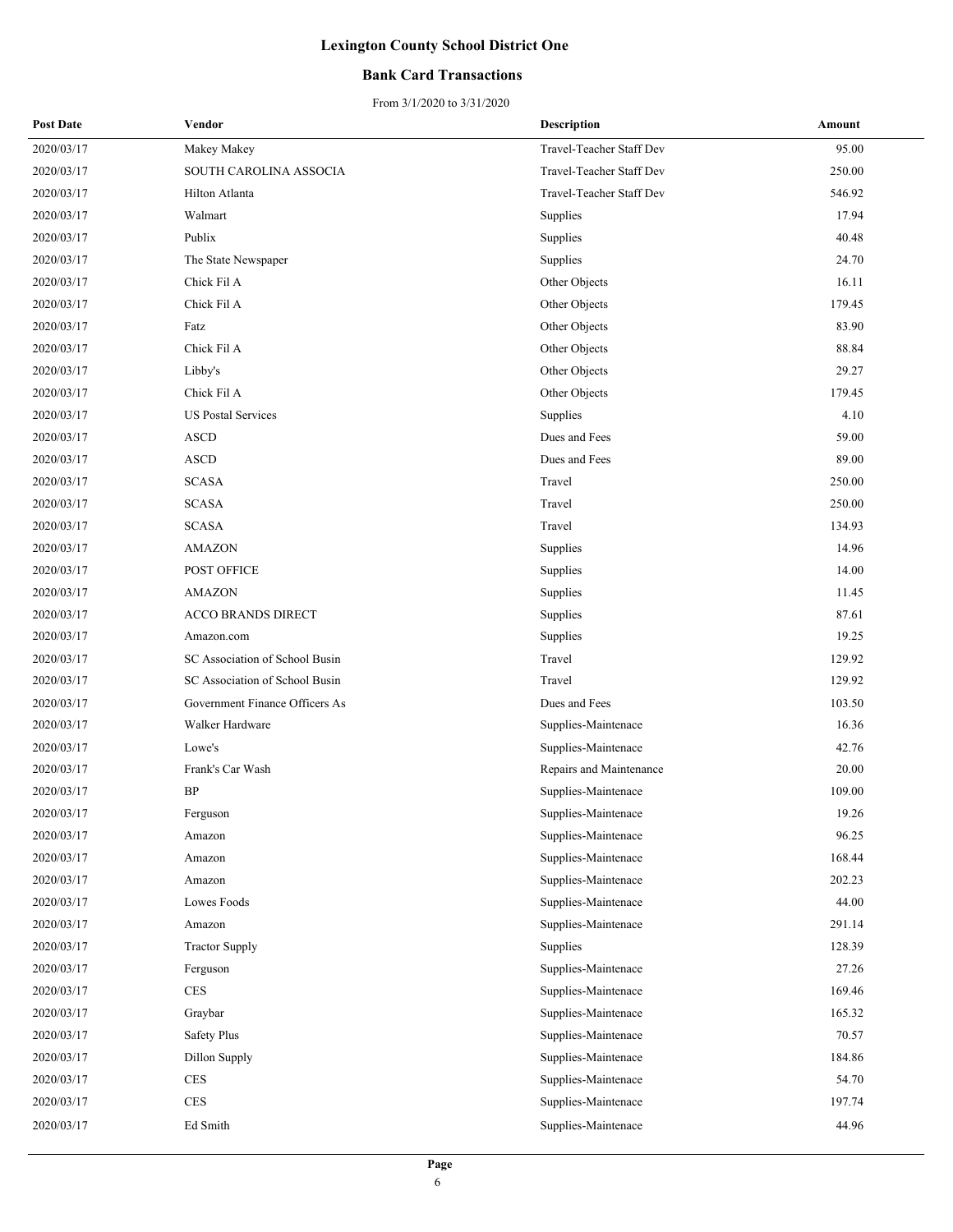### **Bank Card Transactions**

| <b>Post Date</b> | Vendor                          | <b>Description</b>  | Amount |
|------------------|---------------------------------|---------------------|--------|
| 2020/03/17       | CES                             | Supplies-Maintenace | 124.20 |
| 2020/03/17       | <b>CES</b>                      | Supplies-Maintenace | 40.24  |
| 2020/03/17       | <b>CES</b>                      | Supplies-Maintenace | 155.40 |
| 2020/03/17       | <b>CES</b>                      | Supplies-Maintenace | 22.36  |
| 2020/03/17       | Amazon                          | Supplies-Maintenace | 87.77  |
| 2020/03/17       | Lowe's                          | Supplies-Maintenace | 65.34  |
| 2020/03/17       | Ferguson                        | Supplies-Maintenace | 175.61 |
| 2020/03/17       | Sherwin Williams                | Supplies-Maintenace | 72.40  |
| 2020/03/17       | Surplus Material                | Supplies-Maintenace | 294.25 |
| 2020/03/17       | Lowe's                          | Supplies-Maintenace | 122.35 |
| 2020/03/17       | Lowe's                          | Supplies-Maintenace | 25.64  |
| 2020/03/17       | Speedway                        | Supplies            | 28.18  |
| 2020/03/17       | Home Depot                      | Supplies            | 149.67 |
| 2020/03/17       | Lowes                           | Supplies            | 9.63   |
| 2020/03/17       | Home Depot                      | Supplies-Maintenace | 49.20  |
| 2020/03/17       | <b>LOWES FOODS</b>              | Supplies            | 23.64  |
| 2020/03/17       | LOWES                           | Supplies            | 70.34  |
| 2020/03/17       | <b>NAPA STORE</b>               | Supplies            | 73.25  |
| 2020/03/17       | <b>CES</b>                      | Supplies-Maintenace | 149.09 |
| 2020/03/17       | Lowes                           | Supplies            | 68.82  |
| 2020/03/17       | <b>CES</b>                      | Supplies-Maintenace | 114.33 |
| 2020/03/17       | Lowe's                          | Supplies-Maintenace | 65.67  |
| 2020/03/17       | Lowe's                          | Supplies            | 285.93 |
| 2020/03/17       | Harbor Freight                  | Supplies            | 53.49  |
| 2020/03/17       | <b>CES</b>                      | Supplies-Maintenace | 87.57  |
| 2020/03/17       | Lowe's                          | Supplies-Maintenace | 30.54  |
| 2020/03/17       | Lowe's                          | Supplies-Maintenace | 38.04  |
| 2020/03/17       | Lowes                           | Supplies            | 57.65  |
| 2020/03/17       | Lowe's                          | Supplies            | 61.62  |
| 2020/03/17       | Ferguson                        | Supplies-Maintenace | 92.52  |
| 2020/03/17       | $\ensuremath{\text{WinSupply}}$ | Supplies-Maintenace | 149.02 |
| 2020/03/17       | ADI                             | Supplies-Maintenace | 112.62 |
| 2020/03/17       | WinSupply                       | Supplies-Maintenace | 7.47   |
| 2020/03/17       | Fortiline                       | Supplies-Maintenace | 115.56 |
| 2020/03/17       | Lowe's                          | Supplies-Maintenace | 51.66  |
| 2020/03/17       | Amazon                          | Supplies-Maintenace | 87.77  |
| 2020/03/17       | Lowe's                          | Supplies-Maintenace | 31.59  |
| 2020/03/17       | Ferguson                        | Supplies-Maintenace | 120.91 |
| 2020/03/17       | Lowe's                          | Supplies-Maintenace | 40.34  |
| 2020/03/17       | Amazon                          | Supplies-Maintenace | 66.43  |
| 2020/03/17       | Fortiline                       | Supplies-Maintenace | 22.47  |
| 2020/03/17       | L Fishman                       | Supplies-Maintenace | 117.41 |
| 2020/03/17       | Lowe's                          | Supplies-Maintenace | 16.37  |
| 2020/03/17       | Lowe's                          | Supplies-Maintenace | 25.56  |
| 2020/03/17       | Ace Hardware                    | Supplies-Maintenace | 22.05  |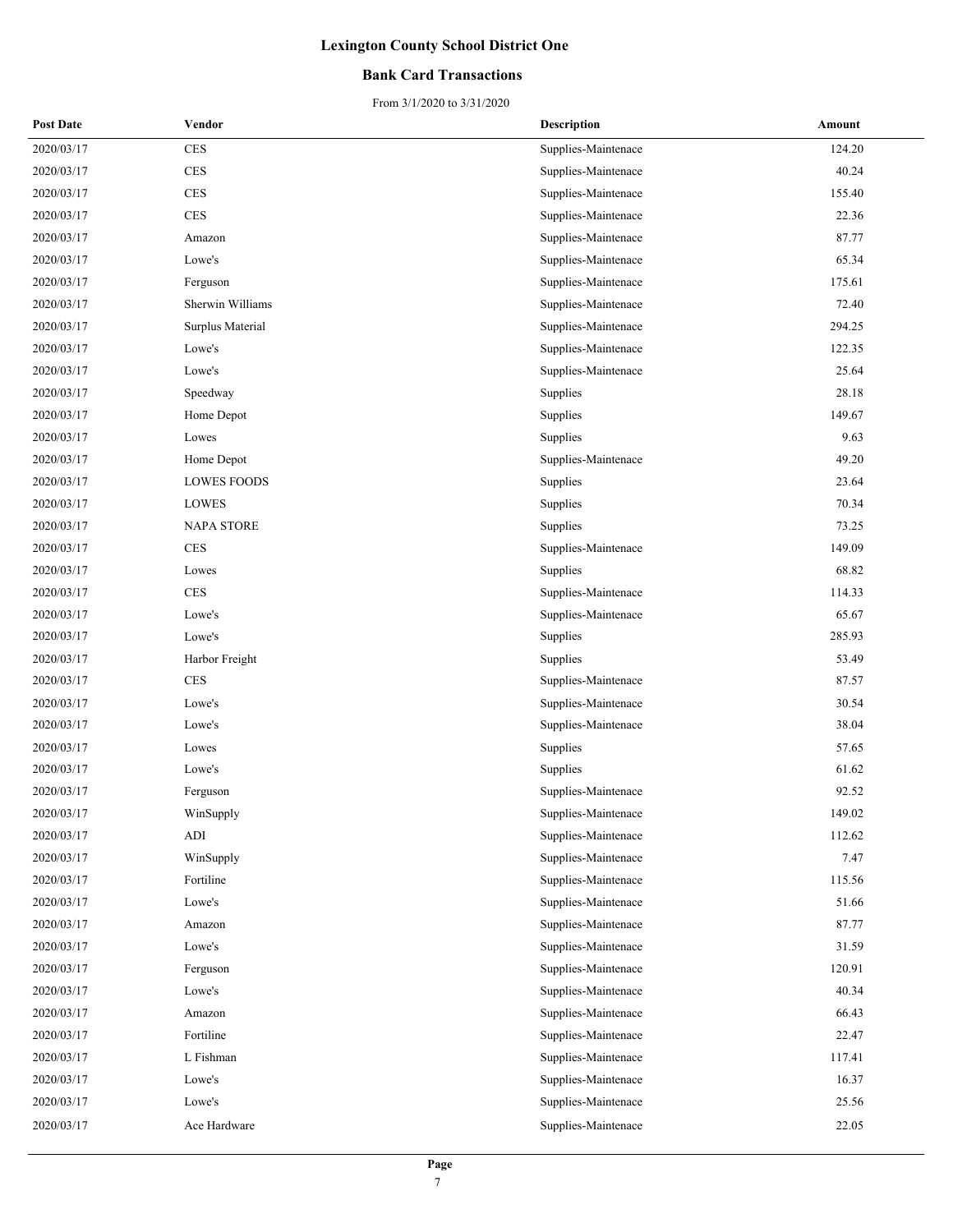### **Bank Card Transactions**

| <b>Post Date</b> | Vendor                         | <b>Description</b>        | Amount   |
|------------------|--------------------------------|---------------------------|----------|
| 2020/03/17       | Dollar General                 | Supplies                  | 27.29    |
| 2020/03/17       | Amazon                         | Supplies                  | 49.20    |
| 2020/03/17       | Ed Smith Lumber                | Supplies                  | 14.45    |
| 2020/03/17       | <b>Batteries Plus</b>          | Supplies-Maintenace       | 81.53    |
| 2020/03/17       | ACCESS CASTERS INC             | Supplies                  | 100.41   |
| 2020/03/17       | Gateway                        | Supplies-Maintenace       | 63.85    |
| 2020/03/17       | Ed Smith Lumber                | Supplies-Maintenace       | 5.52     |
| 2020/03/17       | Ed Smith Lumber                | Supplies-Maintenace       | 13.23    |
| 2020/03/17       | Smith & Jones                  | Supplies-Maintenace       | 281.94   |
| 2020/03/17       | Ferguson                       | Supplies-Maintenace       | 88.26    |
| 2020/03/17       | Pitt Stop                      | Supplies                  | 11.20    |
| 2020/03/17       | Sam's Club                     | Supplies                  | 229.73   |
| 2020/03/17       | Ed Smith                       | Supplies-Maintenace       | 133.49   |
| 2020/03/17       | Ferguson                       | Supplies-Maintenace       | 42.74    |
| 2020/03/17       | Ferguson                       | Supplies-Maintenace       | 69.86    |
| 2020/03/17       | Preferred Pump                 | Supplies-Maintenace       | 473.70   |
| 2020/03/17       | Lowe's                         | Supplies-Maintenace       | 34.14    |
| 2020/03/17       | Home Depot                     | Supplies-Maintenace       | 20.96    |
| 2020/03/17       | $\rm{CES}$                     | Supplies-Maintenace       | 120.86   |
| 2020/03/17       | Lexington True Value           | Supplies-Maintenace       | 26.39    |
| 2020/03/17       | Lowe's                         | Supplies-Maintenace       | 89.75    |
| 2020/03/17       | <b>Backyard Playset</b>        | Supplies-Maintenace       | 427.13   |
| 2020/03/17       | Lexington True Value           | Supplies-Maintenace       | 56.24    |
| 2020/03/17       | Gateway                        | Supplies-Maintenace       | 107.03   |
| 2020/03/17       | Amazon                         | Supplies-Maintenace       | 87.77    |
| 2020/03/17       | Amazon                         | Supplies-Maintenace       | 87.77    |
| 2020/03/17       | Lowe's                         | Supplies-Maintenace       | 46.72    |
| 2020/03/17       | Ferguson                       | Supplies-Maintenace       | 27.46    |
| 2020/03/17       | Home Depot                     | Supplies-Maintenace       | 44.88    |
| 2020/03/17       | Lowe's                         | Supplies-Maintenace       | 12.02    |
| 2020/03/17       | Columbia SHRM                  | Travel                    | 125.00   |
| 2020/03/17       | Home 2 Suites                  | Travel                    | 630.80   |
| 2020/03/17       | <b>BGSU</b>                    | Travel                    | 175.00   |
| 2020/03/17       | SHRM - National Conference Reg | Travel                    | 1,934.00 |
| 2020/03/17       | <b>SHRM Housing</b>            | Travel                    | 1,515.30 |
| 2020/03/17       | LinkedIn                       | Advertising               | 150.00   |
| 2020/03/17       | SLED Background Checks         | Other Prof & Tech Service | 598.00   |
| 2020/03/17       | Azura                          | Other Prof & Tech Service | 356.25   |
| 2020/03/17       | Amazon                         | Supplies                  | 12.83    |
| 2020/03/17       | Amazon                         | Supplies                  | 32.00    |
| 2020/03/17       | Amazon                         | Supplies                  | 19.26    |
| 2020/03/17       | Amazon                         | Supplies                  | 5.85     |
| 2020/03/17       | Amazon                         | Supplies                  | 36.52    |
| 2020/03/17       | Amazon                         | Supplies                  | 64.15    |
| 2020/03/17       | Amazon                         | Supplies                  | 137.88   |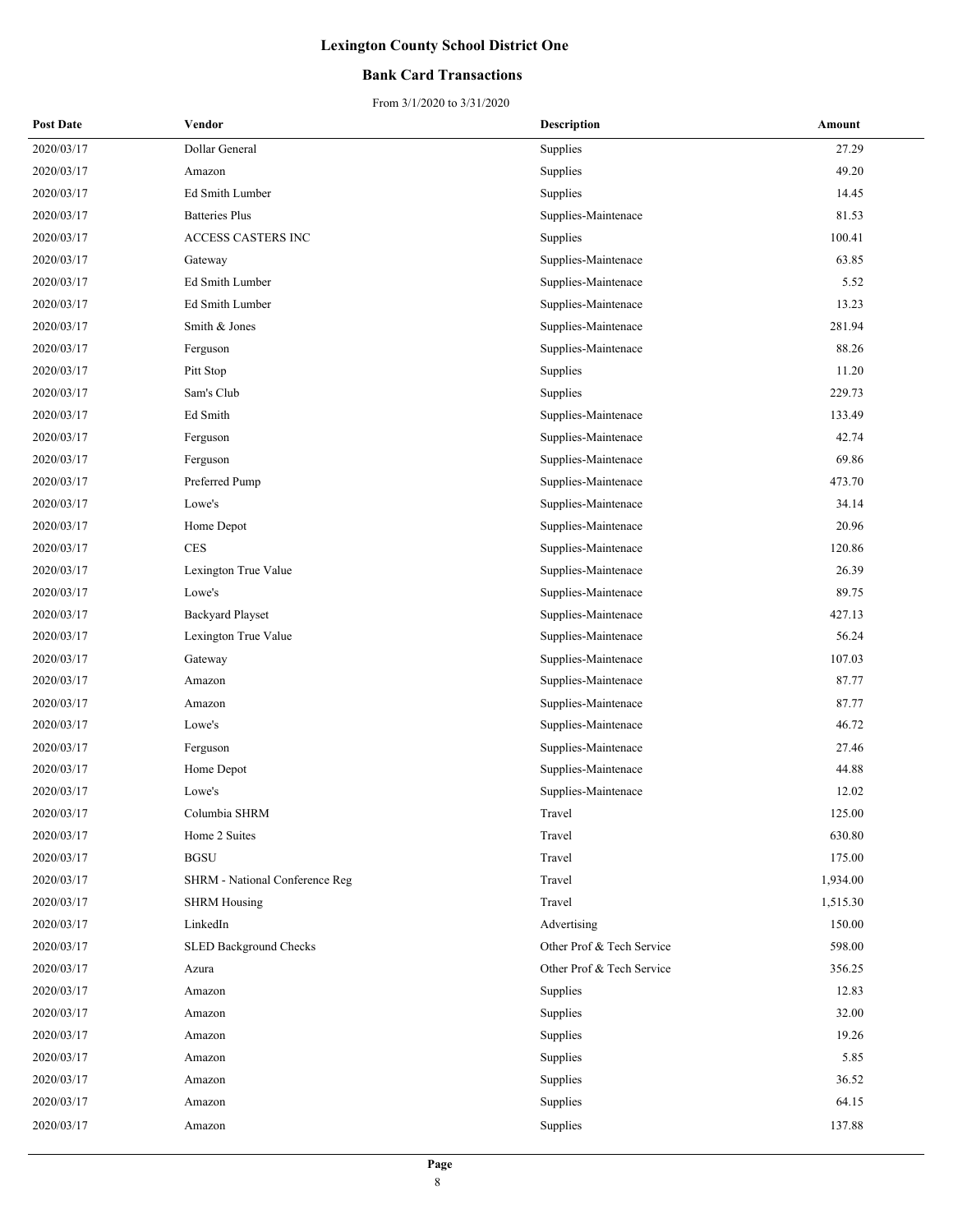### **Bank Card Transactions**

| <b>Post Date</b> | Vendor                         | Description               | Amount    |
|------------------|--------------------------------|---------------------------|-----------|
| 2020/03/17       | Amazon                         | Supplies                  | 51.28     |
| 2020/03/17       | Amazon                         | Supplies                  | 77.04     |
| 2020/03/17       | <b>AASPA</b>                   | Dues and Fees             | 750.00    |
| 2020/03/17       | SC Bar                         | Dues and Fees             | 70.00     |
| 2020/03/17       | Firehouse                      | Other Objects             | 55.36     |
| 2020/03/17       | Chick-Fil-A                    | Other Objects             | 120.17    |
| 2020/03/17       | Fatz Caf??                     | Other Objects             | 72.53     |
| 2020/03/17       | Walmart                        | Other Objects             | 25.37     |
| 2020/03/17       | Publix                         | Other Objects             | 14.95     |
| 2020/03/17       | Walmart                        | Other Objects             | 21.20     |
| 2020/03/17       | Firehouse Subs                 | Other Objects             | 8.71      |
| 2020/03/17       | Firehouse Subs                 | Other Objects             | 14.03     |
| 2020/03/17       | The Deli                       | Other Objects             | 28.53     |
| 2020/03/17       | Dollar General                 | Other Objects             | 40.50     |
| 2020/03/17       | <b>BILO</b>                    | Other Objects             | 162.67    |
| 2020/03/17       | Food Lion                      | Other Objects             | 7.26      |
| 2020/03/17       | WDWR - RESV HOLD FOR PSU HOTEL | Travel                    | 241.88    |
| 2020/03/17       | <b>AVIXA - RENEWAL</b>         | Software Renewal/Agreemen | 99.00     |
| 2020/03/17       | NAMTUK - RENEWAL               | Software Renewal/Agreemen | 249.00    |
| 2020/03/17       | <b>AMAZON - CONNECTOR</b>      | Supplies                  | 23.79     |
| 2020/03/17       | .GATTIS - REPLACEMENT CABLES   | Supplies                  | 145.52    |
| 2020/03/17       | AMAZON - STAND UP DESK         | Supplies                  | 181.85    |
| 2020/03/17       | AMAZON - INTERFACE CABLE       | Supplies                  | 436.90    |
| 2020/03/17       | PITNEY BOWES - MAILROOM INK    | Supplies                  | 1,031.08  |
| 2020/03/17       | <b>IGUANA WORKS - CABLES</b>   | Supplies                  | 52.00     |
| 2020/03/17       | Hameray Publishing             | Supplies                  | 175.95    |
| 2020/03/17       | Tang Math                      | Supplies                  | 109.00    |
| 2020/03/17       | Dominos                        | Supplies                  | 27.03     |
| 2020/03/17       | Dominos                        | Supplies                  | 25.66     |
| 2020/03/17       | Dominos                        | Supplies                  | 25.66     |
| 2020/03/17       | Dominoes                       | Supplies                  | 30.80     |
| 2020/03/17       | Omni Hotels and Resort         | Travel                    | 194.40    |
| 2020/03/17       | <b>USC</b> Marketplace         | Travel                    | 50.00     |
| 2020/03/17       | Omni Hotel Credit              | Travel-Teacher Staff Dev  | $-192.66$ |
| 2020/03/17       | Amazon                         | Supplies                  | 61.04     |
| 2020/03/17       | Amazon                         | Supplies                  | 32.05     |
| 2020/03/17       | Delta.com                      | Travel                    | 218.80    |
| 2020/03/17       | United.com                     | Travel                    | 412.39    |
| 2020/03/17       | Hotel Beacon                   | Travel                    | 789.92    |
| 2020/03/17       | Delta.com                      | Travel                    | 218.80    |
| 2020/03/17       | Travelocity.com                | Travel                    | 44.00     |
| 2020/03/17       | United Airlines                | Travel                    | 30.00     |
| 2020/03/17       | Travelocity.com                | Travel                    | 314.40    |
| 2020/03/17       | United Airlines                | Travel                    | 30.00     |
| 2020/03/17       | <b>United Airlines</b>         | Travel                    | 30.00     |
|                  |                                |                           |           |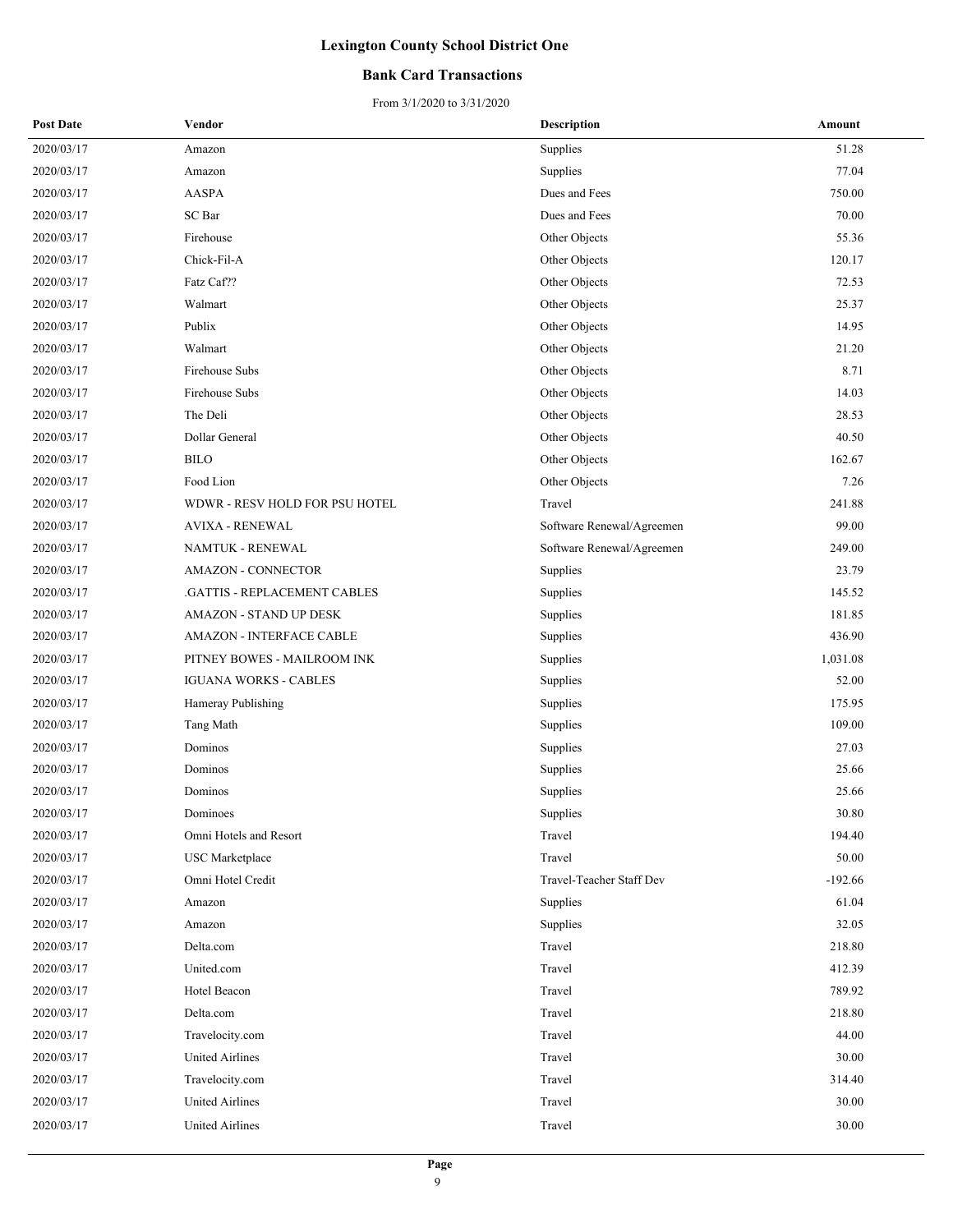### **Bank Card Transactions**

From 3/1/2020 to 3/31/2020

| <b>Post Date</b> | Vendor                         | <b>Description</b> | Amount |
|------------------|--------------------------------|--------------------|--------|
| 2020/03/17       | Travelocity.com                | Travel             | 314.40 |
| 2020/03/17       | Hotel Beacon                   | Travel             | 789.92 |
| 2020/03/17       | Hilton                         | Travel             | 252.00 |
| 2020/03/17       | Hilton                         | Travel             | 252.00 |
| 2020/03/17       | Hilton                         | Travel             | 252.00 |
| 2020/03/17       | Omni Hotels                    | Travel             | 135.00 |
| 2020/03/17       | <b>SCASA</b>                   | Travel             | 250.00 |
| 2020/03/17       | <b>SCASA</b>                   | Travel             | 250.00 |
| 2020/03/17       | <b>SCASA</b>                   | Travel             | 250.00 |
| 2020/03/17       | Dollar Tree                    | Supplies           | 140.69 |
| 2020/03/17       | <b>ACTE</b>                    | Travel             | 770.00 |
| 2020/03/17       | Scholastic                     | Supplies           | 567.10 |
| 2020/03/17       | Walmart                        | Supplies           | 14.96  |
| 2020/03/17       | Oriental Trading               | Supplies           | 508.89 |
| 2020/03/17       | Amazon.com                     | Supplies           | 85.95  |
| 2020/03/17       | $_{\mbox{\small\textsf{CVS}}}$ | Supplies           | 39.54  |
| 2020/03/17       | LOWES #01066                   | Supplies           | 27.78  |
| 2020/03/17       | <b>ENTERPRISE RENTAL</b>       | Travel             | 104.52 |
| 2020/03/17       | <b>BP-CIRCLE K</b>             | Travel             | 10.91  |
| 2020/03/17       | <b>AMZN MKTP</b>               | Supplies           | 31.54  |
| 2020/03/17       | <b>Embassy Suites</b>          | Travel             | 540.26 |
| 2020/03/17       | American Airlines              | Travel             | 218.80 |
| 2020/03/17       | Amazon                         | Supplies           | 83.12  |
| 2020/03/17       | Dollar Tree                    | Supplies           | 115.56 |
| 2020/03/17       | CU Reading Recovery Clemson, S | Travel             | 297.00 |
| 2020/03/17       | Amazon                         | Supplies           | 29.94  |
| 2020/03/17       | Lowes                          | Pupil Activity     | 17.89  |
| 2020/03/17       | Lowes                          | Pupil Activity     | 23.75  |
| 2020/03/17       | Home Depot                     | Pupil Activity     | 89.64  |
| 2020/03/17       | Musical Innovations            | Pupil Activity     | 138.92 |
| 2020/03/17       | Musical Innovations            | Pupil Activity     | 39.80  |
| 2020/03/17       | Pecknel                        | Pupil Activity     | 21.40  |
| 2020/03/17       | Amazon                         | Pupil Activity     | 40.65  |
| 2020/03/17       | JW Pepper                      | Pupil Activity     | 22.50  |
| 2020/03/17       | Amazon                         | Pupil Activity     | 58.85  |
| 2020/03/17       | Amazon.com                     | Pupil Activity     | 10.69  |
| 2020/03/17       | Amazon                         | Pupil Activity     | 60.85  |
| 2020/03/17       | Amazon                         | Pupil Activity     | 62.04  |
| 2020/03/17       | Amazon                         | Pupil Activity     | 164.28 |
| 2020/03/17       | Amazon                         | Pupil Activity     | 121.92 |
| 2020/03/17       | <b>ETSY</b>                    | Pupil Activity     | 62.88  |
| 2020/03/17       | Amazon                         | Pupil Activity     | 59.90  |
| 2020/03/17       | Amazon                         | Pupil Activity     | 24.45  |
| 2020/03/17       | Amazon                         | Pupil Activity     | 16.04  |
| 2020/03/17       | Amazon                         | Pupil Activity     | 9.62   |
|                  |                                |                    |        |

10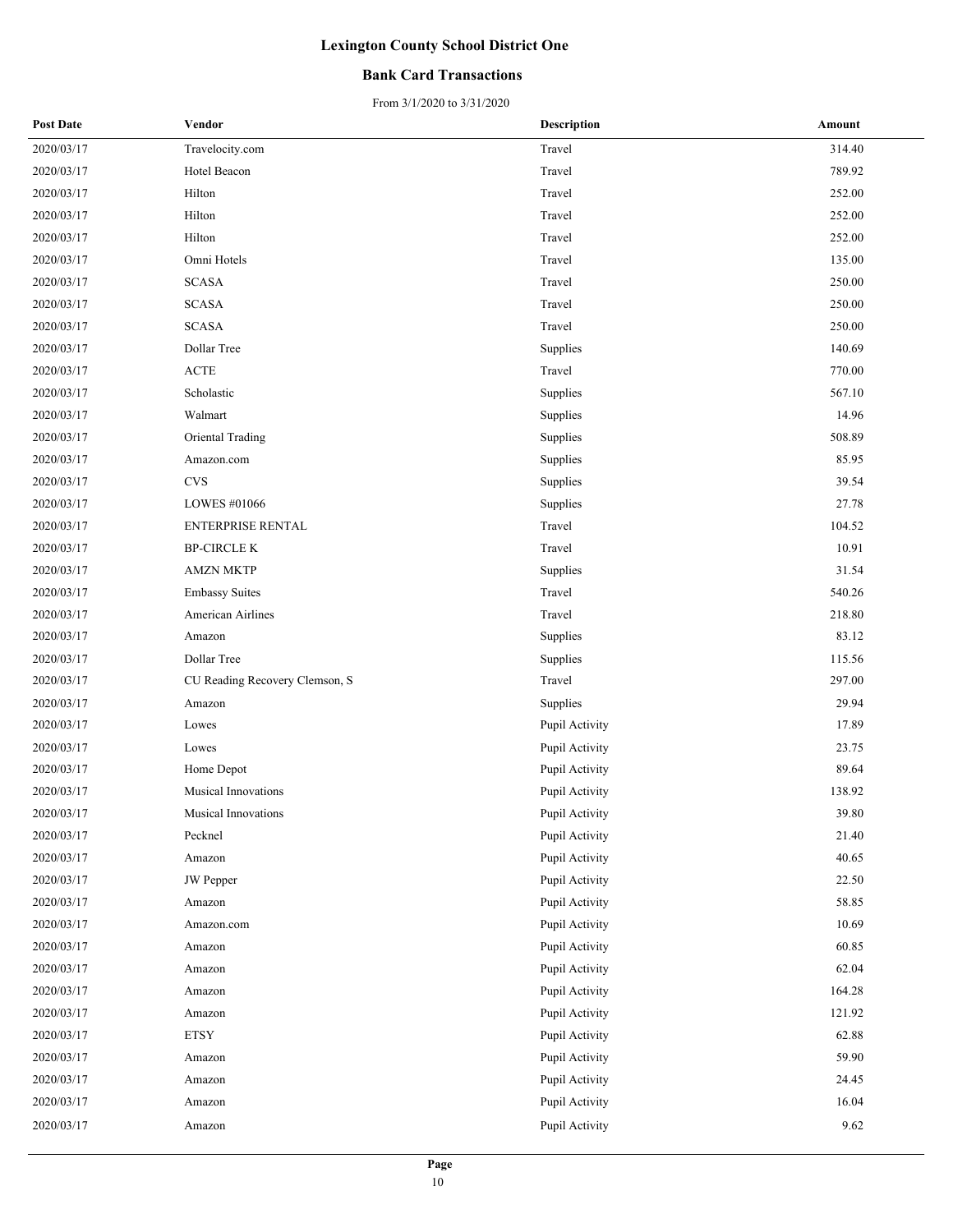### **Bank Card Transactions**

| <b>Post Date</b> | Vendor                      | <b>Description</b>             | Amount   |
|------------------|-----------------------------|--------------------------------|----------|
| 2020/03/17       | Playscripts                 | Pupil Activity                 | 738.90   |
| 2020/03/17       | Theatrefolk                 | Pupil Activity                 | 311.00   |
| 2020/03/17       | Amazon                      | Pupil Activity                 | 84.09    |
| 2020/03/17       | Walmart.com                 | Pupil Activity                 | 30.33    |
| 2020/03/17       | Publix                      | Pupil Activity                 | 17.38    |
| 2020/03/17       | Walmart                     | Pupil Activity                 | 121.01   |
| 2020/03/17       | Walmart                     | Pupil Activity                 | 208.17   |
| 2020/03/17       | Dollar Tree                 | Pupil Activity                 | 60.36    |
| 2020/03/17       | Amazon                      | Pupil Activity                 | 40.73    |
| 2020/03/17       | <b>Stenhouse Publishers</b> | Pupil Activity                 | 141.24   |
| 2020/03/17       | Amazon                      | Pupil Activity                 | 56.42    |
| 2020/03/17       | The Teacher Store           | Pupil Activity                 | 68.20    |
| 2020/03/17       | Lowes Foods                 | Pupil Activity                 | 34.40    |
| 2020/03/17       | Publix                      | Pupil Activity                 | 18.66    |
| 2020/03/17       | Food Lion                   | Pupil Activity                 | 8.28     |
| 2020/03/17       | Lowes Foods                 | Pupil Activity                 | 41.95    |
| 2020/03/17       | PES Caf??                   | Pupil Act-Fee/Collection Refnd | 7.00     |
| 2020/03/17       | ID Shop                     | Pupil Activity                 | 256.80   |
| 2020/03/17       | Lowes                       | Pupil Activity                 | 14.91    |
| 2020/03/17       | <b>LOWES FOODS</b>          | Pupil Activity                 | 74.33    |
| 2020/03/17       | <b>LOWES FOODS</b>          | Pupil Activity                 | 99.92    |
| 2020/03/17       | <b>LOWES FOODS</b>          | Pupil Activity                 | 69.16    |
| 2020/03/17       | <b>LOWES FOODS</b>          | Pupil Activity                 | 123.19   |
| 2020/03/17       | <b>LOWES FOODS</b>          | Pupil Activity                 | 96.05    |
| 2020/03/17       | <b>WALMART</b>              | Pupil Activity                 | 65.57    |
| 2020/03/17       | Amazon                      | Pupil Activity                 | 48.12    |
| 2020/03/17       | Amazon                      | Pupil Activity                 | 47.71    |
| 2020/03/17       | Amazon                      | Pupil Activity                 | 40.34    |
| 2020/03/17       | Walmart                     | Pupil Activity                 | 52.42    |
| 2020/03/17       | Amazon                      | Pupil Activity                 | 74.85    |
| 2020/03/17       | Office Depot                | Pupil Activity                 | 148.92   |
| 2020/03/17       | <b>AMZN MKTP</b>            | Pupil Activity                 | 15.94    |
| 2020/03/17       | WALMART.COM                 | Pupil Activity                 | 23.53    |
| 2020/03/17       | WALMART.COM                 | Pupil Activity                 | 70.59    |
| 2020/03/17       | AMAZON.COM                  | Pupil Activity                 | 42.71    |
| 2020/03/17       | <b>AMZN MKTP</b>            | Pupil Activity                 | 56.72    |
| 2020/03/17       | AMAZON.COM CREDIT           | Pupil Activity                 | $-7.48$  |
| 2020/03/17       | LOWES #01066                | Pupil Activity                 | 34.21    |
| 2020/03/17       | AMAZON.COM CREDIT           | Pupil Activity                 | $-35.23$ |
| 2020/03/17       | Dollar Tree                 | Pupil Activity                 | 136.97   |
| 2020/03/17       | Amazon.com                  | Pupil Activity                 | 47.78    |
| 2020/03/17       | Walmart                     | Pupil Activity                 | 20.39    |
| 2020/03/17       | Walmart                     | Pupil Activity                 | 28.61    |
| 2020/03/17       | <b>AMAZON</b>               | Pupil Activity                 | $-13.14$ |
| 2020/03/17       | <b>JW</b> Pepper            | Pupil Activity                 | 18.99    |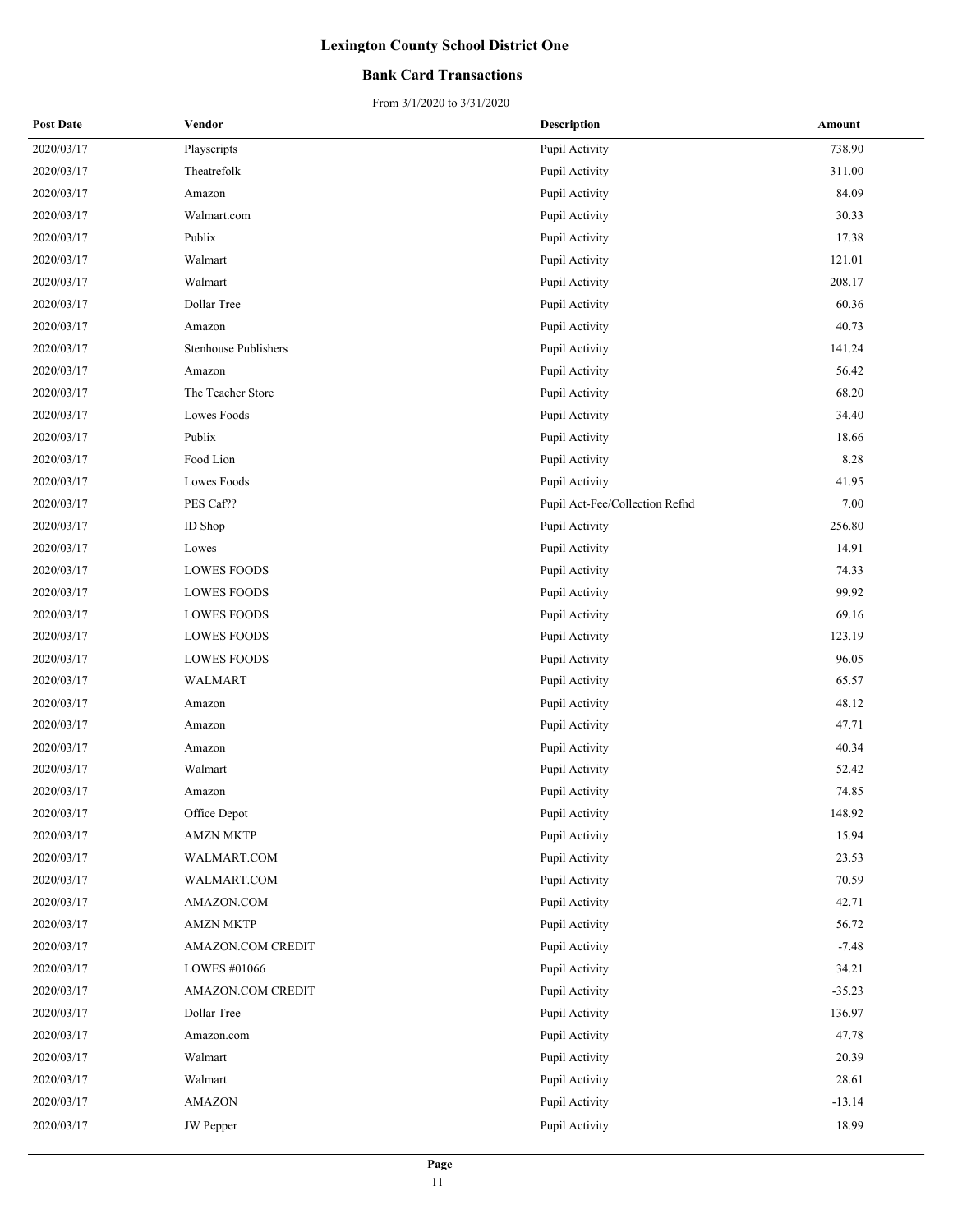### **Bank Card Transactions**

| <b>Post Date</b> | Vendor                      | <b>Description</b> | Amount   |
|------------------|-----------------------------|--------------------|----------|
| 2020/03/17       | JW Pepper                   | Pupil Activity     | 69.00    |
| 2020/03/17       | JW Pepper                   | Pupil Activity     | 58.99    |
| 2020/03/17       | Amazon                      | Pupil Activity     | 222.40   |
| 2020/03/17       | SHIFFLER EQUIPMENT          | Pupil Activity     | 320.86   |
| 2020/03/17       | Home Depot                  | Pupil Activity     | 145.09   |
| 2020/03/17       | Amazon                      | Pupil Activity     | 86.86    |
| 2020/03/17       | Learning Labs               | Pupil Activity     | 115.43   |
| 2020/03/17       | <b>VEX Robotics</b>         | Pupil Activity     | 66.21    |
| 2020/03/17       | <b>VEX Robotics</b>         | Pupil Activity     | 48.03    |
| 2020/03/17       | Amazon                      | Pupil Activity     | 17.10    |
| 2020/03/17       | Michael's                   | Pupil Activity     | 191.05   |
| 2020/03/17       | Courtyard by Marriott       | Pupil Activity     | 475.38   |
| 2020/03/17       | Hotels.Com                  | Pupil Activity     | 633.06   |
| 2020/03/17       | Shell Oil                   | Pupil Activity     | 11.88    |
| 2020/03/17       | Exxon                       | Pupil Activity     | 14.62    |
| 2020/03/17       | Best Buy                    | Pupil Activity     | 117.69   |
| 2020/03/17       | Lowes                       | Pupil Activity     | 35.74    |
| 2020/03/17       | Walmart.com                 | Pupil Activity     | 203.11   |
| 2020/03/17       | <b>SCAAA FEES</b>           | Pupil Activity     | 254.80   |
| 2020/03/17       | <b>SCAAA FEES</b>           | Pupil Activity     | 254.80   |
| 2020/03/17       | HOLIDAY INN EXPRESS         | Pupil Activity     | 1,056.72 |
| 2020/03/17       | WALGREENS                   | Pupil Activity     | 12.81    |
| 2020/03/17       | SPARROW AND KENNEDY TRACTOR | Pupil Activity     | 47.21    |
| 2020/03/17       | <b>GREENVILLE TURF</b>      | Pupil Activity     | 287.02   |
| 2020/03/17       | NEFFCO.COM                  | Pupil Activity     | 239.40   |
| 2020/03/17       | LOWES                       | Pupil Activity     | 14.19    |
| 2020/03/17       | SPARROW AND KENNEDY         | Pupil Activity     | 57.96    |
| 2020/03/17       | <b>AMAZON</b>               | Pupil Activity     | 33.16    |
| 2020/03/17       | HIGH SCHOOL SPORTS REPORT   | Pupil Activity     | 500.00   |
| 2020/03/17       | MAATA DIST 3- PAYPAL        | Pupil Activity     | 135.00   |
| 2020/03/17       | Amazon                      | Pupil Activity     | 21.93    |
| 2020/03/17       | Amazon                      | Pupil Activity     | 9.26     |
| 2020/03/17       | Amazon                      | Pupil Activity     | 50.97    |
| 2020/03/17       | Columbia Printing           | Pupil Activity     | 184.68   |
| 2020/03/17       | Little Caesars              | Pupil Activity     | 48.15    |
| 2020/03/17       | PINEVIEW FLORIST            | Pupil Activity     | 19.26    |
| 2020/03/17       | PINEVIEW FLORIST            | Pupil Activity     | 19.26    |
| 2020/03/17       | OFFICE DEPOT                | Pupil Activity     | 32.08    |
| 2020/03/17       | LOWES                       | Pupil Activity     | 183.92   |
| 2020/03/17       | <b>BSN</b> Sports           | Pupil Activity     | 65.85    |
| 2020/03/17       | Lowes                       | Pupil Activity     | 6.16     |
| 2020/03/17       | MF Athletics                | Pupil Activity     | 308.16   |
| 2020/03/17       | <b>SCHSL</b>                | Pupil Activity     | 50.00    |
| 2020/03/17       | <b>IMAGE INK</b>            | Pupil Activity     | 490.48   |
| 2020/03/17       | <b>IMAGE INK</b>            | Pupil Activity     | 239.65   |
|                  |                             |                    |          |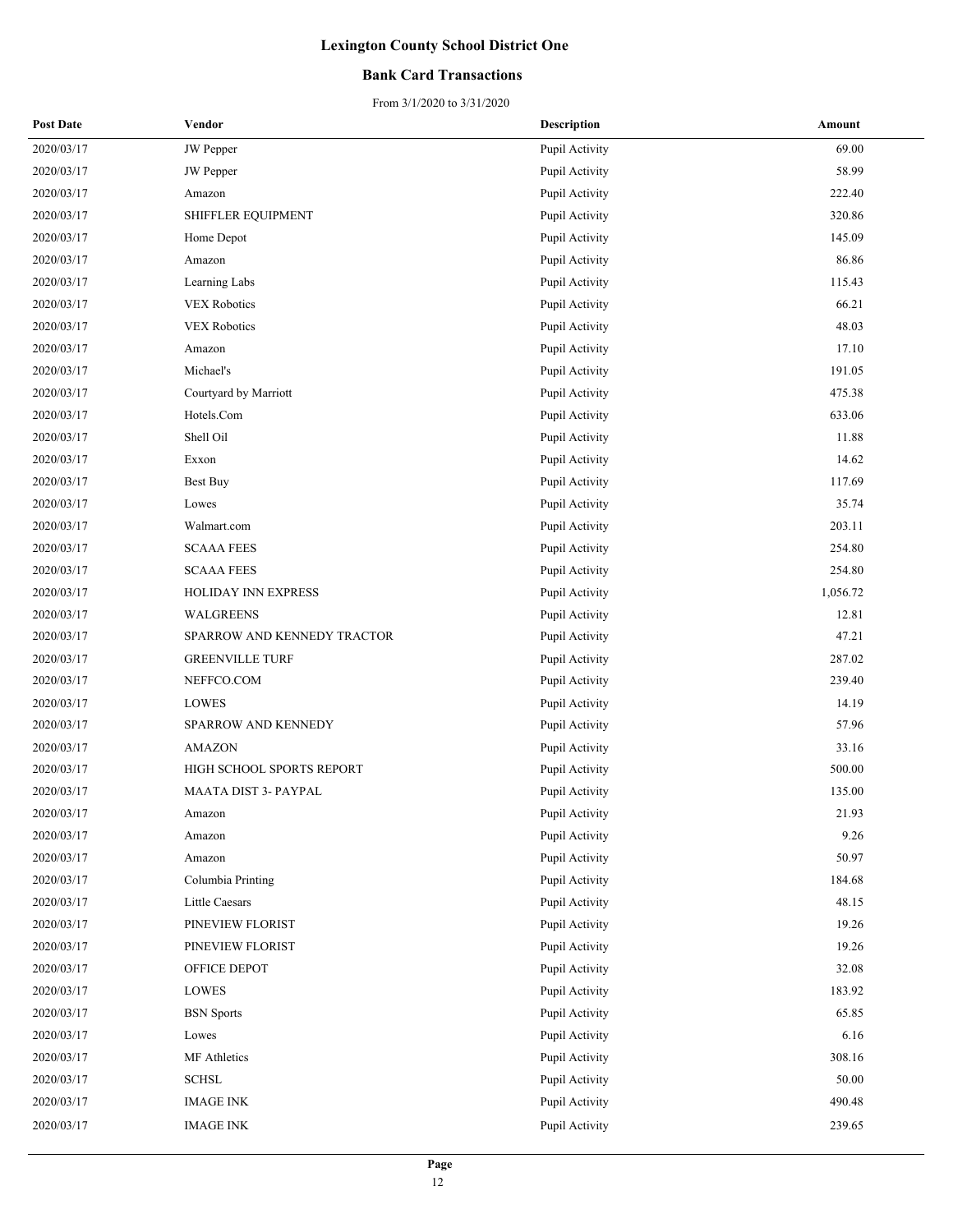### **Bank Card Transactions**

| <b>Post Date</b> | Vendor                        | <b>Description</b>         | Amount    |
|------------------|-------------------------------|----------------------------|-----------|
| 2020/03/17       | NEWBERRY WRESTLING            | Pupil Activity             | 106.00    |
| 2020/03/17       | PREP VOLLEYBALL               | Pupil Activity             | 67.46     |
| 2020/03/17       | HANES GEAR FOR SPORTS         | Pupil Activity             | 173.93    |
| 2020/03/17       | HOME DEPOT                    | Pupil Activity             | 623.17    |
| 2020/03/17       | M BEACH COMFORT SUITES        | Pupil Activity             | 652.60    |
| 2020/03/17       | <b>WENDYS</b>                 | Pupil Activity             | 205.39    |
| 2020/03/17       | <b>HARDEES</b>                | Pupil Activity             | 67.85     |
| 2020/03/17       | <b>BSN</b> Sports             | Pupil Activity             | 87.25     |
| 2020/03/17       | TROPICAL SMOOTHIE             | Pupil Activity             | 768.00    |
| 2020/03/17       | Gilbert IGA                   | Pupil Activity             | 61.54     |
| 2020/03/17       | <b>Tractor Supply</b>         | Pupil Activity             | 385.19    |
| 2020/03/17       | <b>LIDL</b>                   | Pupil Activity             | 57.09     |
| 2020/03/17       | Amazon.com                    | Pupil Activity             | 9.66      |
| 2020/03/17       | Marco Promo                   | Supplies                   | 358.93    |
| 2020/03/17       | Amazon.com                    | Supplies                   | 38.50     |
| 2020/03/17       | Wal Mart                      | Supplies                   | 42.80     |
| 2020/03/17       | Amazon.com                    | Supplies                   | 39.55     |
| 2020/03/17       | Amazon.com                    | Supplies                   | 14.49     |
| 2020/03/17       | Amazon.com                    | Supplies                   | 112.12    |
| 2020/03/17       | Amazon.com                    | Supplies                   | 89.13     |
| 2020/03/17       | Panera Bread                  | Other Objects              | 487.25    |
| 2020/03/17       | Chickfila                     | Other Objects              | 321.76    |
| 2020/03/18       | Amazon                        | Supplies                   | 68.44     |
| 2020/03/18       | Walmart                       | Supplies                   | 93.84     |
| 2020/03/18       | Amazon.Com                    | Supplies                   | 70.23     |
| 2020/03/18       | Amazon.com                    | Supplies                   | 140.10    |
| 2020/03/18       | credit from previous negative | Supplies                   | $-247.14$ |
| 2020/03/18       | Amazon                        | Supplies                   | 9.73      |
| 2020/03/18       | Amazon                        | Supplies                   | 59.86     |
| 2020/03/18       | <b>AMAZON</b>                 | Supplies                   | 30.52     |
| 2020/03/18       | Teacher Pay Teachers          | Supplies-Immersion         | 56.80     |
| 2020/03/18       | Teachers Pay Teachers         | Supplies-Immersion         | 35.73     |
| 2020/03/18       | American Airlines             | Travel                     | 268.80    |
| 2020/03/18       | American Airlines             | Travel                     | 268.80    |
| 2020/03/18       | American Airlines             | Travel                     | 1,612.80  |
| 2020/03/18       | American Airlines             | Travel                     | 268.80    |
| 2020/03/18       | American Airlines             | Travel                     | 268.80    |
| 2020/03/18       | American Airlines             | Travel                     | 268.80    |
| 2020/03/18       | Amazon                        | Supplies                   | 22.99     |
| 2020/03/18       | Ollies Bargains               | Supplies                   | 25.28     |
| 2020/03/18       | Walmart                       | Supplies                   | 12.83     |
| 2020/03/18       | Oriental Trading              | Supplies                   | 40.53     |
| 2020/03/18       | Presentation Systems          | Technology Supplies        | 326.95    |
| 2020/03/18       | Amazon                        | <b>Technology Supplies</b> | 31.96     |
| 2020/03/18       | Hampton Inn Douglasville      | Travel                     | 251.50    |
|                  |                               |                            |           |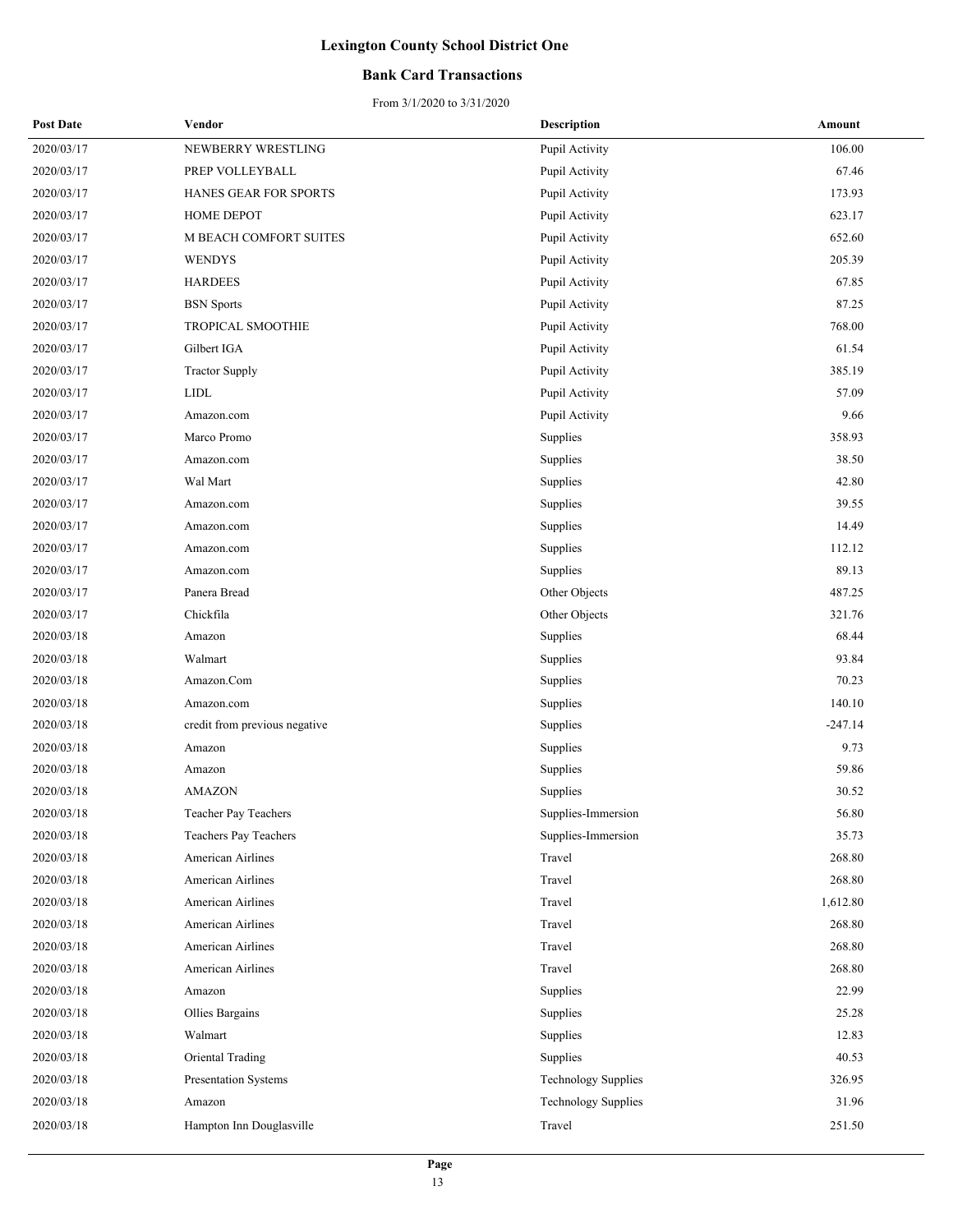### **Bank Card Transactions**

| <b>Post Date</b> | Vendor             | Description          | Amount   |
|------------------|--------------------|----------------------|----------|
| 2020/03/18       | Camelot by the Sea | Travel               | 85.08    |
| 2020/03/18       | <b>PESINC</b>      | Travel               | 488.08   |
| 2020/03/18       | EB South Carolina  | Travel               | 208.51   |
| 2020/03/18       | Amazon             | Supplies             | 104.07   |
| 2020/03/18       | Hobby Lobby        | Supplies             | 41.82    |
| 2020/03/18       | Amazon             | Supplies             | 110.40   |
| 2020/03/18       | Hobby Lobby        | Supplies             | 231.29   |
| 2020/03/18       | Home Depot.com     | Supplies             | 419.44   |
| 2020/03/18       | Lowes              | Supplies             | 1,047.04 |
| 2020/03/18       | pine press         | Printing and Binding | 601.45   |
| 2020/03/18       | amazon             | Supplies             | 7.48     |
| 2020/03/18       | speedway           | Supplies             | 38.77    |
| 2020/03/18       | amazon             | Supplies             | 174.39   |
| 2020/03/18       | amazon             | Supplies             | 6.41     |
| 2020/03/18       | amazon             | Supplies             | 116.46   |
| 2020/03/18       | amazon             | Supplies             | 74.88    |
| 2020/03/18       | lowe's             | Supplies             | 358.15   |
| 2020/03/18       | Party City         | Supplies             | 117.46   |
| 2020/03/18       | lowe's             | Supplies             | 796.30   |
| 2020/03/18       | amazon             | Supplies             | 12.83    |
| 2020/03/18       | amazon             | Supplies             | 123.66   |
| 2020/03/18       | amazon             | Supplies             | 11.76    |
| 2020/03/18       | amazon             | Supplies             | 149.97   |
| 2020/03/18       | amazon             | Supplies             | 85.80    |
| 2020/03/18       | amazon             | Supplies             | 11.76    |
| 2020/03/18       | lowe's             | Supplies             | 129.83   |
| 2020/03/18       | amazon             | Supplies             | 68.01    |
| 2020/03/18       | Walmart            | Supplies             | 333.94   |
| 2020/03/18       | staples            | Supplies             | 159.14   |
| 2020/03/18       | amazon             | Supplies             | 21.35    |
| 2020/03/18       | amazon             | Supplies             | 352.75   |
| 2020/03/18       | amazon             | Supplies             | 7.48     |
| 2020/03/18       | amazon             | Supplies             | 33.16    |
| 2020/03/18       | amazon             | Supplies             | 114.49   |
| 2020/03/18       | Walmart.com        | Supplies             | 168.27   |
| 2020/03/18       | Amazon             | Supplies             | 206.76   |
| 2020/03/18       | Amazon             | Supplies             | 203.23   |
| 2020/03/18       | Amazon             | Supplies             | 73.76    |
| 2020/03/18       | Amazon             | Supplies             | 467.36   |
| 2020/03/18       | Office Depot       | Supplies             | 32.09    |
| 2020/03/18       | AMAZON             | Supplies             | 27.71    |
| 2020/03/18       | WALKER             | Supplies             | 26.39    |
| 2020/03/18       | NATIONAL FFA       | Supplies             | 22.50    |
| 2020/03/18       | <b>GRAINGER</b>    | Supplies             | 187.27   |
| 2020/03/18       | walker             | Supplies             | 59.31    |
|                  |                    |                      |          |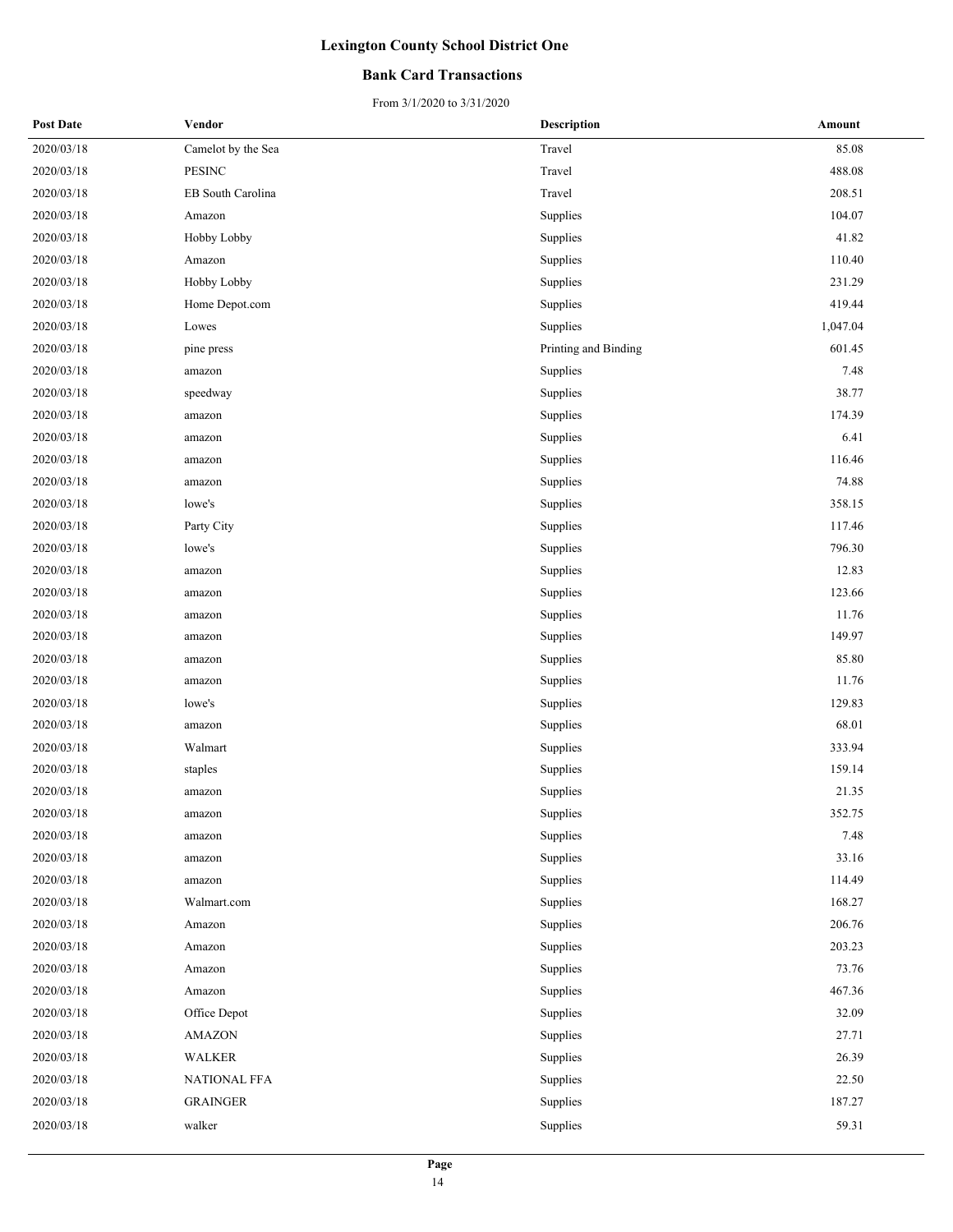### **Bank Card Transactions**

| <b>Post Date</b> | Vendor                         | Description                | Amount    |
|------------------|--------------------------------|----------------------------|-----------|
| 2020/03/18       | <b>USC</b>                     | Travel                     | 50.00     |
| 2020/03/18       | <b>UPS</b> Store               | Printing and Binding       | 304.95    |
| 2020/03/18       | Prime Ed Education             | Supplies                   | 49.43     |
| 2020/03/18       | National Council Teaches for M | Supplies                   | 59.00     |
| 2020/03/18       | <b>NASCO</b>                   | Supplies                   | 59.90     |
| 2020/03/18       | Spreadsheet Shirt              | Supplies                   | 155.67    |
| 2020/03/18       | <b>DELTA</b>                   | Pupil Transportation       | 89.36     |
| 2020/03/18       | <b>SKILLS</b>                  | Travel                     | 60.00     |
| 2020/03/18       | <b>DELTA</b>                   | Travel                     | 143.77    |
| 2020/03/18       | <b>SKILLS</b>                  | Travel                     | 45.00     |
| 2020/03/18       | breakout                       | Supplies                   | 3.95      |
| 2020/03/18       | Amazon                         | Supplies                   | 97.86     |
| 2020/03/18       | breakout                       | Supplies                   | 32.82     |
| 2020/03/18       | Murphy Express                 | Pupil Transportation       | 100.41    |
| 2020/03/18       | Hyatt Hotel                    | Travel                     | 577.92    |
| 2020/03/18       | LaQunita                       | Travel                     | 402.28    |
| 2020/03/18       | LaQuinta chorus refund         | Travel                     | $-402.28$ |
| 2020/03/18       | Amazon                         | Supplies                   | 183.10    |
| 2020/03/18       | <b>UPS</b> Store               | Supplies                   | 33.71     |
| 2020/03/18       | Amazon                         | Supplies                   | 48.76     |
| 2020/03/18       | Amazon                         | Supplies                   | 105.28    |
| 2020/03/18       | <b>Teachers Discovery</b>      | Supplies                   | 20.99     |
| 2020/03/18       | Amazon                         | Supplies                   | 360.17    |
| 2020/03/18       | Council for Econ Education     | Supplies                   | 112.34    |
| 2020/03/18       | Teachers Pay Teachers          | Supplies                   | 395.00    |
| 2020/03/18       | Amazon                         | Supplies                   | 32.13     |
| 2020/03/18       | Amazon                         | Supplies                   | 138.60    |
| 2020/03/18       | Amazon                         | Supplies                   | 23.77     |
| 2020/03/18       | Delta                          | Travel                     | 296.40    |
| 2020/03/18       | Delta                          | Travel                     | 296.40    |
| 2020/03/18       | Delta                          | Travel                     | 296.40    |
| 2020/03/18       | breakout                       | Supplies                   | 113.55    |
| 2020/03/18       | Amazon                         | Supplies                   | 25.68     |
| 2020/03/18       | Amazon                         | Supplies                   | 50.04     |
| 2020/03/18       | Amazon                         | Supplies                   | 37.53     |
| 2020/03/18       | Amazon.Com                     | Supplies                   | 182.91    |
| 2020/03/18       | Amazon                         | Supplies                   | 175.40    |
| 2020/03/18       | Amnazon                        | Supplies                   | 90.31     |
| 2020/03/18       | PayPal                         | Supplies                   | 89.98     |
| 2020/03/18       | Amazon                         | Supplies                   | 206.37    |
| 2020/03/18       | Amazon                         | Supplies                   | 1.45      |
| 2020/03/18       | Amazon                         | Supplies                   | 14.52     |
| 2020/03/18       | School Health Corporation      | Supplies                   | 125.45    |
| 2020/03/18       | breakout                       | Supplies                   | 10.18     |
| 2020/03/18       | <b>AMAZON</b>                  | <b>Technology Supplies</b> | 93.57     |
|                  |                                |                            |           |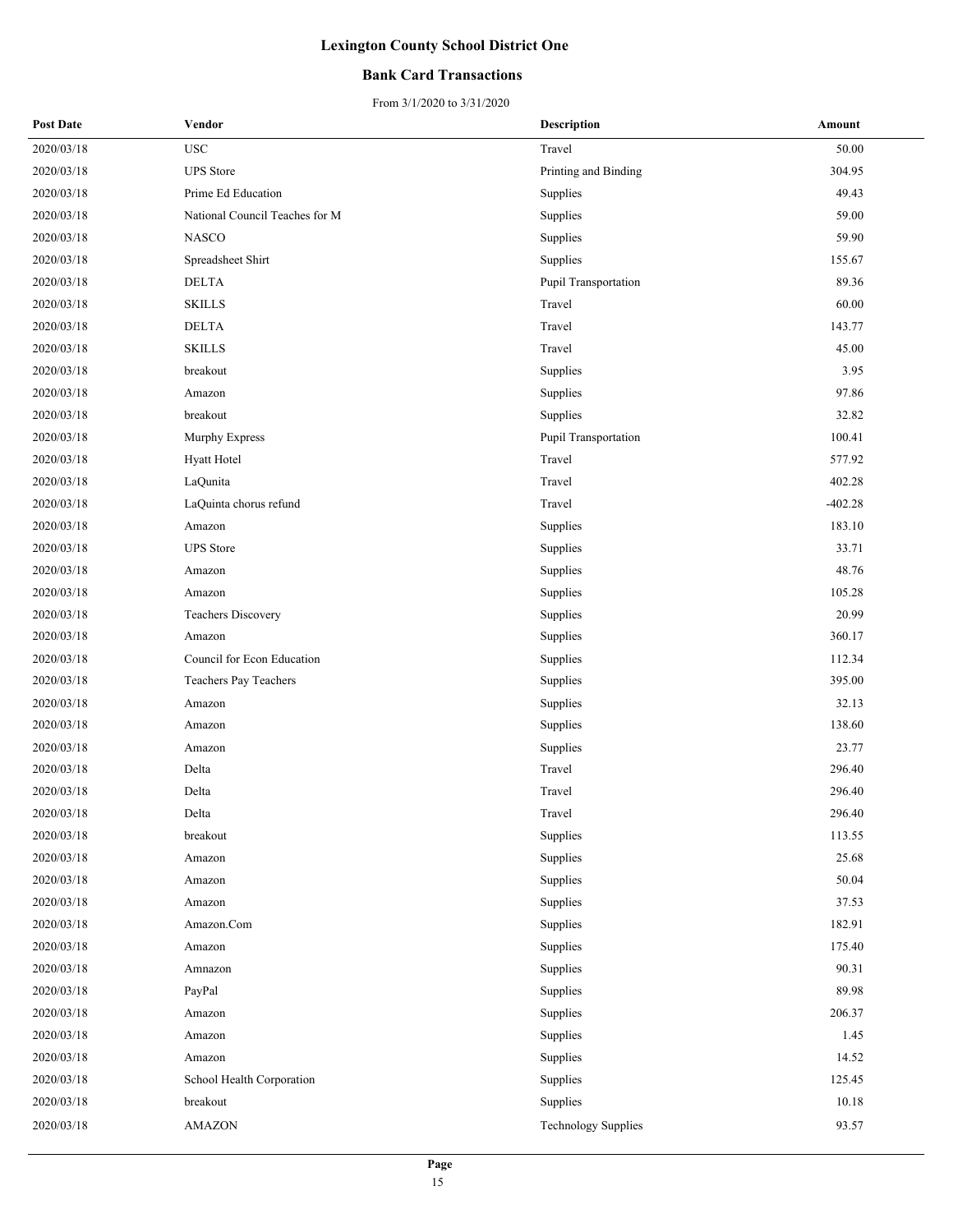### **Bank Card Transactions**

| <b>Post Date</b> | Vendor                         | <b>Description</b>         | Amount    |
|------------------|--------------------------------|----------------------------|-----------|
| 2020/03/18       | <b>AMAZON</b>                  | <b>Technology Supplies</b> | 213.95    |
| 2020/03/18       | Amazon                         | Library Books              | 60.17     |
| 2020/03/18       | Amazon                         | Supplies                   | 60.77     |
| 2020/03/18       | NYT                            | Periodicals                | 4.00      |
| 2020/03/18       | <b>USC</b>                     | Travel-Teacher Staff Dev   | 50.00     |
| 2020/03/18       | <b>USC REGISTRATION</b>        | Travel-Teacher Staff Dev   | 50.00     |
| 2020/03/18       | <b>USC</b>                     | Travel-Teacher Staff Dev   | 50.00     |
| 2020/03/18       | <b>USC</b>                     | Travel-Teacher Staff Dev   | 50.00     |
| 2020/03/18       | <b>Embassy Suites Hotels</b>   | Travel-Teacher Staff Dev   | 1,036.00  |
| 2020/03/18       | Columbia Art Museum            | Travel-Teacher Staff Dev   | 75.00     |
| 2020/03/18       | Columbia Art Museum            | Travel-Teacher Staff Dev   | 25.00     |
| 2020/03/18       | Southern Regional Educ         | Travel-MMGW/HSTW Staff De  | 395.00    |
| 2020/03/18       | Hilton hotels                  | Travel                     | $-252.00$ |
| 2020/03/18       | Amazon                         | Supplies                   | 62.74     |
| 2020/03/18       | amazon                         | Supplies                   | 107.57    |
| 2020/03/18       | Office Depot - glue sticks and | Supplies                   | 26.56     |
| 2020/03/18       | Cox Tire                       | Repairs and Maintenance    | 100.59    |
| 2020/03/18       | Certified Training Institute   | Travel                     | 42.00     |
| 2020/03/18       | Bobcat of Columbia             | Supplies-Maintenace        | 275.14    |
| 2020/03/18       | A-Z Lawnmower                  | Supplies-Maintenace        | 19.74     |
| 2020/03/18       | <b>NAPA</b>                    | Supplies-Maintenace        | 11.76     |
| 2020/03/18       | <b>CES</b>                     | Supplies-Maintenace        | 129.79    |
| 2020/03/18       | Lee Transport                  | Supplies-Maintenace        | 73.96     |
| 2020/03/18       | Lexington True Value           | Supplies-Maintenace        | 25.10     |
| 2020/03/18       | Lowe's                         | Supplies-Maintenace        | 9.89      |
| 2020/03/18       | Woodhaven                      | Supplies-Maintenace        | 244.99    |
| 2020/03/18       | AutoZone                       | Supplies-Maintenace        | 30.66     |
| 2020/03/18       | Truck Pro                      | Supplies-Maintenace        | 50.75     |
| 2020/03/18       | Lowe's                         | Supplies-Maintenace        | 49.71     |
| 2020/03/18       | Cox Tire                       | Supplies-Maintenace        | 148.57    |
| 2020/03/18       | Prices                         | Supplies-Maintenace        | 37.88     |
| 2020/03/18       | A-Z Lawnmower                  | Supplies-Maintenace        | 77.00     |
| 2020/03/18       | Jim Hudson                     | Supplies-Maintenace        | 58.34     |
| 2020/03/18       | Jim Hudson                     | Supplies-Maintenace        | 17.83     |
| 2020/03/18       | Enlows                         | Supplies-Maintenace        | 116.39    |
| 2020/03/18       | Enlows                         | Supplies-Maintenace        | 144.99    |
| 2020/03/18       | Lowe's                         | Supplies-Maintenace        | 53.30     |
| 2020/03/18       | AutoZone                       | Supplies-Maintenace        | 30.50     |
| 2020/03/18       | A-Z Lawnmower                  | Supplies-Maintenace        | 83.64     |
| 2020/03/18       | AutoZone                       | Supplies-Maintenace        | 124.24    |
| 2020/03/18       | AutoZone                       | Supplies-Maintenace        | 72.44     |
| 2020/03/18       | Lowes Foods                    | Supplies                   | 100.00    |
| 2020/03/18       | Home Depot                     | Supplies-Maintenace        | 185.79    |
| 2020/03/18       | Ferguson                       | Supplies-Maintenace        | 206.06    |
| 2020/03/18       | WP Law                         | Supplies-Maintenace        | 304.21    |
|                  |                                |                            |           |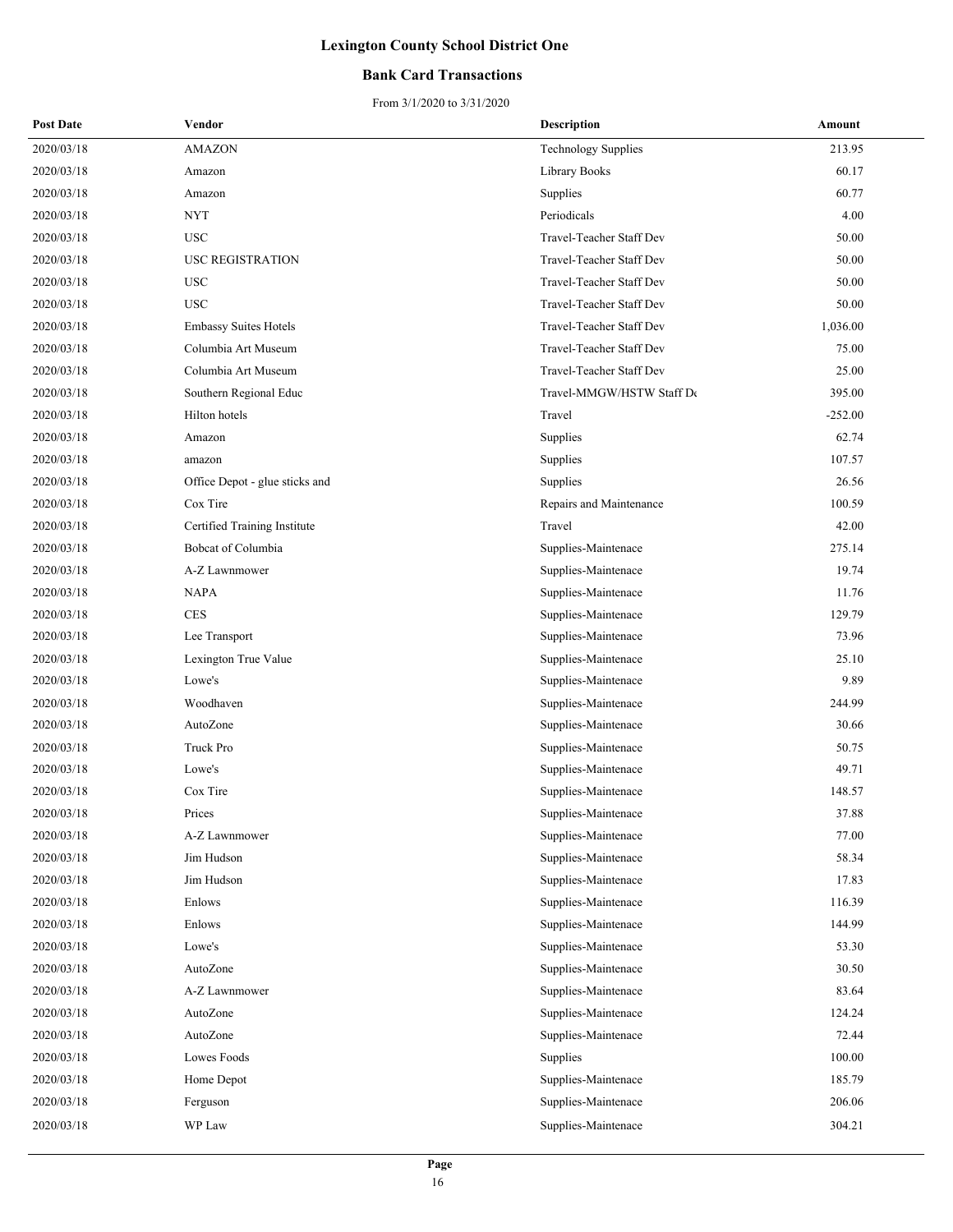### **Bank Card Transactions**

| <b>Post Date</b> | Vendor                  | <b>Description</b>      | Amount  |
|------------------|-------------------------|-------------------------|---------|
| 2020/03/18       | Ed Smith                | Supplies-Maintenace     | 16.64   |
| 2020/03/18       | Cox Tire                | Repairs and Maintenance | 92.33   |
| 2020/03/18       | <b>AMAZON</b>           | Supplies                | 27.80   |
| 2020/03/18       | <b>AMAZON</b>           | Supplies                | 25.66   |
| 2020/03/18       | shell                   | Supplies                | 89.16   |
| 2020/03/18       | <b>LOWES</b>            | Supplies                | 19.88   |
| 2020/03/18       | shell oil credit        | Supplies                | $-0.48$ |
| 2020/03/18       | Vents                   | Supplies-Maintenace     | 74.58   |
| 2020/03/18       | A-Z Lawnmower           | Supplies-Maintenace     | 112.58  |
| 2020/03/18       | Ed Smith Lumber         | Supplies-Maintenace     | 63.53   |
| 2020/03/18       | Sherwin Williams        | Supplies-Maintenace     | 144.79  |
| 2020/03/18       | Ed Smith                | Supplies-Maintenace     | 55.15   |
| 2020/03/18       | Cox Tire                | Supplies-Maintenace     | 142.26  |
| 2020/03/18       | Enlows                  | Supplies-Maintenace     | 90.74   |
| 2020/03/18       | Home Depot              | Supplies-Maintenace     | 43.66   |
| 2020/03/18       | Sherwin Williams        | Supplies-Maintenace     | 99.70   |
| 2020/03/18       | Lowe's                  | Supplies-Maintenace     | 28.80   |
| 2020/03/18       | Sherwin Williams        | Supplies-Maintenace     | 49.85   |
| 2020/03/18       | Sherwin Williams        | Supplies-Maintenace     | 212.34  |
| 2020/03/18       | Sherwin Williams        | Supplies-Maintenace     | 72.40   |
| 2020/03/18       | Smith & Jones           | Supplies-Maintenace     | 186.39  |
| 2020/03/18       | LOWE'S                  | Supplies                | 19.58   |
| 2020/03/18       | <b>AMAZON</b>           | Supplies                | 70.06   |
| 2020/03/18       | LOWE'S                  | Supplies                | 89.14   |
| 2020/03/18       | Sherwin Williams        | Supplies-Maintenace     | 108.59  |
| 2020/03/18       | Johnstone Supply        | Supplies-Maintenace     | 24.22   |
| 2020/03/18       | A-Z Lawnmower           | Supplies-Maintenace     | 9.61    |
| 2020/03/18       | Tribles                 | Supplies-Maintenace     | 59.14   |
| 2020/03/18       | Smith & Jones           | Supplies-Maintenace     | 28.18   |
| 2020/03/18       | SE Equipment            | Supplies-Maintenace     | 110.82  |
| 2020/03/18       | Ferguson                | Supplies-Maintenace     | 81.80   |
| 2020/03/18       | Smith & Jones           | Supplies-Maintenace     | 98.44   |
| 2020/03/18       | <b>Sherwin Williams</b> | Supplies-Maintenace     | 36.38   |
| 2020/03/18       | Smith & Jones           | Supplies-Maintenace     | 59.54   |
| 2020/03/18       | Ferguson                | Supplies-Maintenace     | 49.70   |
| 2020/03/18       | Lowe's                  | Supplies-Maintenace     | 305.59  |
| 2020/03/18       | Smith & Jones           | Supplies-Maintenace     | 15.75   |
| 2020/03/18       | Sherwin Williams        | Supplies-Maintenace     | 78.35   |
| 2020/03/18       | Lowes                   | Repairs and Maintenance | 34.15   |
| 2020/03/18       | Murphy Express          | Repairs and Maintenance | 24.00   |
| 2020/03/18       | AutoZone                | Supplies-Maintenace     | 72.97   |
| 2020/03/18       | A-Z Lawnmower           | Supplies-Maintenace     | 119.51  |
| 2020/03/18       | Sherwin Williams        | Supplies-Maintenace     | 169.03  |
| 2020/03/18       | School Fix              | Supplies                | 257.05  |
| 2020/03/18       | Dollar General          | Supplies                | 14.93   |
|                  |                         |                         |         |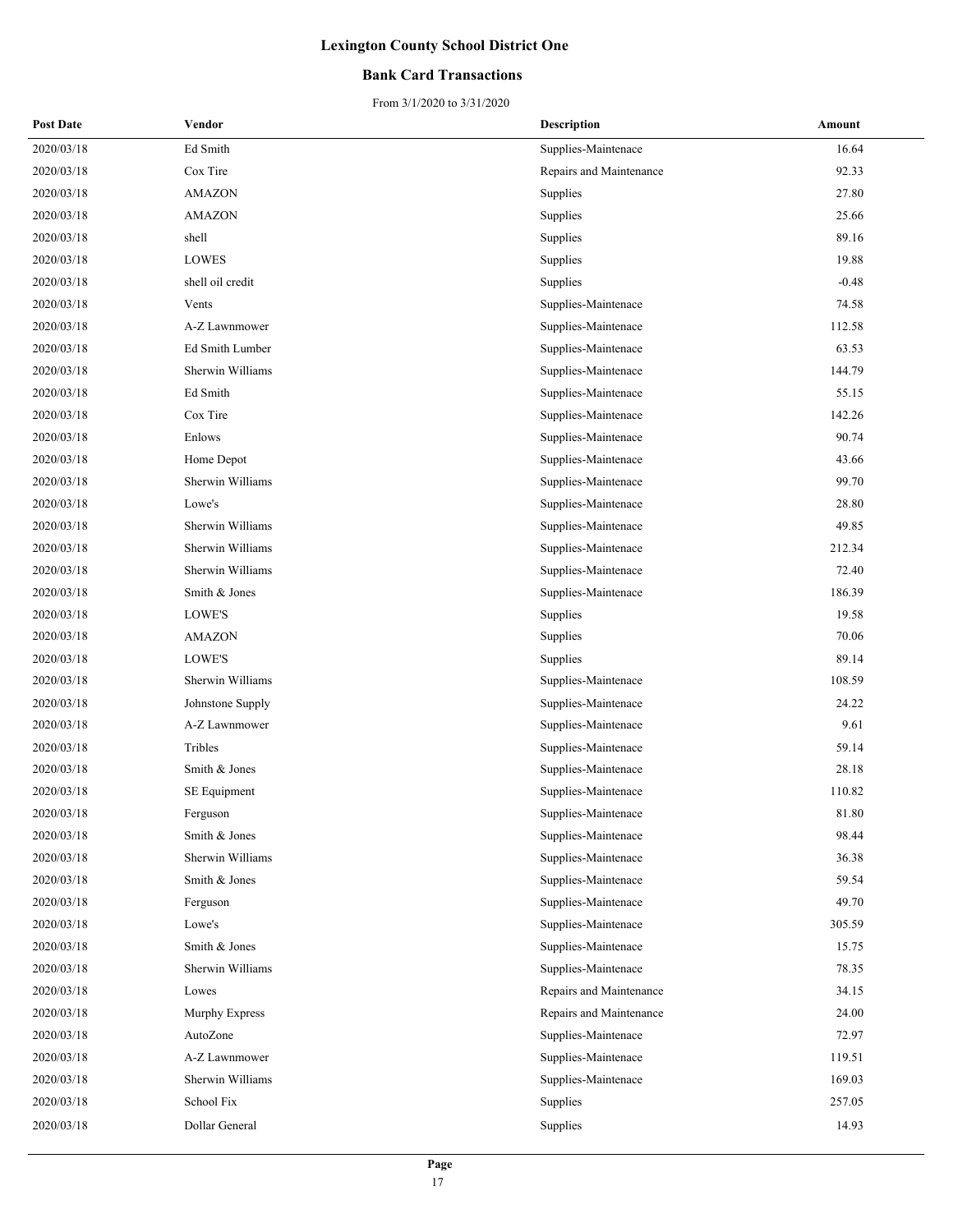### **Bank Card Transactions**

|            | Vendor                         | Description                   | Amount   |
|------------|--------------------------------|-------------------------------|----------|
| 2020/03/18 | True Value-                    | Supplies                      | 30.31    |
| 2020/03/18 | Lowes Home Improvement         | Supplies                      | 26.84    |
| 2020/03/18 | AutoZone                       | Supplies-Maintenace           | 147.35   |
| 2020/03/18 | Lexington True Value           | Supplies-Maintenace           | 36.34    |
| 2020/03/18 | Murphy Express                 | Supplies                      | 54.00    |
| 2020/03/18 | National Tool Grinding         | Supplies                      | 620.75   |
| 2020/03/18 | <b>Tractor Supply</b>          | Supplies-Maintenace           | 80.24    |
| 2020/03/18 | Lowes                          | Supplies                      | 68.04    |
| 2020/03/18 | Lowes                          | Supplies                      | 42.74    |
| 2020/03/18 | Lowes                          | Supplies                      | 47.79    |
| 2020/03/18 | Lowes                          | Supplies                      | 39.74    |
| 2020/03/18 | Lowes                          | Supplies                      | $-42.74$ |
| 2020/03/18 | Lowes                          | Supplies                      | 53.67    |
| 2020/03/18 | Smith & Jones                  | Supplies                      | 53.92    |
| 2020/03/18 | Murphy Express                 | Supplies                      | 120.00   |
| 2020/03/18 | A-Z Lawnmower                  | Supplies-Maintenace           | 71.76    |
| 2020/03/18 | Cox Tire                       | Supplies-Maintenace           | 156.17   |
| 2020/03/18 | Amazon.Com                     | Supplies                      | 78.89    |
| 2020/03/18 | Aldi Foods                     | Supplies                      | 13.16    |
| 2020/03/18 | Amazon.Com                     | Supplies                      | 20.07    |
| 2020/03/18 | Walmart                        | Supplies                      | 184.74   |
| 2020/03/18 | Amazon.Com                     | Supplies                      | 299.20   |
| 2020/03/18 | Amazon.Com                     | Supplies                      | 113.52   |
| 2020/03/18 | Amazon.Com                     | Supplies                      | 108.16   |
| 2020/03/18 | Amazon.com                     | Supplies                      | 19.53    |
| 2020/03/18 | Dominos Pizza                  | Supplies                      | 553.59   |
| 2020/03/18 | Dominos Pizza                  | Supplies                      | 104.15   |
| 2020/03/18 | Chef Store                     | Supplies                      | 187.53   |
| 2020/03/18 | Walmart                        | Supplies                      | 185.36   |
| 2020/03/18 | Aldi Foods                     | Supplies                      | 10.05    |
| 2020/03/18 | Amazon.Com                     | Supplies                      | 10.26    |
| 2020/03/18 | Amazon.Com                     | Supplies                      | 12.82    |
| 2020/03/18 | Expedia.Com                    | Travel                        | 27.00    |
| 2020/03/18 | Delta Airlines                 | Travel                        | 103.40   |
| 2020/03/18 | American Airlines              | Travel                        | 269.20   |
| 2020/03/18 | <b>DELTA</b>                   | Pupil Transportation          | 770.64   |
| 2020/03/18 | <b>DELTA</b>                   | Travel                        | 76.23    |
| 2020/03/18 | RobotEvents                    | <b>Instructional Services</b> | 60.00    |
| 2020/03/18 | RobotEvents                    | <b>Instructional Services</b> | 200.00   |
| 2020/03/18 | Walmart.com                    | Supplies                      | 296.98   |
| 2020/03/18 | Amazon - supplies for 3rd grad | Supplies                      | 78.59    |
| 2020/03/18 | Walmart.com                    | Supplies                      | 256.74   |
| 2020/03/18 | Webstaurant Store.com          | Supplies                      | 535.96   |
| 2020/03/18 | <b>MANNTOOL</b>                | Supplies                      | 855.99   |
| 2020/03/18 | Amazon                         | Supplies                      | 16.41    |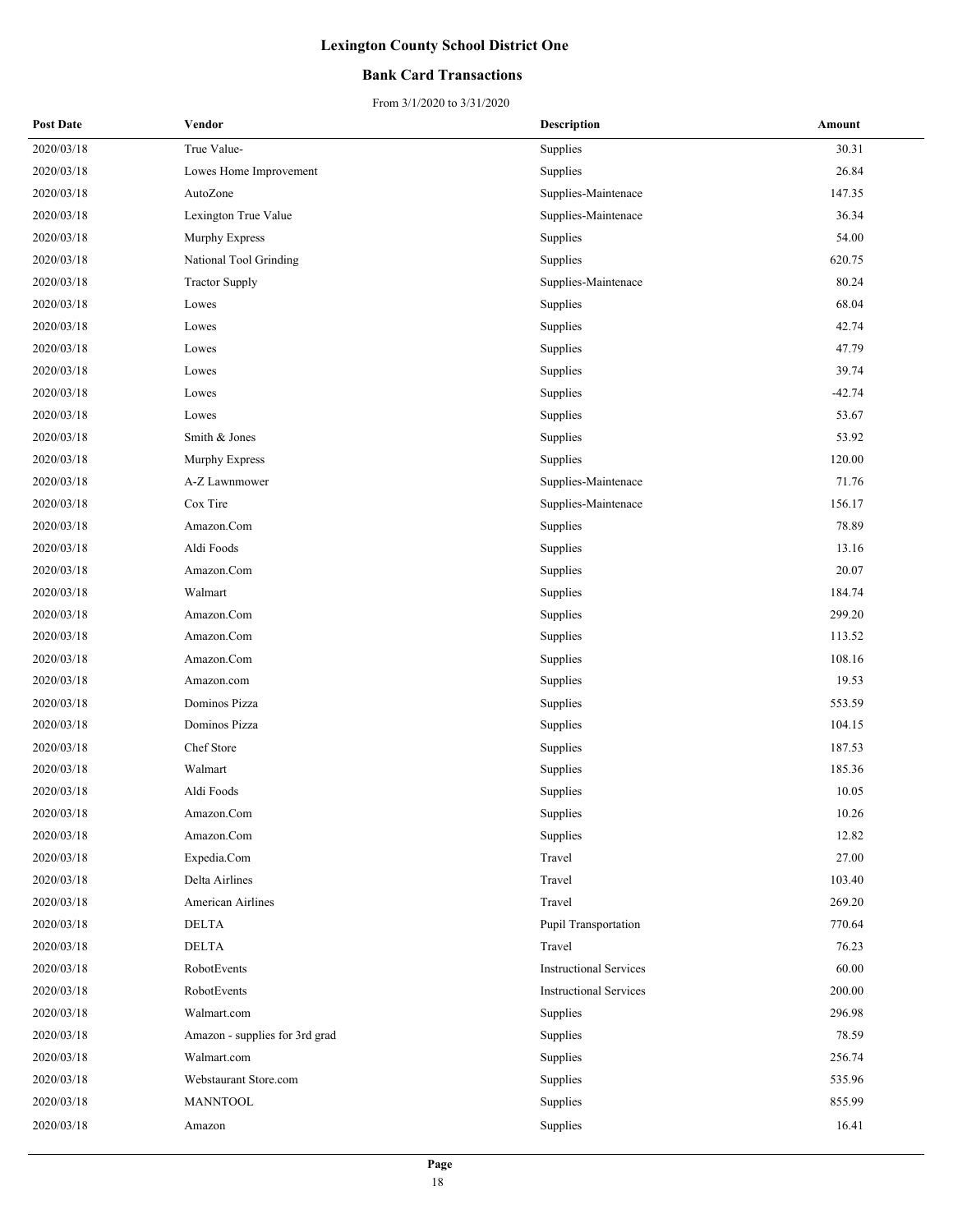### **Bank Card Transactions**

| <b>Post Date</b> | Vendor                   | <b>Description</b> | Amount   |
|------------------|--------------------------|--------------------|----------|
| 2020/03/18       | amazon                   | Supplies           | 5.60     |
| 2020/03/18       | amazon                   | Supplies           | 23.69    |
| 2020/03/18       | amazon                   | Supplies           | 5.65     |
| 2020/03/18       | amazon                   | Supplies           | 12.82    |
| 2020/03/18       | Amazon                   | Supplies           | 11.55    |
| 2020/03/18       | Amazon                   | Supplies           | 9.65     |
| 2020/03/18       | amazon                   | Supplies           | 13.51    |
| 2020/03/18       | Amazon                   | Supplies           | 19.25    |
| 2020/03/18       | amazon                   | Supplies           | 6.99     |
| 2020/03/18       | Amazon                   | Supplies           | 528.23   |
| 2020/03/18       | Amazon                   | Supplies           | 9.93     |
| 2020/03/18       | amazon                   | Supplies           | 19.73    |
| 2020/03/18       | amazon                   | Supplies           | 8.97     |
| 2020/03/18       | <b>AMAZON</b>            | Supplies           | 28.39    |
| 2020/03/18       | <b>AMAZON</b>            | Supplies           | 10.00    |
| 2020/03/18       | Murphy Express           | Travel             | 50.01    |
| 2020/03/18       | Clemson University       | Travel             | 1,037.85 |
| 2020/03/18       | Hilton Greenville        | Travel             | 834.40   |
| 2020/03/18       | Walmart                  | Pupil Activity     | 252.48   |
| 2020/03/18       | <b>Steve Weiss Music</b> | Pupil Activity     | 68.90    |
| 2020/03/18       | JW Pepper                | Pupil Activity     | 44.00    |
| 2020/03/18       | <b>SCBDA</b>             | Pupil Activity     | 154.79   |
| 2020/03/18       | <b>JW PEPPER</b>         | Pupil Activity     | 62.29    |
| 2020/03/18       | Amazon                   | Pupil Activity     | 70.38    |
| 2020/03/18       | Amazon                   | Pupil Activity     | 11.19    |
| 2020/03/18       | Amazon                   | Pupil Activity     | 56.11    |
| 2020/03/18       | amazon                   | Pupil Activity     | 293.24   |
| 2020/03/18       | amazon                   | Pupil Activity     | 7.51     |
| 2020/03/18       | amazon                   | Pupil Activity     | 32.09    |
| 2020/03/18       | Amazon                   | Pupil Activity     | 88.26    |
| 2020/03/18       | Amazon                   | Pupil Activity     | 18.09    |
| 2020/03/18       | Amazon                   | Pupil Activity     | 62.02    |
| 2020/03/18       | Walmart                  | Pupil Activity     | 173.20   |
| 2020/03/18       | Walmart                  | Pupil Activity     | 131.53   |
| 2020/03/18       | Amazon                   | Pupil Activity     | 58.43    |
| 2020/03/18       | Teachers Pay Teachers    | Pupil Activity     | 149.91   |
| 2020/03/18       | AMAZON                   | Pupil Activity     | 51.34    |
| 2020/03/18       | <b>AMAZON</b>            | Pupil Activity     | 45.93    |
| 2020/03/18       | Amazon                   | Pupil Activity     | 26.89    |
| 2020/03/18       | Walgreens                | Pupil Activity     | 21.39    |
| 2020/03/18       | Amazon                   | Pupil Activity     | 21.39    |
| 2020/03/18       | Amazon                   | Pupil Activity     | 10.97    |
| 2020/03/18       | Amazon                   | Pupil Activity     | 24.55    |
| 2020/03/18       | Amazon                   | Pupil Activity     | 9.97     |
| 2020/03/18       | Jones School Supply      | Pupil Activity     | 61.43    |
|                  |                          |                    |          |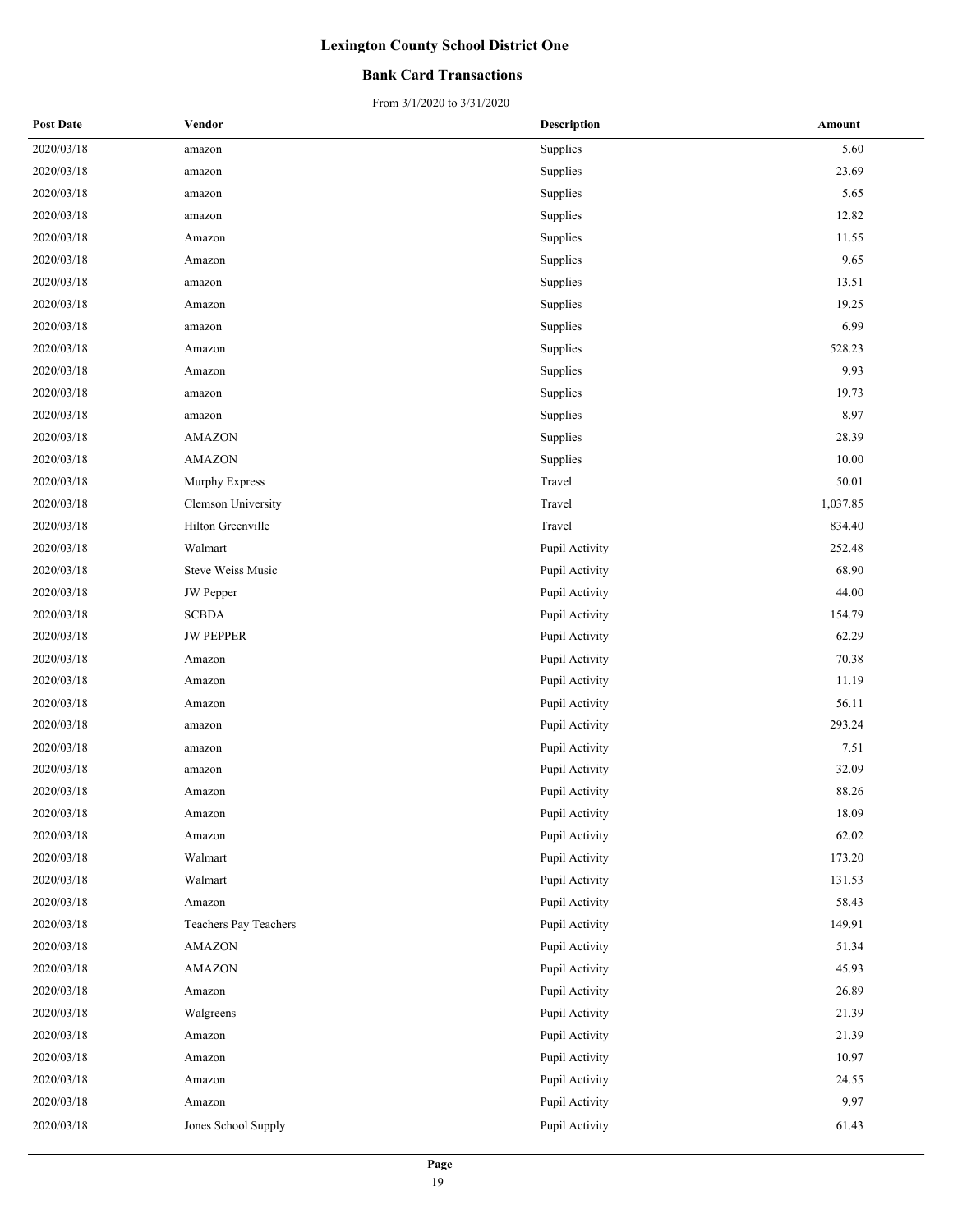### **Bank Card Transactions**

| <b>Post Date</b> | Vendor                 | <b>Description</b> | Amount |
|------------------|------------------------|--------------------|--------|
| 2020/03/18       | Amazon                 | Pupil Activity     | 22.49  |
| 2020/03/18       | Amazon                 | Pupil Activity     | 50.96  |
| 2020/03/18       | Amazon                 | Pupil Activity     | 34.85  |
| 2020/03/18       | Amazon                 | Pupil Activity     | 14.99  |
| 2020/03/18       | Dollar Tree            | Pupil Activity     | 8.56   |
| 2020/03/18       | Jones School Supply    | Pupil Activity     | 403.20 |
| 2020/03/18       | <b>AVID</b>            | Pupil Activity     | 836.00 |
| 2020/03/18       | Amazon                 | Pupil Activity     | 202.14 |
| 2020/03/18       | Amazon                 | Pupil Activity     | 88.28  |
| 2020/03/18       | Gryphon HOuse          | Pupil Activity     | 25.95  |
| 2020/03/18       | Office Depot -         | Pupil Activity     | 165.87 |
| 2020/03/18       | WE AND ME              | Pupil Activity     | 94.05  |
| 2020/03/18       | Amazon                 | Pupil Activity     | 62.75  |
| 2020/03/18       | Great Big Canvas       | Pupil Activity     | 68.46  |
| 2020/03/18       | Amazon                 | Pupil Activity     | 271.05 |
| 2020/03/18       | Amazon                 | Pupil Activity     | 204.14 |
| 2020/03/18       | Amazon                 | Pupil Activity     | 566.54 |
| 2020/03/18       | Amazon                 | Pupil Activity     | 357.60 |
| 2020/03/18       | Amazon                 | Pupil Activity     | 53.82  |
| 2020/03/18       | pine press             | Pupil Activity     | 27.24  |
| 2020/03/18       | Walmart                | Pupil Activity     | 46.14  |
| 2020/03/18       | Walmart                | Pupil Activity     | 8.50   |
| 2020/03/18       | walmart                | Pupil Activity     | 34.00  |
| 2020/03/18       | pine press             | Pupil Activity     | 175.85 |
| 2020/03/18       | amazon                 | Pupil Activity     | 74.83  |
| 2020/03/18       | Teachers pay teachers  | Pupil Activity     | 83.27  |
| 2020/03/18       | amazon                 | Pupil Activity     | 13.90  |
| 2020/03/18       | amazon                 | Pupil Activity     | 50.33  |
| 2020/03/18       | amazon                 | Pupil Activity     | 10.69  |
| 2020/03/18       | Walmart                | Pupil Activity     | 31.78  |
| 2020/03/18       | amazon                 | Pupil Activity     | 239.80 |
| 2020/03/18       | Amazon                 | Pupil Activity     | 119.76 |
| 2020/03/18       | Amazon                 | Pupil Activity     | 254.11 |
| 2020/03/18       | SimplyStamps           | Pupil Activity     | 83.80  |
| 2020/03/18       | <b>Container Store</b> | Pupil Activity     | 171.03 |
| 2020/03/18       | Food Lion              | Pupil Activity     | 15.04  |
| 2020/03/18       | Amazon                 | Pupil Activity     | 140.30 |
| 2020/03/18       | Amazon                 | Pupil Activity     | 9.84   |
| 2020/03/18       | Walgreens              | Pupil Activity     | 32.29  |
| 2020/03/18       | Amazon                 | Pupil Activity     | 64.06  |
| 2020/03/18       | Lowe's                 | Pupil Activity     | 207.26 |
| 2020/03/18       | Lowe's                 | Pupil Activity     | 108.80 |
| 2020/03/18       | Lowes                  | Pupil Activity     | 0.10   |
| 2020/03/18       | Amazon                 | Pupil Activity     | 239.76 |
| 2020/03/18       | Lowes                  | Pupil Activity     | 362.42 |
|                  |                        |                    |        |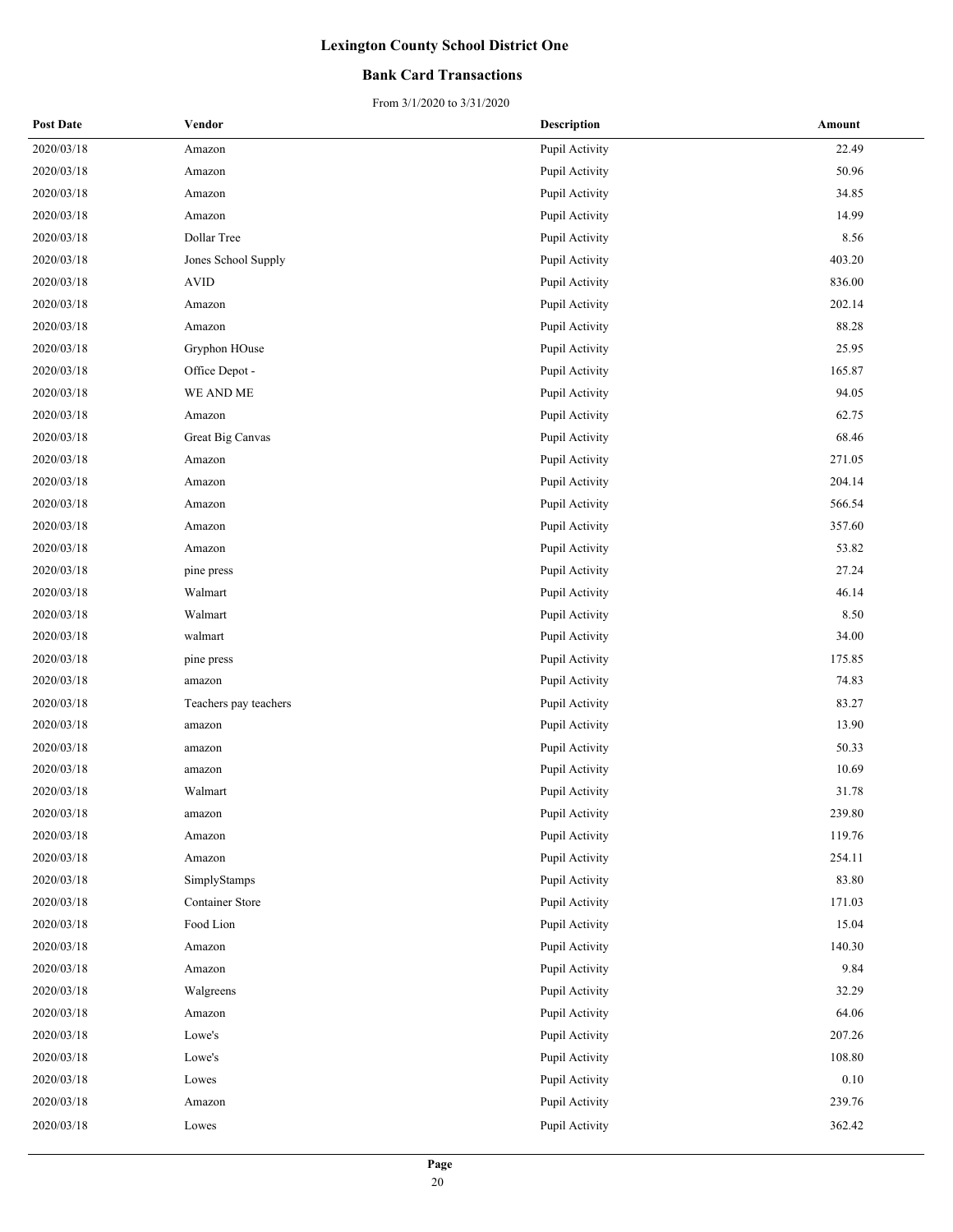### **Bank Card Transactions**

| <b>Post Date</b> | Vendor                      | <b>Description</b>             | Amount    |
|------------------|-----------------------------|--------------------------------|-----------|
| 2020/03/18       | Lowes                       | Pupil Activity                 | 779.83    |
| 2020/03/18       | Walmart                     | Pupil Activity                 | 125.91    |
| 2020/03/18       | Walmart                     | Pupil Activity                 | 118.57    |
| 2020/03/18       | Publix                      | Pupil Activity                 | 22.12     |
| 2020/03/18       | JW Pepper                   | Pupil Activity                 | 130.00    |
| 2020/03/18       | <b>AMAZON</b>               | Pupil Activity                 | 23.53     |
| 2020/03/18       | J.W. Pepper                 | Pupil Activity                 | 23.99     |
| 2020/03/18       | amazon                      | Pupil Activity                 | 22.46     |
| 2020/03/18       | JW Pepper                   | Pupil Activity                 | 6.00      |
| 2020/03/18       | JW Pepper                   | Pupil Activity                 | 18.99     |
| 2020/03/18       | JW Pepper                   | Pupil Activity                 | 26.00     |
| 2020/03/18       | Amazon                      | Pupil Activity                 | 125.00    |
| 2020/03/18       | Lowes                       | Pupil Activity                 | 87.21     |
| 2020/03/18       | Amazon                      | Pupil Activity                 | 29.94     |
| 2020/03/18       | Amazon                      | Pupil Activity                 | 61.16     |
| 2020/03/18       | Amazon                      | Pupil Activity                 | 38.04     |
| 2020/03/18       | Amazon                      | Pupil Activity                 | 31.29     |
| 2020/03/18       | Shein                       | Pupil Activity                 | 271.18    |
| 2020/03/18       | Amazon                      | Pupil Activity                 | 259.47    |
| 2020/03/18       | Shein                       | Pupil Activity                 | 491.28    |
| 2020/03/18       | Amazon                      | Pupil Activity                 | 227.88    |
| 2020/03/18       | Booking.com China refund    | Pupil Act-Fee/Collection Refnd | $-295.78$ |
| 2020/03/18       | TravelChina refund          | Pupil Act-Fee/Collection Refnd | $-568.00$ |
| 2020/03/18       | Foreign Currency Fee Refund | Pupil Act-Fee/Collection Refnd | $-8.87$   |
| 2020/03/18       | TravelChina Refund          | Pupil Act-Fee/Collection Refnd | $-395.00$ |
| 2020/03/18       | Columbia Flag               | Pupil Activity                 | 19.26     |
| 2020/03/18       | Amazon                      | Pupil Activity                 | 125.10    |
| 2020/03/18       | Town and Country Auto       | Pupil Activity                 | 70.00     |
| 2020/03/18       | <b>SCAAA</b> Fees           | Pupil Activity                 | 254.80    |
| 2020/03/18       | Palmetto Sports Imaging     | Pupil Activity                 | 95.60     |
| 2020/03/18       | High School Sports Report   | Pupil Activity                 | 200.00    |
| 2020/03/18       | Amazon                      | Pupil Activity                 | 72.75     |
| 2020/03/18       | Exxon                       | Pupil Activity                 | 17.15     |
| 2020/03/18       | trophy and awards center    | Pupil Activity                 | 228.98    |
| 2020/03/18       | trophy and awards           | Pupil Activity                 | 88.28     |
| 2020/03/18       | Quick Serve 2 Gilbert SC    | Pupil Activity                 | 13.00     |
| 2020/03/18       | NATA                        | Pupil Activity                 | 50.00     |
| 2020/03/18       | <b>AMAZON</b>               | Pupil Activity                 | 246.05    |
| 2020/03/18       | Amazon                      | Pupil Activity                 | 289.94    |
| 2020/03/18       | Auburn DBA Athletics Web    | Pupil Activity                 | 420.00    |
| 2020/03/18       | DAYS INN                    | Pupil Activity                 | 100.29    |
| 2020/03/18       | <b>COMPASS COVE</b>         | Pupil Activity                 | 208.24    |
| 2020/03/18       | <b>COMPASS COVE</b>         | Pupil Activity                 | 208.24    |
| 2020/03/18       | COMPASS COVE                | Pupil Activity                 | 218.02    |
| 2020/03/18       | <b>COMPASS COVE</b>         | Pupil Activity                 | 84.52     |
|                  |                             |                                |           |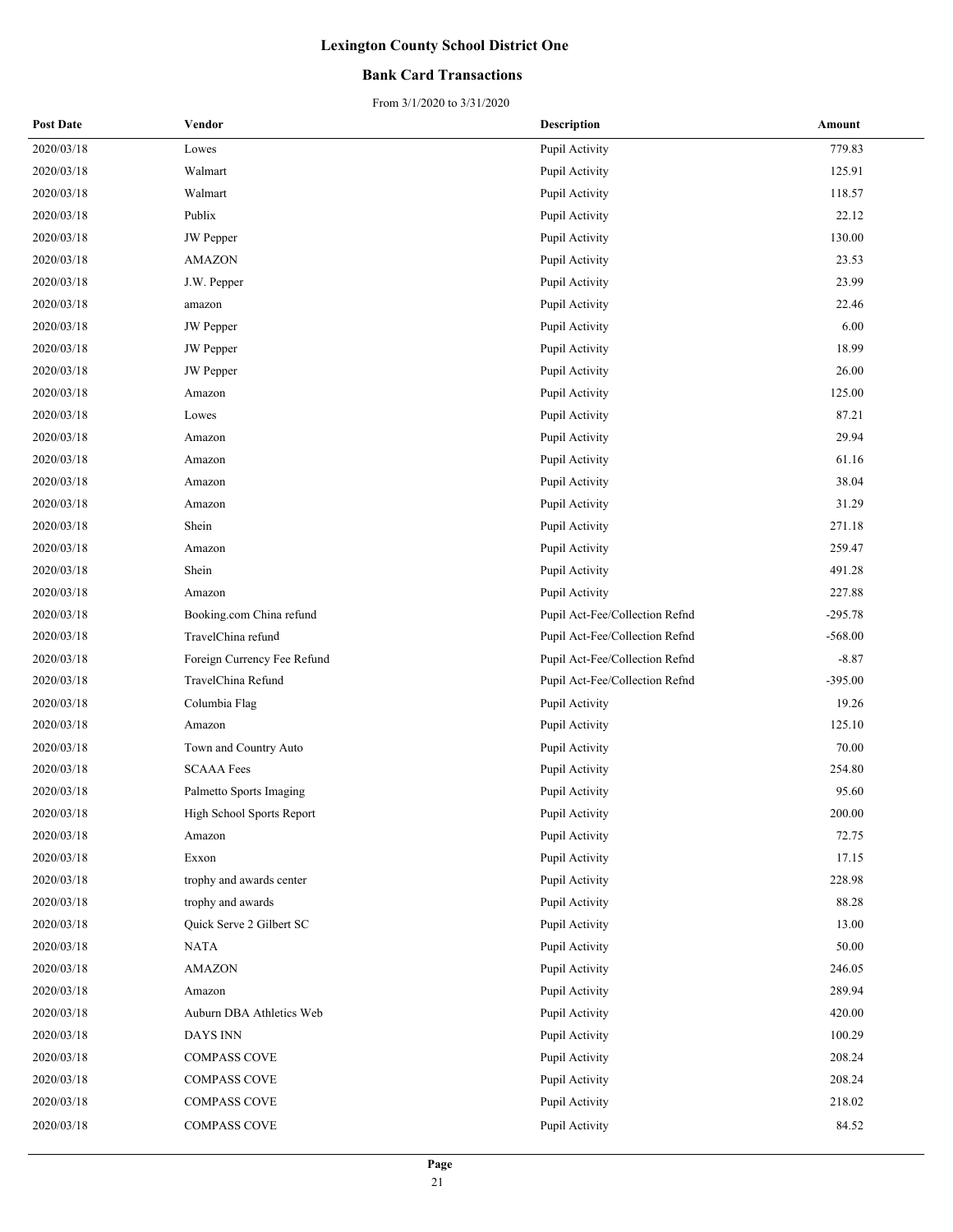### **Bank Card Transactions**

| <b>Post Date</b> | Vendor                         | <b>Description</b> | Amount  |
|------------------|--------------------------------|--------------------|---------|
| 2020/03/18       | COMPASS COVE                   | Pupil Activity     | 79.62   |
| 2020/03/18       | <b>COMPASS COVE</b>            | Pupil Activity     | 79.62   |
| 2020/03/18       | <b>NETS OF AMERICA</b>         | Pupil Activity     | 126.00  |
| 2020/03/18       | <b>CHALLENGER</b>              | Pupil Activity     | 251.00  |
| 2020/03/18       | LOWES                          | Pupil Activity     | 79.76   |
| 2020/03/18       | WHOLESALE MEATS                | Pupil Activity     | 389.88  |
| 2020/03/18       | IGA                            | Pupil Activity     | 55.82   |
| 2020/03/18       | <b>AMAZON</b>                  | Pupil Activity     | 143.64  |
| 2020/03/18       | Hwy 55                         | Pupil Activity     | 44.06   |
| 2020/03/18       | Chick-fil-a                    | Pupil Activity     | 122.34  |
| 2020/03/18       | Chick-fil-a                    | Pupil Activity     | 85.84   |
| 2020/03/18       | Publix                         | Pupil Activity     | 68.85   |
| 2020/03/18       | SubStation II                  | Pupil Activity     | 32.70   |
| 2020/03/18       | Chick Fil A                    | Pupil Activity     | 57.50   |
| 2020/03/18       | Amazon                         | Pupil Activity     | 80.24   |
| 2020/03/18       | Amazon                         | Pupil Activity     | 363.27  |
| 2020/03/18       | Shealys Athletics              | Pupil Activity     | 350.00  |
| 2020/03/18       | Amazon                         | Pupil Activity     | 42.77   |
| 2020/03/18       | Lowes                          | Pupil Activity     | 20.03   |
| 2020/03/18       | Holiday Inn Express Anderson   | Pupil Activity     | 303.68  |
| 2020/03/18       | Holiday Inn Express and Suites | Pupil Activity     | 120.99  |
| 2020/03/18       | MC Hotel Network RBT Easysavin | Pupil Activity     | $-4.84$ |
| 2020/03/18       | Holiday Inn Express and Suites | Pupil Activity     | 120.99  |
| 2020/03/18       | Holiday Inn Express and Suites | Pupil Activity     | 120.99  |
| 2020/03/18       | MC Hotel Network RBT Easysavin | Pupil Activity     | $-4.84$ |
| 2020/03/18       | Holiday Inn Express and Suites | Pupil Activity     | 120.99  |
| 2020/03/18       | Holiday Inn Express Anderson   | Pupil Activity     | 308.58  |
| 2020/03/18       | Holiday Inn Express Anderson   | Pupil Activity     | 308.58  |
| 2020/03/18       | MC Hotel Network RBT Easysavin | Pupil Activity     | $-4.84$ |
| 2020/03/18       | MC Hotel Network RBT Easysavin | Pupil Activity     | $-4.84$ |
| 2020/03/18       | Holiday Inn Express and Suites | Pupil Activity     | 120.99  |
| 2020/03/18       | Holiday Inn Express Anderson   | Pupil Activity     | 308.58  |
| 2020/03/18       | MC Hotel Network RBT Easysavin | Pupil Activity     | $-4.84$ |
| 2020/03/18       | Walmart                        | Pupil Activity     | 119.84  |
| 2020/03/18       | Sub Station 2                  | Pupil Activity     | 465.43  |
| 2020/03/18       | Sams Club                      | Pupil Activity     | 31.84   |
| 2020/03/18       | Chick Fil A                    | Pupil Activity     | 241.54  |
| 2020/03/18       | Papa Johns                     | Pupil Activity     | 80.58   |
| 2020/03/18       | Little Ceasars                 | Pupil Activity     | 38.52   |
| 2020/03/18       | Little Ceasars                 | Pupil Activity     | 32.10   |
| 2020/03/18       | Zaxbys                         | Pupil Activity     | 182.01  |
| 2020/03/18       | Walmart                        | Pupil Activity     | 79.83   |
| 2020/03/18       | Amazon                         | Pupil Activity     | 40.61   |
| 2020/03/18       | Amazon                         | Pupil Activity     | 32.05   |
| 2020/03/18       | Amazon                         | Pupil Activity     | 64.18   |
|                  |                                |                    |         |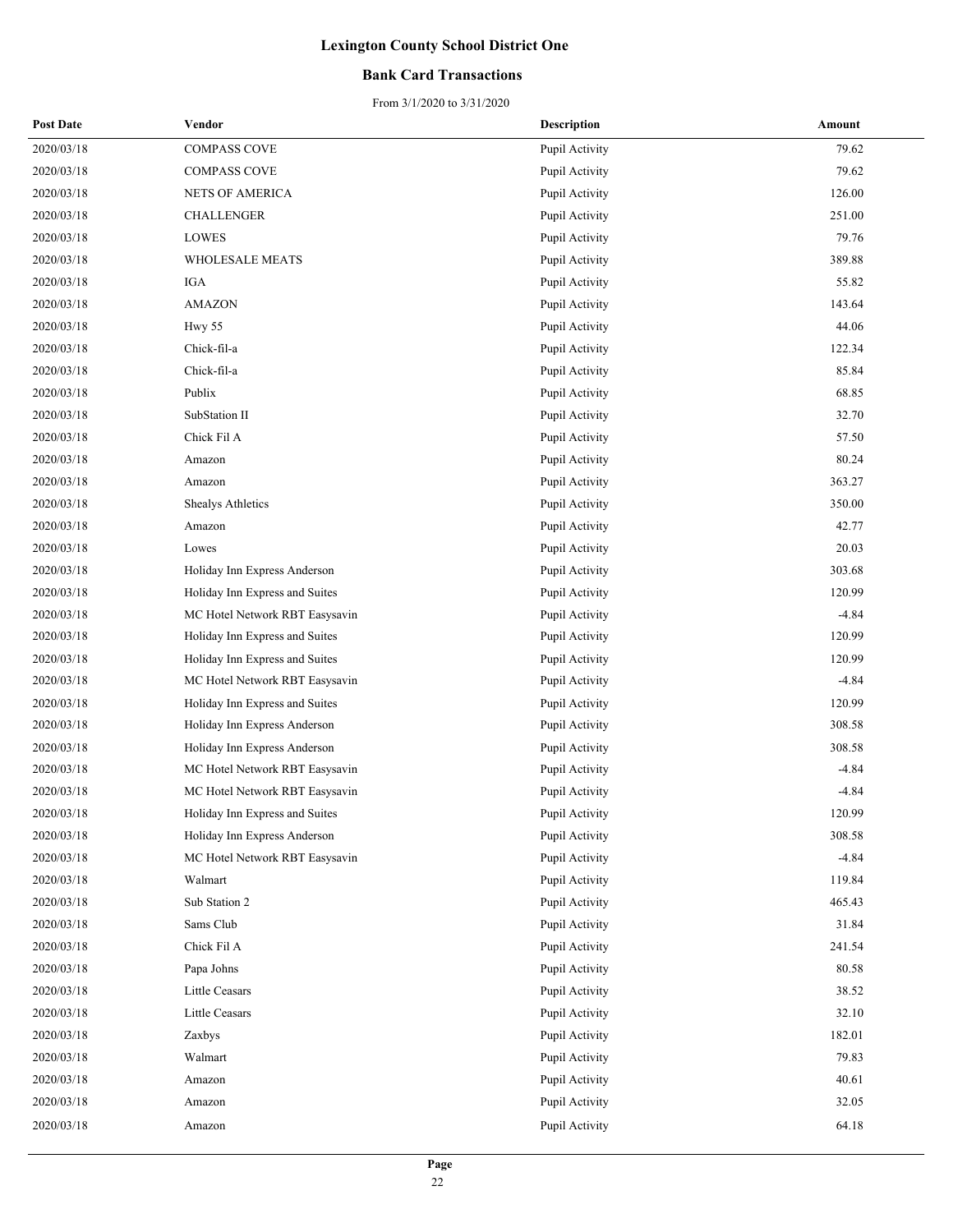### **Bank Card Transactions**

| <b>Post Date</b> | Vendor                  | <b>Description</b>       | Amount |
|------------------|-------------------------|--------------------------|--------|
| 2020/03/18       | <b>WALMART</b>          | Pupil Activity           | 16.99  |
| 2020/03/18       | SAMS                    | Pupil Activity           | 462.61 |
| 2020/03/18       | <b>SAMS</b>             | Pupil Activity           | 331.90 |
| 2020/03/18       | SAMS                    | Pupil Activity           | 362.02 |
| 2020/03/18       | sams club               | Pupil Activity           | 280.03 |
| 2020/03/18       | IGA                     | Pupil Activity           | 74.79  |
| 2020/03/18       | IGA                     | Pupil Activity           | 67.96  |
| 2020/03/18       | IGA                     | Pupil Activity           | 116.74 |
| 2020/03/18       | PALMETTO PIG            | Pupil Activity           | 371.95 |
| 2020/03/18       | <b>KEVA PLANKS</b>      | Pupil Activity           | 250.00 |
| 2020/03/18       | Luce                    | Pupil Activity           | 234.20 |
| 2020/03/18       | Knead Pizza             | Pupil Activity           | 64.67  |
| 2020/03/18       | Luces                   | Pupil Activity           | 163.46 |
| 2020/03/18       | Chick Fil A             | Pupil Activity           | 104.66 |
| 2020/03/18       | <b>WALMART</b>          | Other Objects            | 122.53 |
| 2020/03/19       | Wal Mart                | Supplies                 | 53.64  |
| 2020/03/19       | Heinemann               | Supplies                 | 92.23  |
| 2020/03/19       | Super Duper             | Supplies                 | 87.74  |
| 2020/03/19       | Heinemann               | Supplies                 | 18.26  |
| 2020/03/19       | Amazon.com              | Supplies-Immersion       | 29.38  |
| 2020/03/19       | The UPS Store           | Printing and Binding     | 16.98  |
| 2020/03/19       | The UPS Store           | Printing and Binding     | 37.45  |
| 2020/03/19       | School Health           | Supplies                 | 40.75  |
| 2020/03/19       | School Nurse Supply     | Supplies                 | 134.39 |
| 2020/03/19       | Amazon                  | Supplies                 | 94.73  |
| 2020/03/19       | Demco                   | Supplies                 | 49.13  |
| 2020/03/19       | Amazon                  | Periodicals              | 26.93  |
| 2020/03/19       | <b>FLANC</b> Conference | Travel-Teacher Staff Dev | 95.00  |
| 2020/03/19       | FLANC Conference        | Travel-Teacher Staff Dev | 95.00  |
| 2020/03/19       | FLANC Conference        | Travel-Teacher Staff Dev | 95.00  |
| 2020/03/19       | FLANC Conference        | Travel-Teacher Staff Dev | 95.00  |
| 2020/03/19       | Omni Hotel              | Travel-Teacher Staff Dev | 231.48 |
| 2020/03/19       | Mariott                 | Travel-Teacher Staff Dev | 325.68 |
| 2020/03/19       | Mariott                 | Travel-Teacher Staff Dev | 325.68 |
| 2020/03/19       | Evenbrite               | Travel-Teacher Staff Dev | 479.13 |
| 2020/03/19       | Mariott                 | Travel-Teacher Staff Dev | 325.68 |
| 2020/03/19       | Mariott                 | Travel-Teacher Staff Dev | 325.68 |
| 2020/03/19       | The UPS Store           | Supplies                 | 180.00 |
| 2020/03/19       | Amazon                  | Supplies                 | 213.99 |
| 2020/03/19       | Amazon                  | Supplies                 | 65.40  |
| 2020/03/19       | Amazon                  | Supplies                 | 64.18  |
| 2020/03/19       | Lowe's                  | Supplies                 | 17.36  |
| 2020/03/19       | Lowes                   | Supplies                 | 150.16 |
| 2020/03/19       | Sherwin Williams        | Supplies                 | 85.74  |
| 2020/03/19       | Inspecta Shield         | Supplies                 | 132.68 |
|                  |                         |                          |        |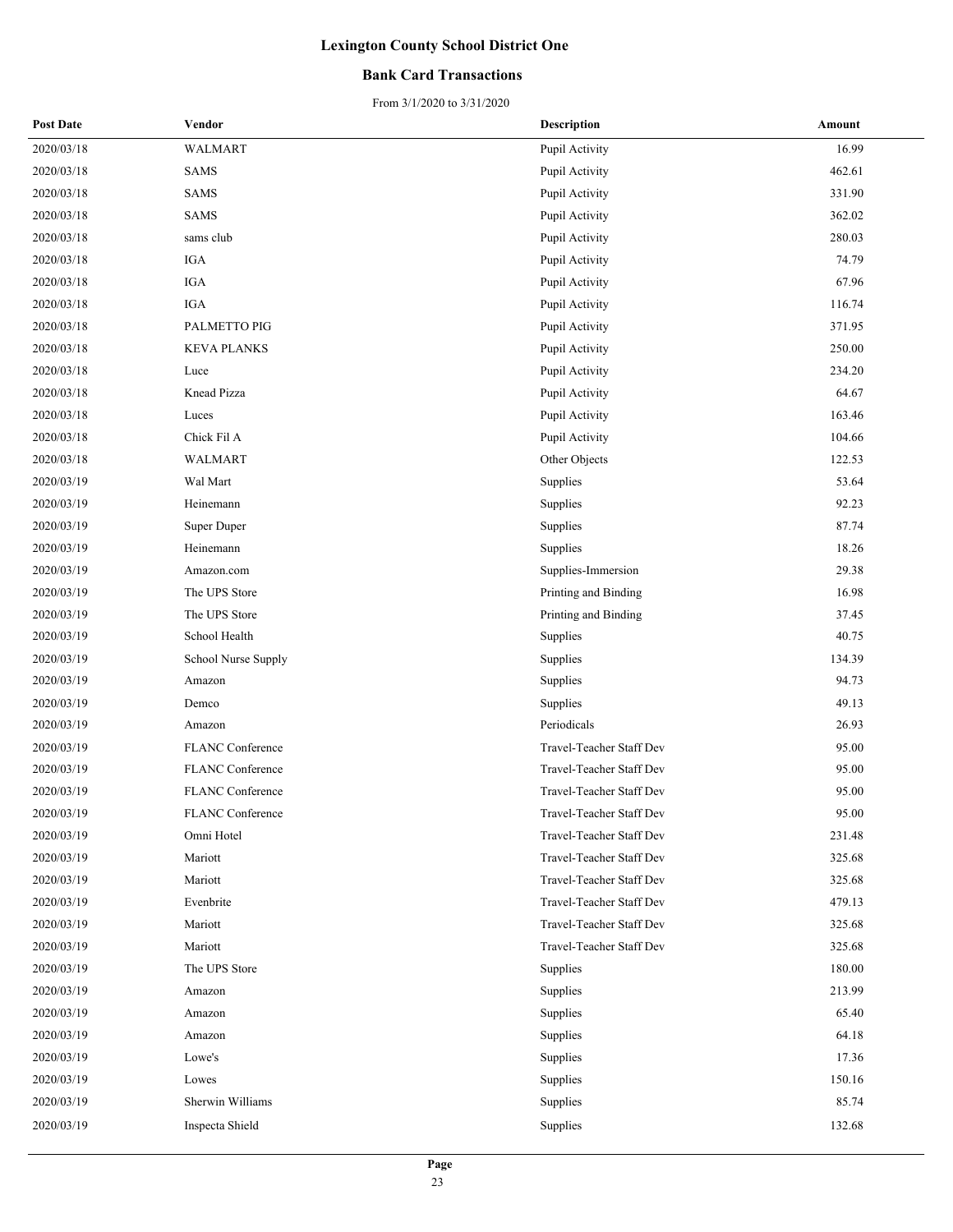### **Bank Card Transactions**

| <b>Post Date</b> | Vendor                              | <b>Description</b> | Amount   |
|------------------|-------------------------------------|--------------------|----------|
| 2020/03/19       | Publix                              | Supplies           | 9.44     |
| 2020/03/19       | Wal Mart                            | Pupil Activity     | 123.29   |
| 2020/03/19       | Heinemann                           | Pupil Activity     | 91.71    |
| 2020/03/19       | Amazon                              | Pupil Activity     | 106.90   |
| 2020/03/19       | Heinemann                           | Pupil Activity     | 479.00   |
| 2020/03/19       | Amazon                              | Pupil Activity     | 128.92   |
| 2020/03/19       | Usborne                             | Pupil Activity     | 34.24    |
| 2020/03/19       | Amazon                              | Pupil Activity     | 34.96    |
| 2020/03/19       | Amazon                              | Pupil Activity     | 14.16    |
| 2020/03/19       | Amazon                              | Pupil Activity     | 10.47    |
| 2020/03/19       | Imagestuff.com/School Life          | Pupil Activity     | 135.02   |
| 2020/03/19       | Amazon                              | Pupil Activity     | 79.41    |
| 2020/03/19       | Amazon                              | Pupil Activity     | 67.32    |
| 2020/03/19       | <b>Fitness Finders</b>              | Pupil Activity     | 65.80    |
| 2020/03/19       | Amazon                              | Pupil Activity     | 78.24    |
| 2020/03/19       | Amazon                              | Pupil Activity     | 94.49    |
| 2020/03/19       | Dollar Tree                         | Pupil Activity     | 37.96    |
| 2020/03/19       | Amazon                              | Pupil Activity     | 171.16   |
| 2020/03/19       | Amazon                              | Pupil Activity     | $-14.16$ |
| 2020/03/19       | Amazon.com                          | Supplies           | 212.25   |
| 2020/03/19       | Amazon.com                          | Supplies           | 99.06    |
| 2020/03/19       | Amazon.com                          | Supplies           | 139.70   |
| 2020/03/19       | Wal Mart                            | Other Objects      | 22.82    |
| 2020/03/19       | Publix                              | Other Objects      | 116.91   |
| 2020/03/19       | Marco's Pizza                       | Other Objects      | 309.89   |
| 2020/03/19       | Wal Mart                            | Other Objects      | 9.20     |
| 2020/03/24       | <b>AMAZON - KINDER M&amp;S</b>      | Supplies           | 207.52   |
| 2020/03/24       | <b>AMAZON - 1ST GRADE BOOKS</b>     | Supplies           | 536.54   |
| 2020/03/24       | <b>AMAZON - KINDER M&amp;S</b>      | Supplies           | 796.21   |
| 2020/03/24       | WINSUPPLY - KINDER SUPPLIES         | Supplies           | 59.92    |
| 2020/03/24       | AMAZON - 1ST GRADE FIDGETS          | Supplies           | 29.95    |
| 2020/03/24       | WEST MUSIC - MUSIC M&S              | Supplies           | 51.95    |
| 2020/03/24       | <b>SCHOLASTIC - BRIDGERS</b>        | Supplies           | 198.49   |
| 2020/03/24       | AMAZON - 1ST GRADE MANIPULATIV      | Supplies           | 192.57   |
| 2020/03/24       | AMAZON - 1ST GRADE M&S              | Supplies           | 135.10   |
| 2020/03/24       | AMAZON - 1ST GRADE M&S              | Supplies           | 71.80    |
| 2020/03/24       | <b>SCHOLASTIC - 3RD GRADE BOOKS</b> | Supplies           | 400.00   |
| 2020/03/24       | <b>SCHOLASTIC - 3RD GRADE BOOKS</b> | Supplies           | 199.56   |
| 2020/03/24       | AMAZON - MUSIC M&S                  | Supplies           | 104.13   |
| 2020/03/24       | AMAZON - BOOKS FOR MUSIC            | Supplies           | 41.12    |
| 2020/03/24       | Amazon                              | Supplies           | 18.78    |
| 2020/03/24       | Amazon                              | Supplies           | 373.44   |
| 2020/03/24       | Amazon                              | Supplies           | 159.36   |
| 2020/03/24       | <b>AMAZON - VGA ADAPTERS</b>        | Supplies           | 63.76    |
| 2020/03/24       | <b>AMAZON - 5TH GRADE BOOKS</b>     | Supplies           | 7.67     |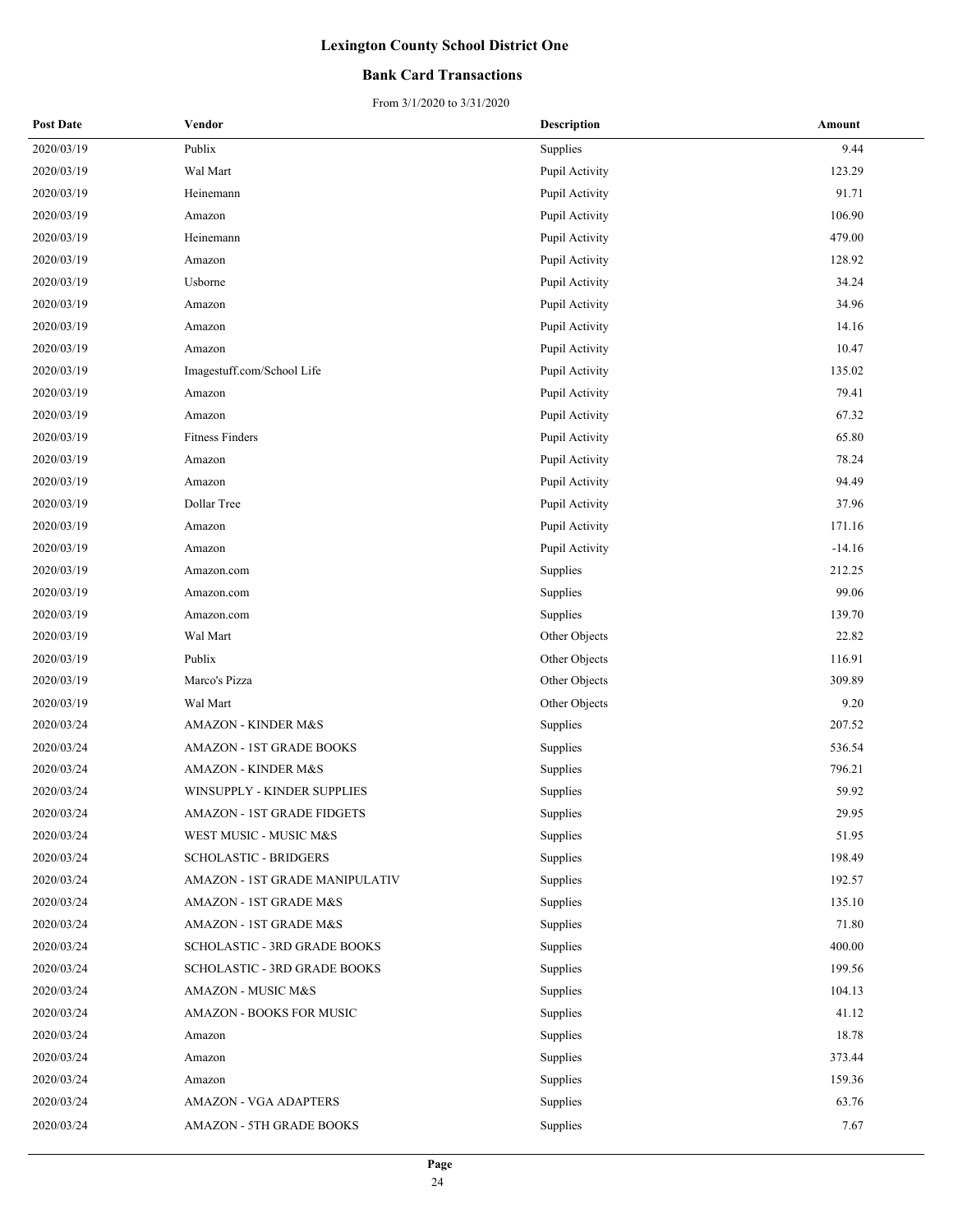### **Bank Card Transactions**

| <b>Post Date</b> | Vendor                          | <b>Description</b>   | Amount   |
|------------------|---------------------------------|----------------------|----------|
| 2020/03/24       | <b>AMAZON - 4TH GRADE BOOKS</b> | Supplies             | 10.66    |
| 2020/03/24       | AMAZON - READING CHALLENGE MAT  | Supplies             | 102.66   |
| 2020/03/24       | <b>AMAZON - 4TH GRADE BOOKS</b> | Supplies             | 112.34   |
| 2020/03/24       | AMAZON - 4TH GRADE BOOK         | Supplies             | 10.13    |
| 2020/03/24       | AMAZON - 4TH GRADE BOOKS/M&S    | Supplies             | 12.83    |
| 2020/03/24       | <b>AMAZON - 4TH GRADE BOOKS</b> | Supplies             | 135.81   |
| 2020/03/24       | <b>AMAZON - 5TH GRADE BOOKS</b> | Supplies             | 241.21   |
| 2020/03/24       | <b>AMAZON - COIN WRAPPERS</b>   | Supplies             | 8.98     |
| 2020/03/24       | AMAZON - 4TH GRADE BOOKS/M&S    | Supplies             | 25.66    |
| 2020/03/24       | AMAZON - READING CHALLENGE MAT  | Supplies             | 42.76    |
| 2020/03/24       | AMAZON - CORKBOARD FOR DR. CAR  | Supplies             | 32.09    |
| 2020/03/24       | AMAZON - READING CHALLENGE MAT  | Supplies             | 97.70    |
| 2020/03/24       | AMAZON - 5TH GRADE BOOKS        | Supplies             | 32.08    |
| 2020/03/24       | AMAZON - READING CHALLENGE MAT  | Supplies             | 35.16    |
| 2020/03/24       | AMAZON - READING CHALLENGE MAT  | Supplies             | 136.78   |
| 2020/03/24       | <b>AMAZON - 4TH GRADE BOOKS</b> | Supplies             | 119.58   |
| 2020/03/24       | AMAZON - 4TH GRADE M&S          | Supplies             | 245.24   |
| 2020/03/24       | <b>AMZN MKTP</b>                | Supplies             | 98.00    |
| 2020/03/24       | <b>SCAMLE</b>                   | Supplies             | 120.00   |
| 2020/03/24       | Amazon                          | Supplies             | 132.16   |
| 2020/03/24       | <b>B&amp;H</b> Photo            | Supplies             | 41.78    |
| 2020/03/24       | Amazon                          | Supplies             | 62.01    |
| 2020/03/24       | Amazon                          | Supplies             | 29.50    |
| 2020/03/24       | Amazon                          | Supplies             | 38.52    |
| 2020/03/24       | Amazon.com                      | Supplies             | 7.48     |
| 2020/03/24       | Amazon.com                      | Supplies             | 154.72   |
| 2020/03/24       | <b>USPS</b>                     | Supplies             | 21.15    |
| 2020/03/24       | Amazon.com                      | Supplies             | 117.75   |
| 2020/03/24       | School Specialty                | Supplies             | 106.60   |
| 2020/03/24       | SCAAA.com                       | Travel               | 134.80   |
| 2020/03/24       | Furman University               | Travel               | 300.00   |
| 2020/03/24       | Holiday Inn Express             | Travel               | 578.90   |
| 2020/03/24       | Lexington Printing              | Printing and Binding | 44.94    |
| 2020/03/24       | Amazon                          | Supplies             | 90.42    |
| 2020/03/24       | Amazon                          | Supplies             | 427.00   |
| 2020/03/24       | HPSseed.com                     | Supplies             | 133.45   |
| 2020/03/24       | Ed Smith Lumber                 | Supplies             | 22.89    |
| 2020/03/24       | HOBBY LOBBY - EAGLES            | Supplies             | 182.01   |
| 2020/03/24       | AMAZON - EAGLES M&S             | Supplies             | 21.39    |
| 2020/03/24       | Hyatt Place Greenville          | Travel               | 265.50   |
| 2020/03/24       | <b>AMAZON - IB BOOKS</b>        | Supplies             | 1,247.70 |
| 2020/03/24       | Amazon                          | Supplies             | 127.20   |
| 2020/03/24       | <b>ASCA</b>                     | Travel               | 369.00   |
| 2020/03/24       | Youthlight                      | Supplies             | 298.55   |
| 2020/03/24       | Kroger                          | Supplies             | 18.79    |
|                  |                                 |                      |          |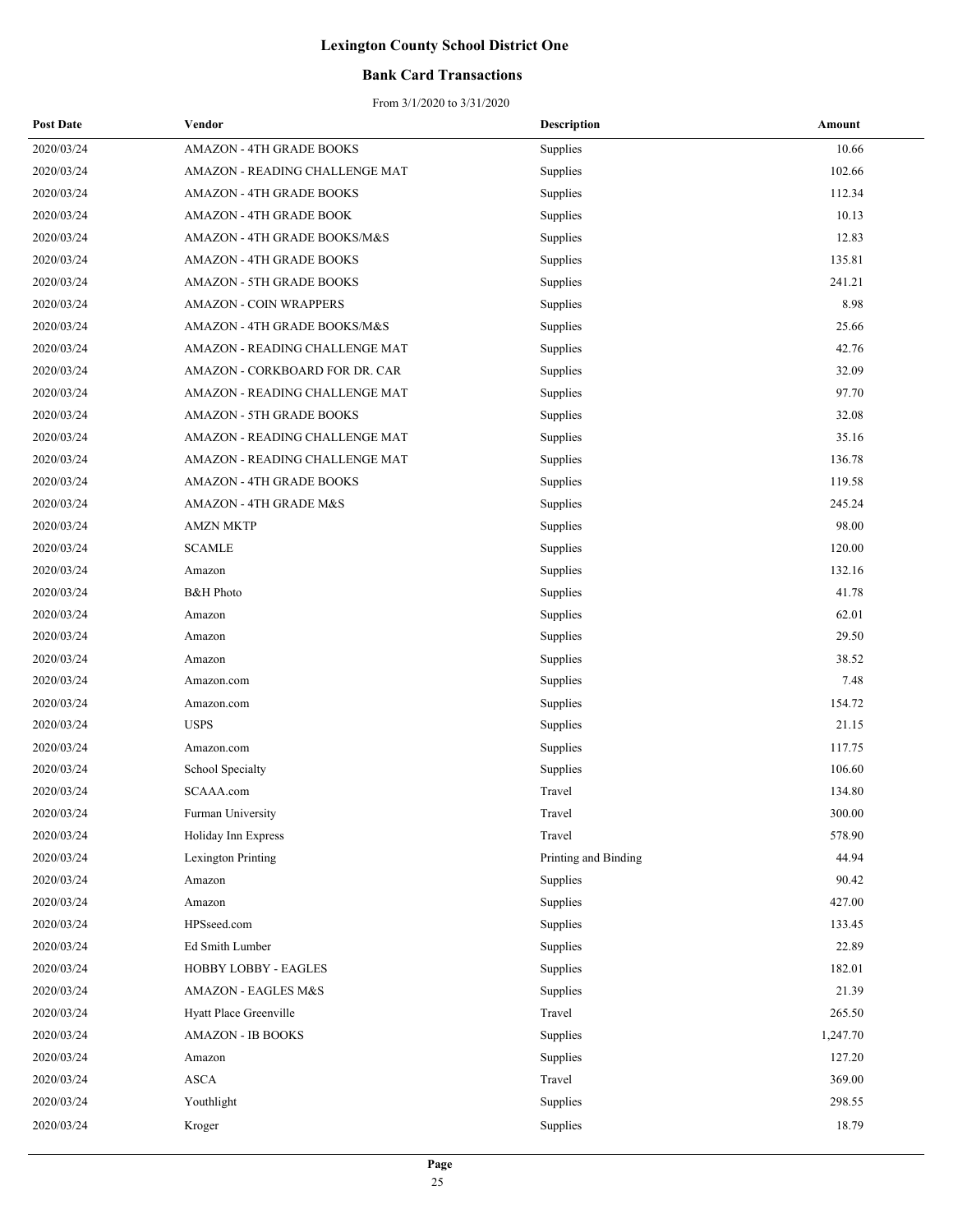### **Bank Card Transactions**

| <b>Post Date</b> | Vendor                         | <b>Description</b>        | Amount |
|------------------|--------------------------------|---------------------------|--------|
| 2020/03/24       | AMAZON - MEDIA CENTER M&S      | Supplies                  | 121.16 |
| 2020/03/24       | Amazon                         | Supplies                  | 43.68  |
| 2020/03/24       | Demco                          | Supplies                  | 102.45 |
| 2020/03/24       | Walmart                        | Other Objects             | 67.76  |
| 2020/03/24       | Chick-Fil-A                    | Other Objects             | 15.53  |
| 2020/03/24       | Chick-Fil-A                    | Other Objects             | 15.53  |
| 2020/03/24       | Event Brite/Learning Forward   | Travel                    | 470.00 |
| 2020/03/24       | Amazon                         | Supplies                  | 34.62  |
| 2020/03/24       | Amazon                         | Supplies                  | 21.39  |
| 2020/03/24       | Amazon                         | Supplies                  | 11.51  |
| 2020/03/24       | Amazon                         | Supplies                  | 26.73  |
| 2020/03/24       | Amazon                         | Supplies                  | 24.59  |
| 2020/03/24       | Amazon                         | Supplies                  | 48.15  |
| 2020/03/24       | Amazon                         | Supplies                  | 37.60  |
| 2020/03/24       | Amazon                         | Supplies                  | 38.49  |
| 2020/03/24       | KJ IGA Market                  | Other Objects             | 21.98  |
| 2020/03/24       | Chick-Fil-A                    | Other Objects             | 64.77  |
| 2020/03/24       | Chick-Fil-A                    | Other Objects             | 59.57  |
| 2020/03/24       | KJ IGA Market                  | Other Objects             | 31.35  |
| 2020/03/24       | ISTE conference                | Travel-MMGW/HSTW Staff De | 520.00 |
| 2020/03/24       | <b>DELTA</b>                   | Travel-MMGW/HSTW Staff De | 889.90 |
| 2020/03/24       | <b>ISTE</b>                    | Travel                    | 450.00 |
| 2020/03/24       | <b>ISTE</b>                    | Travel                    | 450.00 |
| 2020/03/24       | <b>ISTSE</b>                   | Dues and Fees             | 305.00 |
| 2020/03/24       | <b>ASCD</b>                    | Dues and Fees             | 89.00  |
| 2020/03/24       | Online Learning Consortium     | Dues and Fees             | 175.00 |
| 2020/03/24       | Crowne Plaza                   | Travel-Teacher Staff Dev  | 291.54 |
| 2020/03/24       | SC Speech and Hearing          | Travel-Teacher Staff Dev  | 255.00 |
| 2020/03/24       | Westin Hotel                   | Travel-Teacher Staff Dev  | 305.10 |
| 2020/03/24       | RPS Columbia West Columbia     | Travel                    | 48.00  |
| 2020/03/24       | Marriott                       | Travel                    | 651.80 |
| 2020/03/24       | Dollar General                 | Other Objects             | 15.00  |
| 2020/03/24       | MARRIOTT HOTEL - COGDILL/AUZEN | Travel                    | 488.52 |
| 2020/03/24       | AMAZON - PRIME MONTHLY MEMBERS | Supplies                  | 13.90  |
| 2020/03/24       | NOTARY STAMP - HENRY           | Supplies                  | 43.24  |
| 2020/03/24       | Sheraton                       | Travel                    | 289.94 |
| 2020/03/24       | Amazon.com                     | Supplies                  | 38.49  |
| 2020/03/24       | <b>USPS</b>                    | Supplies                  | 14.20  |
| 2020/03/24       | Crowne Plaza Motel             | Travel                    | 478.36 |
| 2020/03/24       | Mast Store                     | Supplies                  | 31.99  |
| 2020/03/24       | Amazon                         | Supplies                  | 10.69  |
| 2020/03/24       | Amazon                         | Supplies                  | 17.11  |
| 2020/03/24       | Amazon                         | Supplies                  | 11.55  |
| 2020/03/24       | <b>ASCD</b>                    | Dues and Fees             | 169.00 |
| 2020/03/24       | SC Association of School Busin | Travel                    | 262.08 |
|                  |                                |                           |        |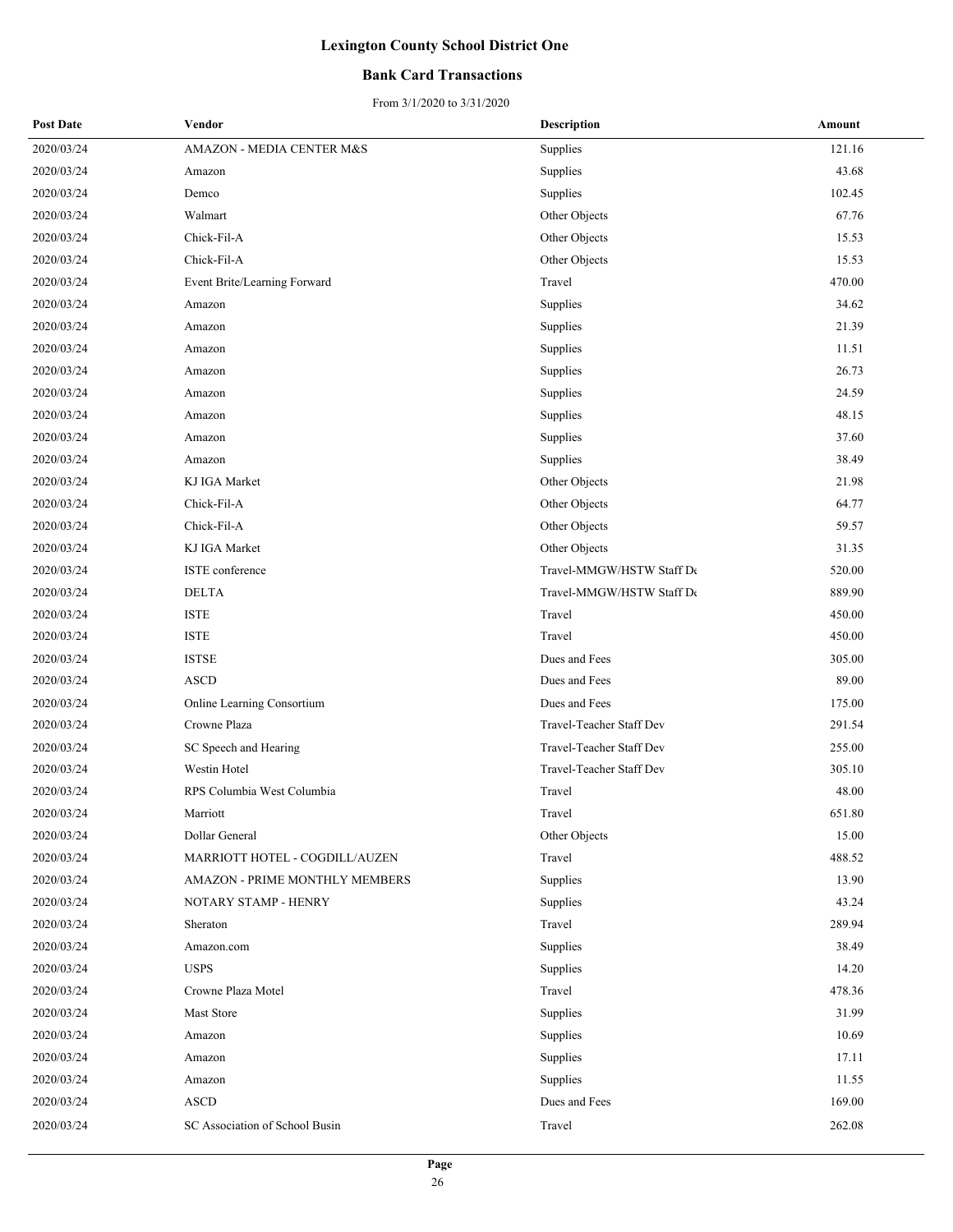### **Bank Card Transactions**

| <b>Post Date</b> | Vendor                         | <b>Description</b>        | Amount   |
|------------------|--------------------------------|---------------------------|----------|
| 2020/03/24       | SC Department of Motor Vehicle | Other Prof & Tech Service | 26.43    |
| 2020/03/24       | Miyos of Lexington             | Other Objects             | 58.53    |
| 2020/03/24       | LOWES - CUSTODIAL              | Supplies                  | 47.53    |
| 2020/03/24       | RAPTOR VISITOR LABELS          | Supplies                  | 100.00   |
| 2020/03/24       | <b>LOWES - CUSTODIAL</b>       | Supplies                  | 5.09     |
| 2020/03/24       | LOWES - CUSTODIAL              | Supplies                  | 6.93     |
| 2020/03/24       | <b>AMAZON - RESTROOM SIGN</b>  | Supplies                  | 19.52    |
| 2020/03/24       | Smith & Jones Janitorial       | Supplies                  | 44.94    |
| 2020/03/24       | Price's Country Store          | Supplies                  | 22.40    |
| 2020/03/24       | Wal-Mart                       | Supplies                  | 13.89    |
| 2020/03/24       | ED Smith Lumber                | Supplies                  | 41.47    |
| 2020/03/24       | ED Smith Lumber                | Supplies                  | 11.79    |
| 2020/03/24       | Mom & Pops Citgo               | Supplies                  | 96.00    |
| 2020/03/24       | Oswald Lumber                  | Supplies                  | 5.10     |
| 2020/03/24       | Amazon                         | Supplies-Maintenace       | 278.18   |
| 2020/03/24       | Walmart                        | Supplies                  | 35.65    |
| 2020/03/24       | <b>AMZN MKTP</b>               | Supplies                  | 23.00    |
| 2020/03/24       | Harbor Freight                 | Supplies                  | 40.40    |
| 2020/03/24       | Shell Oil                      | Supplies                  | 45.89    |
| 2020/03/24       | The Home Depot                 | Supplies                  | 39.81    |
| 2020/03/24       | Wal Mart                       | Supplies                  | 9.35     |
| 2020/03/24       | True Value                     | Supplies                  | 16.04    |
| 2020/03/24       | Lowes                          | Supplies                  | 30.33    |
| 2020/03/24       | Lowes                          | Supplies                  | 32.61    |
| 2020/03/24       | Credit for Lowes               | Supplies                  | $-32.61$ |
| 2020/03/24       | Worthington Direct             | Supplies-Maintenace       | 290.32   |
| 2020/03/24       | Amazon                         | Supplies                  | 139.05   |
| 2020/03/24       | <b>CREDIT-GAS</b>              | Supplies                  | $-0.50$  |
| 2020/03/24       | Pitt Stop                      | Supplies                  | 49.94    |
| 2020/03/24       | <b>SLED</b>                    | Other Prof & Tech Service | 40.00    |
| 2020/03/24       | <b>SLED</b>                    | Other Prof & Tech Service | 26.00    |
| 2020/03/24       | <b>Enlows Auto</b>             | Supplies                  | 136.53   |
| 2020/03/24       | Office Depot                   | Supplies                  | 22.60    |
| 2020/03/24       | Enlows                         | Supplies                  | 23.33    |
| 2020/03/24       | Enlows                         | Supplies                  | 132.12   |
| 2020/03/24       | Enlows                         | Supplies                  | 136.53   |
| 2020/03/24       | Enlows                         | Supplies                  | 136.53   |
| 2020/03/24       | Lowes                          | Supplies                  | 31.76    |
| 2020/03/24       | Enlows                         | Supplies                  | 102.40   |
| 2020/03/24       | Enlows                         | Supplies                  | 150.39   |
| 2020/03/24       | Enlows                         | Supplies                  | 149.53   |
| 2020/03/24       | Enlows                         | Supplies                  | 23.42    |
| 2020/03/24       | Interstate                     | Supplies                  | 138.08   |
| 2020/03/24       | <b>SCAPT</b>                   | Dues and Fees             | 25.00    |
| 2020/03/24       | <b>SCAPT</b>                   | Dues and Fees             | 1,500.00 |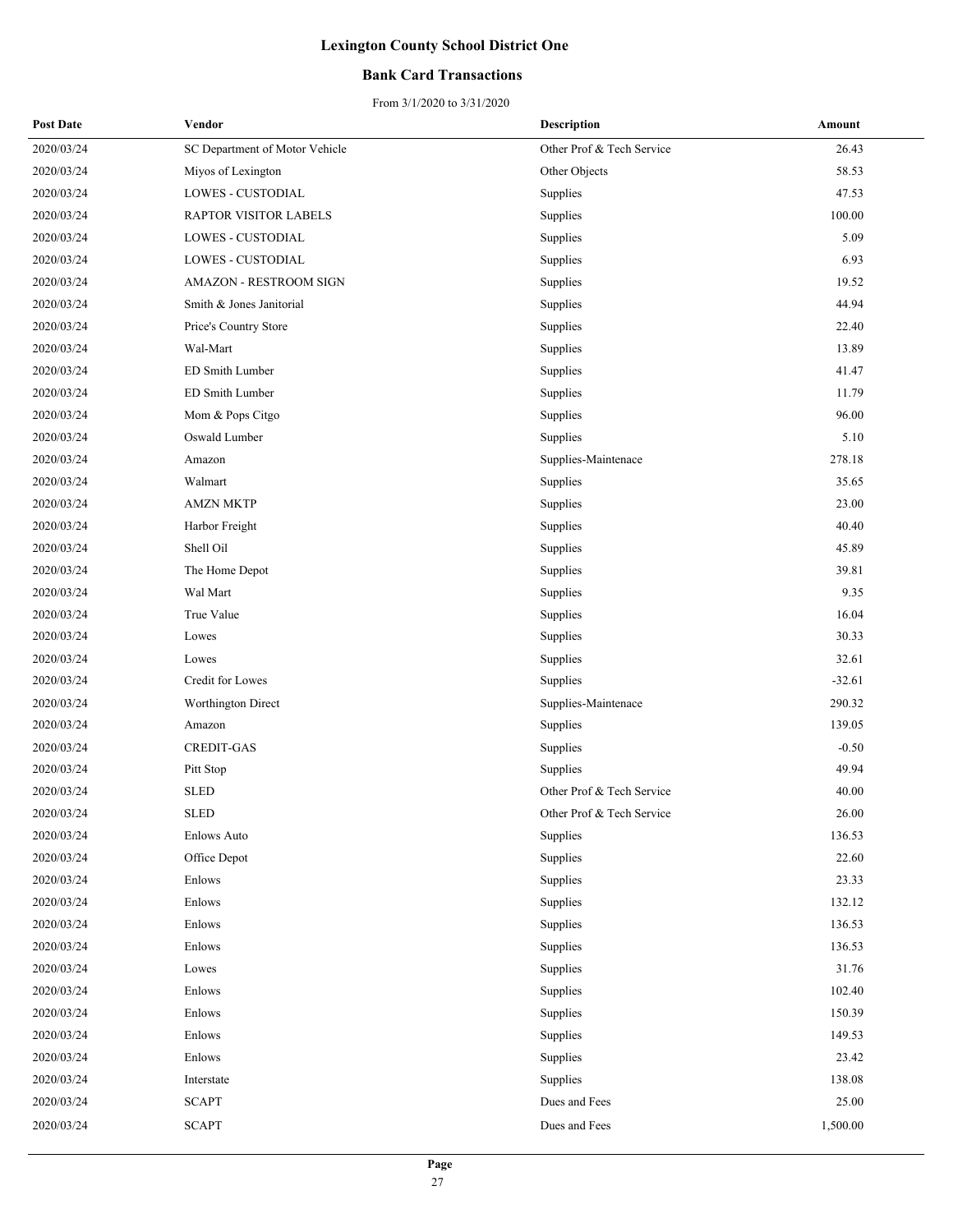### **Bank Card Transactions**

From 3/1/2020 to 3/31/2020

| <b>Post Date</b> | Vendor                 | <b>Description</b>            | Amount   |
|------------------|------------------------|-------------------------------|----------|
| 2020/03/24       | <b>SCAPT</b>           | Dues and Fees                 | 100.00   |
| 2020/03/24       | <b>SAMS</b>            | Other Objects                 | 107.50   |
| 2020/03/24       | Food Lion              | Other Objects                 | 29.55    |
| 2020/03/24       | Food Lion              | Other Objects                 | 27.26    |
| 2020/03/24       | Lowes Food             | Other Objects                 | 19.41    |
| 2020/03/24       | <b>BI-LO</b>           | Other Objects                 | 29.90    |
| 2020/03/24       | Publix                 | Other Objects                 | 16.74    |
| 2020/03/24       | Walmart                | Other Objects                 | 54.18    |
| 2020/03/24       | Walmart                | Other Objects                 | 23.94    |
| 2020/03/24       | Walmart                | Other Objects                 | 86.02    |
| 2020/03/24       | <b>Survey Monkey</b>   | Software Renewal/Agreemen     | 359.52   |
| 2020/03/24       | Adobe Stock            | Software Renewal/Agreemen     | 79.99    |
| 2020/03/24       | Canva                  | Software Renewal/Agreemen     | 119.40   |
| 2020/03/24       | Amazon                 | Supplies                      | 29.66    |
| 2020/03/24       | Walmart                | Supplies                      | 39.38    |
| 2020/03/24       | GetRocketbook.com      | Supplies                      | 31.45    |
| 2020/03/24       | Amazon                 | Supplies                      | 23.52    |
| 2020/03/24       | SP School Marketing    | Supplies                      | 13.00    |
| 2020/03/24       | Office Depot           | Supplies                      | 77.00    |
| 2020/03/24       | The State Paper        | Periodicals                   | 8.95     |
| 2020/03/24       | Natl CTR CIV Human     | <b>Instructional Services</b> | 888.76   |
| 2020/03/24       | Carolina TESOL         | <b>Instructional Services</b> | 179.00   |
| 2020/03/24       | Natl CTR CIV Human     | <b>Instructional Services</b> | 888.76   |
| 2020/03/24       | <b>USPS</b>            | Supplies                      | 66.00    |
| 2020/03/24       | Crowne Plaza           | Travel                        | 1,018.62 |
| 2020/03/24       | Red Deck               | Travel                        | 15.00    |
| 2020/03/24       | Red Deck               | Travel                        | 15.00    |
| 2020/03/24       | Franklin Covey         | Travel                        | 1,077.00 |
| 2020/03/24       | Franklin Covey         | Travel                        | 359.00   |
| 2020/03/24       | Hilton Hotel           | Travel                        | 315.46   |
| 2020/03/24       | Walmart                | Supplies                      | 29.41    |
| 2020/03/24       | Marriott Hilton Head   | Travel                        | 313.46   |
| 2020/03/24       | Westin Plaza           | Travel                        | 294.00   |
| 2020/03/24       | Westin Peachtree Plaza | Travel                        | 196.00   |
| 2020/03/24       | AC Hotel Asheville     | Travel                        | 406.29   |
| 2020/03/24       | Marriott Hilton Head   | Travel                        | 313.46   |
| 2020/03/24       | AC Hotel Asheville     | Travel                        | 376.29   |
| 2020/03/24       | AC hotel Asheville     | Travel                        | 406.29   |
| 2020/03/24       | Amazon.com             | Supplies                      | 60.00    |
| 2020/03/24       | Amazon                 | Supplies                      | 31.82    |
| 2020/03/24       | Amazon                 | Supplies                      | 14.95    |
| 2020/03/24       | Amazon                 | Supplies                      | 159.96   |
| 2020/03/24       | Walmart                | Supplies                      | 39.78    |
| 2020/03/24       | Amazon                 | <b>Supplies</b>               | 24.19    |
| 2020/03/24       | Walmart                | Supplies                      | 41.84    |
|                  |                        |                               |          |

28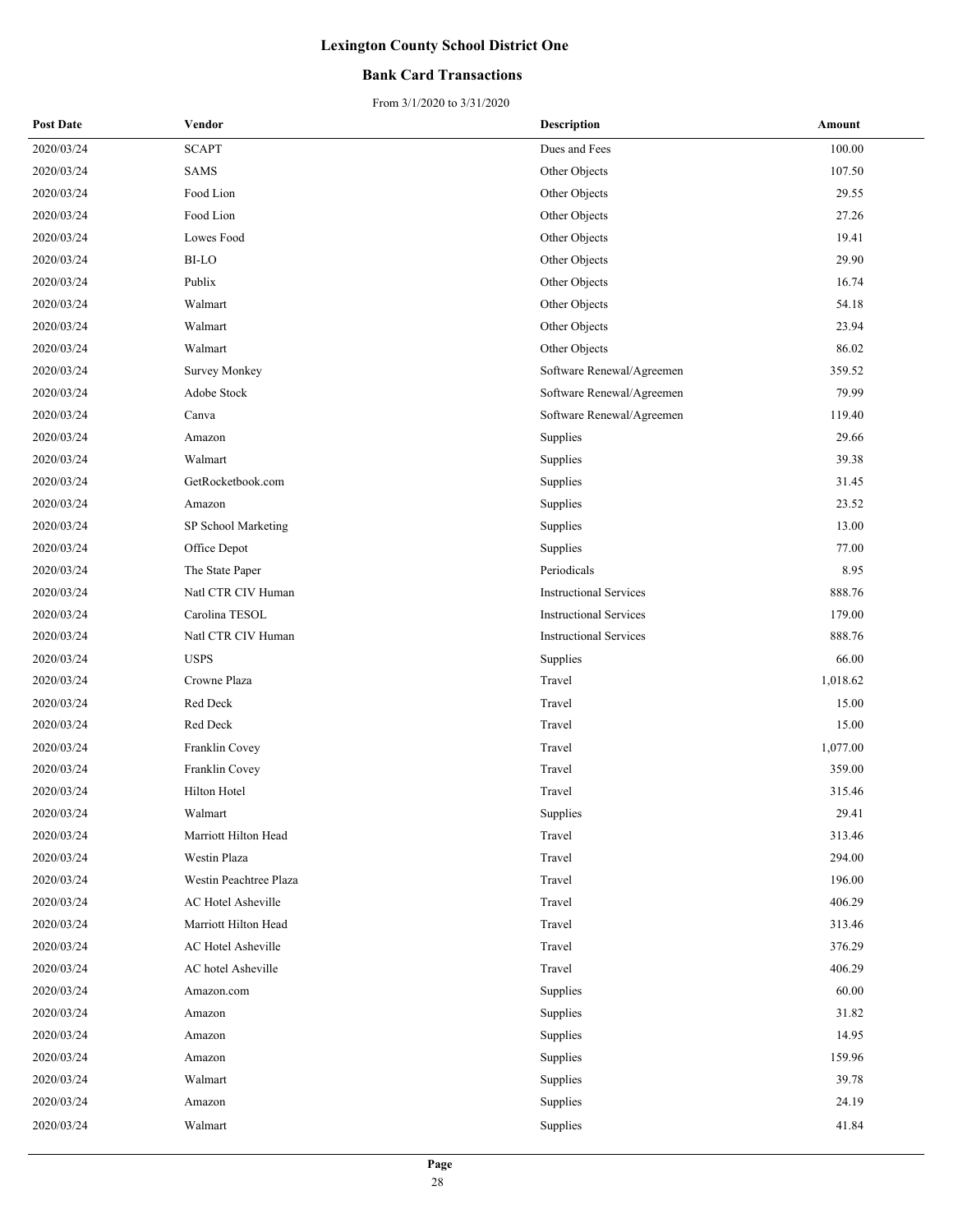### **Bank Card Transactions**

| <b>Post Date</b> | Vendor                         | <b>Description</b>    | Amount   |
|------------------|--------------------------------|-----------------------|----------|
| 2020/03/24       | Amazon                         | Supplies              | 50.92    |
| 2020/03/24       | Amazon                         | Supplies              | 60.44    |
| 2020/03/24       | Amazon                         | Supplies              | 74.88    |
| 2020/03/24       | Amazon                         | Dues and Fees         | 13.90    |
| 2020/03/24       | Amazon                         | Dues and Fees         | 13.90    |
| 2020/03/24       | Council of Administrators of S | Inst Prog Improvement | 389.95   |
| 2020/03/24       | Inreach online                 | Inst Prog Improvement | 45.00    |
| 2020/03/24       | Amazon                         | Supplies              | 184.62   |
| 2020/03/24       | Storey's Florist               | Other Objects         | 66.00    |
| 2020/03/24       | Scholastic Book Clubs          | Supplies              | 123.59   |
| 2020/03/24       | Geddes                         | Supplies              | 56.83    |
| 2020/03/24       | Amazon.com                     | Supplies              | 62.96    |
| 2020/03/24       | Oriental Trading               | Supplies              | 72.69    |
| 2020/03/24       | Walmart                        | Supplies              | 13.57    |
| 2020/03/24       | Mt. Healthy Hatcheries         | Pupil Activity        | 198.45   |
| 2020/03/24       | HPSseed.com                    | Pupil Activity        | 115.75   |
| 2020/03/24       | ED Smith Lumber                | Pupil Activity        | 16.17    |
| 2020/03/24       | ED Smith Lumber                | Pupil Activity        | 19.88    |
| 2020/03/24       | Price's Metal Shop             | Pupil Activity        | 626.40   |
| 2020/03/24       | WalMart #4521                  | Pupil Activity        | 204.71   |
| 2020/03/24       | AMAZON RETURN OF MUSIC MATERIA | Pupil Activity        | $-21.38$ |
| 2020/03/24       | PALMER TEES - CHOIR SHIRTS     | Pupil Activity        | 52.43    |
| 2020/03/24       | Steve Weiss Music Inc          | Pupil Activity        | 93.65    |
| 2020/03/24       | JW Pepper                      | Pupil Activity        | 94.30    |
| 2020/03/24       | JW Pepper                      | Pupil Activity        | 35.98    |
| 2020/03/24       | THEATREFOLK                    | Pupil Activity        | 268.75   |
| 2020/03/24       | THE WHITE HOUSE HISTORICAL ASS | Pupil Activity        | 59.85    |
| 2020/03/24       | Amazon                         | Pupil Activity        | 114.72   |
| 2020/03/24       | <b>Educational Innovation</b>  | Pupil Activity        | 12.95    |
| 2020/03/24       | Teachers Pay Teachers          | Pupil Activity        | 23.64    |
| 2020/03/24       | Meyer Hatchery                 | Pupil Activity        | 70.00    |
| 2020/03/24       | Pet Supermarket                | Pupil Activity        | 14.06    |
| 2020/03/24       | Wal Mart                       | Pupil Activity        | 27.06    |
| 2020/03/24       | <b>Educational Innovation</b>  | Pupil Activity        | 91.30    |
| 2020/03/24       | Nasco                          | Pupil Activity        | 350.00   |
| 2020/03/24       | Amazon                         | Pupil Activity        | 50.77    |
| 2020/03/24       | Amazon                         | Pupil Activity        | 213.27   |
| 2020/03/24       | Another Printer                | Pupil Activity        | 291.11   |
| 2020/03/24       | FOLLETT - LEARNING COMMONS BOO | Pupil Activity        | 345.87   |
| 2020/03/24       | DEMCO - LEARNING COMMONS       | Pupil Activity        | 518.04   |
| 2020/03/24       | AMAZON - MEDIA CENTER          | Pupil Activity        | 176.05   |
| 2020/03/24       | J W Pepper                     | Pupil Activity        | 52.89    |
| 2020/03/24       | Dick's Sporting Goods          | Pupil Activity        | 197.55   |
| 2020/03/24       | LTS*LOGO & Team                | Pupil Activity        | 681.73   |
| 2020/03/24       | <b>Trophy Depot</b>            | Pupil Activity        | 131.37   |
|                  |                                |                       |          |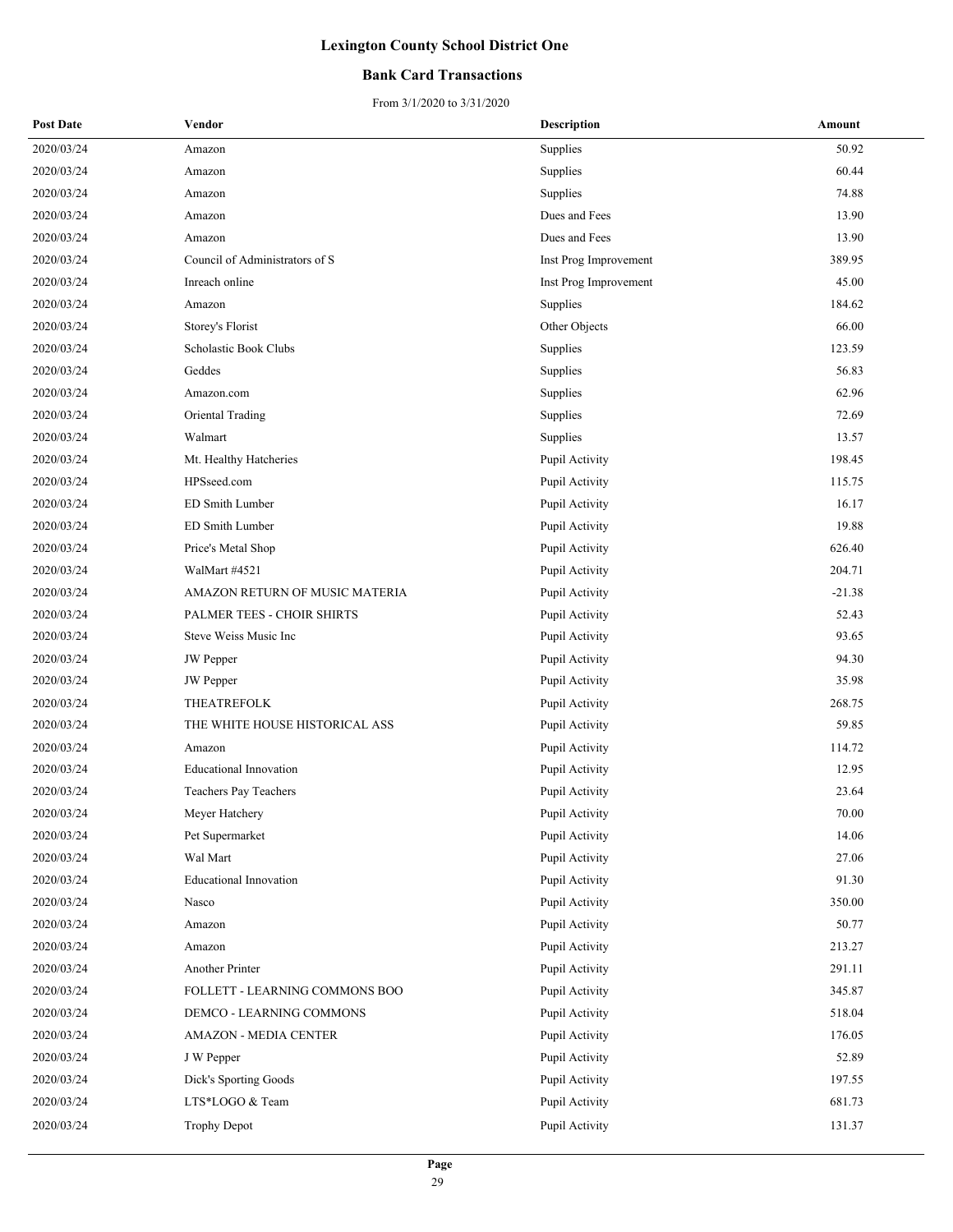### **Bank Card Transactions**

| <b>Post Date</b> | Vendor                        | <b>Description</b>   | Amount   |
|------------------|-------------------------------|----------------------|----------|
| 2020/03/24       | Walmart                       | Pupil Activity       | 23.40    |
| 2020/03/24       | Walmart Supercenter           | Pupil Activity       | 12.99    |
| 2020/03/24       | BT Camps SC                   | Pupil Activity       | 106.00   |
| 2020/03/24       | Walmart SUPERCENTER           | Pupil Activity       | 154.88   |
| 2020/03/24       | Sam's club                    | Pupil Activity       | 45.69    |
| 2020/03/24       | Lowes                         | Pupil Activity       | 206.16   |
| 2020/03/24       | Uncle Jim's Worm Farm         | Pupil Activity       | 28.31    |
| 2020/03/24       | Amazon.com                    | Pupil Activity       | 5.89     |
| 2020/03/24       | Amazon.com                    | Pupil Activity       | 8.43     |
| 2020/03/24       | Fairfield by Marriott         | Pupil Activity       | 1,231.70 |
| 2020/03/24       | Amazon                        | Supplies             | 46.86    |
| 2020/03/24       | U-Line                        | Supplies             | 375.85   |
| 2020/03/24       | Amazon                        | Supplies             | 53.90    |
| 2020/03/24       | Amazon                        | Supplies             | 201.96   |
| 2020/03/24       | Dollar Tree                   | Supplies             | 6.42     |
| 2020/03/24       | Dollar General                | Supplies             | 14.45    |
| 2020/03/24       | Amazon                        | Supplies             | 1,082.81 |
| 2020/03/24       | Amazon                        | Supplies             | 100.91   |
| 2020/03/24       | Amazon                        | Supplies             | 75.14    |
| 2020/03/24       | Sams Club                     | Supplies             | 575.93   |
| 2020/03/24       | Dollar General                | Supplies             | 6.42     |
| 2020/03/24       | Amazon                        | Supplies             | 320.97   |
| 2020/03/24       | Amazon                        | Supplies             | 115.52   |
| 2020/03/24       | Wal Mart                      | Supplies             | 108.97   |
| 2020/03/24       | Hobby Lobby                   | Supplies             | 195.28   |
| 2020/03/24       | Wal Mart                      | Supplies             | 69.65    |
| 2020/03/24       | Amazon                        | Supplies             | 19.23    |
| 2020/03/31       | IXL                           | Pupil Transportation | 150.00   |
| 2020/03/31       | <b>DELTA AIRLINES</b>         | Travel               | 371.40   |
| 2020/03/31       | HYATT PLACE GREENVILLE        | Travel               | 254.30   |
| 2020/03/31       | ALL POSTERS                   | Supplies             | 258.35   |
| 2020/03/31       | LOWES                         | Supplies             | 227.60   |
| 2020/03/31       | ROBOTICS ED & COMP FOUNDATION | Pupil Transportation | 200.00   |
| 2020/03/31       | <b>ATHENS PAPER</b>           | Supplies             | 465.58   |
| 2020/03/31       | <b>ROBOTICS ED</b>            | Supplies             | 130.00   |
| 2020/03/31       | <b>JW PEPPER</b>              | Supplies             | 76.99    |
| 2020/03/31       | <b>AMAZON</b>                 | Supplies             | 237.70   |
| 2020/03/31       | <b>AMAZON</b>                 | Supplies             | 52.41    |
| 2020/03/31       | <b>AMAZON</b>                 | Supplies             | 62.41    |
| 2020/03/31       | POSITIVE PROMOTIONS           | Supplies             | 51.40    |
| 2020/03/31       | <b>INREACH ONLINE CME</b>     | Dues and Fees        | 150.00   |
| 2020/03/31       | WALMART                       | Supplies             | 38.21    |
| 2020/03/31       | WALMART                       | Supplies             | 54.33    |
| 2020/03/31       | <b>SCHOOL NURSE SUPPLY</b>    | Supplies             | 108.79   |
| 2020/03/31       | <b>EXPEDIA</b>                | Travel               | 56.00    |
|                  |                               |                      |          |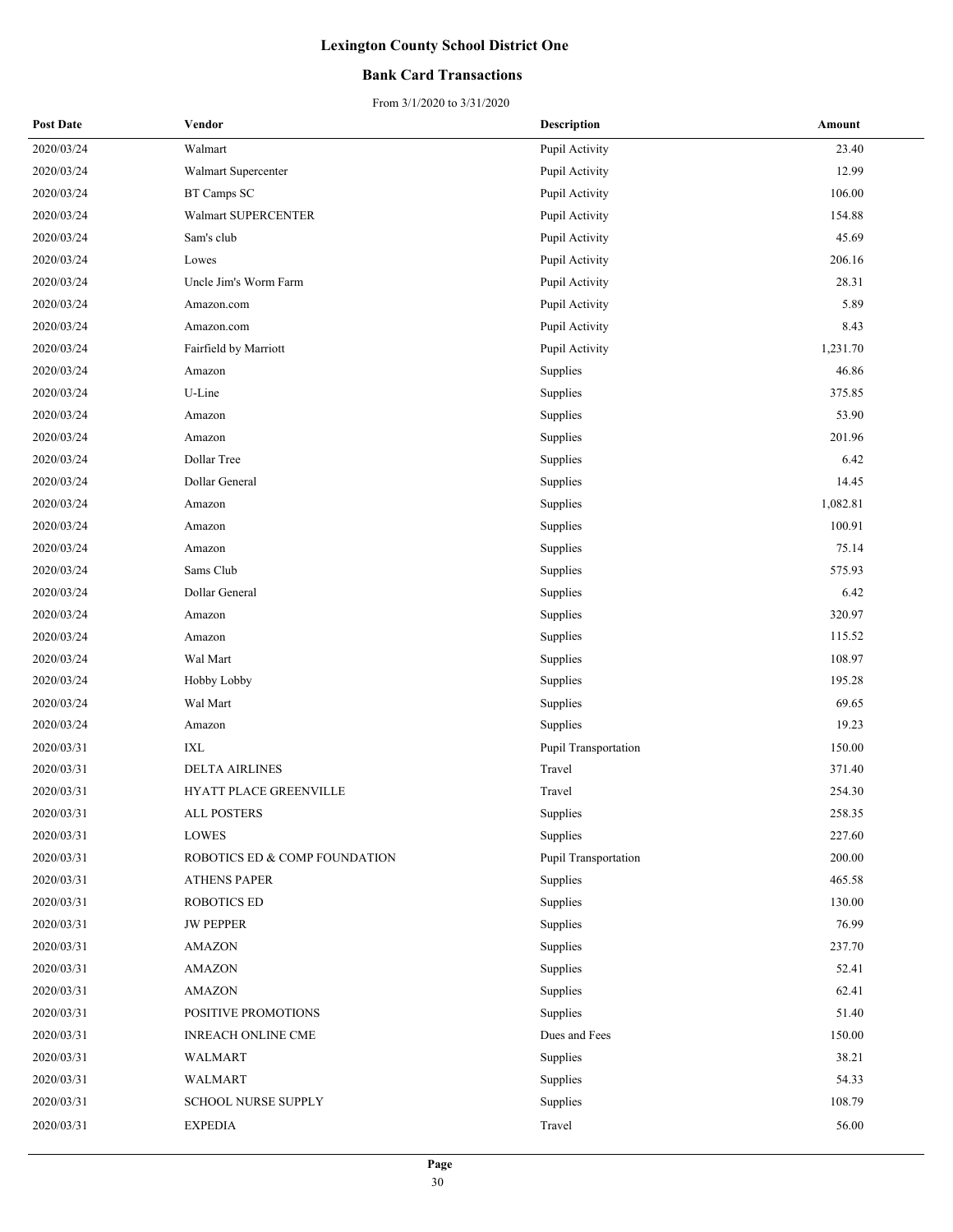### **Bank Card Transactions**

| <b>Post Date</b> | Vendor                         | <b>Description</b> | Amount    |
|------------------|--------------------------------|--------------------|-----------|
| 2020/03/31       | <b>DELTA</b>                   | Travel             | 403.20    |
| 2020/03/31       | <b>UNITED</b>                  | Travel             | 338.20    |
| 2020/03/31       | <b>DELTA</b>                   | Travel             | 403.20    |
| 2020/03/31       | DELTA                          | Travel             | 403.20    |
| 2020/03/31       | <b>UNITED</b>                  | Travel             | 338.20    |
| 2020/03/31       | $\rm DELTA$                    | Travel             | 393.20    |
| 2020/03/31       | <b>UNITED</b>                  | Travel             | 338.20    |
| 2020/03/31       | <b>EXPEDIA</b>                 | Travel             | 162.00    |
| 2020/03/31       | <b>DELTA</b>                   | Travel             | $-403.20$ |
| 2020/03/31       | <b>EXPEDIA</b>                 | Travel             | 6.74      |
| 2020/03/31       | <b>EXPEDIA</b>                 | Travel             | 15.00     |
| 2020/03/31       | CREDIT UNITED AIRLINE          | Travel             | $-338.20$ |
| 2020/03/31       | AMERICAN AIRLINE               | Travel             | 376.70    |
| 2020/03/31       | <b>SMITH &amp; JONES</b>       | Supplies           | 128.40    |
| 2020/03/31       | LOWES                          | Supplies           | 34.35     |
| 2020/03/31       | LOWES                          | Supplies           | 56.71     |
| 2020/03/31       | PITT STOP                      | Supplies           | 65.15     |
| 2020/03/31       | LOWES                          | Supplies           | 61.61     |
| 2020/03/31       | PITT STOP                      | Supplies           | 55.62     |
| 2020/03/31       | LOWES                          | Supplies           | 17.08     |
| 2020/03/31       | LOWES                          | Supplies           | 59.13     |
| 2020/03/31       | <b>DELTA</b>                   | Travel             | 636.40    |
| 2020/03/31       | ALLIANZ                        | Travel             | 85.92     |
| 2020/03/31       | <b>DELTA</b>                   | Travel             | 636.40    |
| 2020/03/31       | <b>BI</b> LO                   | Supplies           | 6.67      |
| 2020/03/31       | CHIC FILA                      | Supplies           | 57.12     |
| 2020/03/31       | <b>DOLLAR TREE</b>             | Supplies           | 10.70     |
| 2020/03/31       | Republic Parking System        | Travel             | 36.00     |
| 2020/03/31       | Delta                          | Travel             | 30.00     |
| 2020/03/31       | American Airlines              | Travel             | 307.79    |
| 2020/03/31       | Republic Parking               | Travel             | 36.00     |
| 2020/03/31       | Georgetown Conference Center   | Travel             | 388.54    |
| 2020/03/31       | Delta                          | Travel             | 30.00     |
| 2020/03/31       | Amazon                         | Supplies           | 119.82    |
| 2020/03/31       | Parts FPS                      | Supplies           | 159.68    |
| 2020/03/31       | School Nutrition Association   | Dues and Fees      | 141.00    |
| 2020/03/31       | Academy of Nutrition and Diete | Dues and Fees      | 264.00    |
| 2020/03/31       | The Home Depot                 | Supplies           | 9.56      |
| 2020/03/31       | Walmart                        | Food               | 5.46      |
| 2020/03/31       | Kid's Day                      | Dues and Fees      | 100.00    |
| 2020/03/31       | Lowes                          | Supplies           | 40.91     |
| 2020/03/31       | United Refrigeration           | Supplies           | 472.58    |
| 2020/03/31       | The Home Depot                 | Supplies           | 30.24     |
| 2020/03/31       | Dollar General                 | Supplies           | 6.42      |
| 2020/03/31       | Walmart                        | Supplies           | 26.54     |
|                  |                                |                    |           |